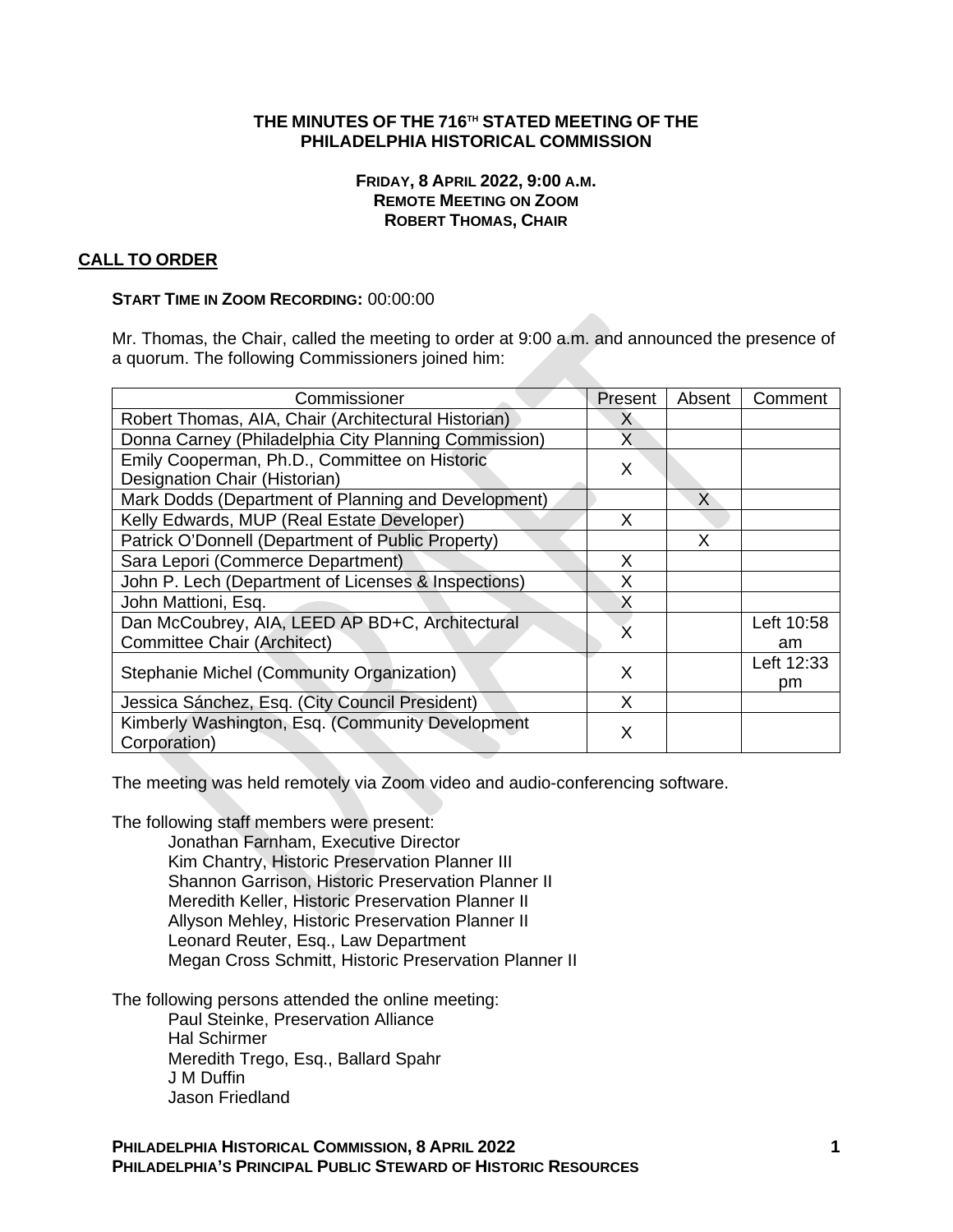Steven Peitzman Justino Navarro Jennifer Loustau Peter Angelides, Ph.D., Econsult George Earl Thomas, Civic Visions Uk Jung Chris Strom, Esq. Plato Marinakos Hui Ping Peng, interpreter Dennis Carlisle Jessica Vitali Allison Weiss, SoLo Germantown Patrick Grossi, Preservation Alliance Nick Kraus, Heritage Consulting Group Jeffrey Ogren, Esq. Simon Liu Jay Farrell Jafar Maleki David Traub Kevin Block Madeline Maker Matthew McClure, Esq., Ballard Spahr Audrey Hampton Charles Long Richard Wentzel Oscar Beisert Michael LaFlash Janice Woodcock Paul Pelullo Julia Pelullo Nancy Pontone Celeste Morello

### **ADOPTION OF MINUTES, 715TH STATED MEETING, 11 MARCH 2022**

### **START TIME IN ZOOM RECORDING:** 00:04:50

#### **DISCUSSION:**

Dianne Pelullo

• Mr. Thomas asked the Commissioners, staff, and members of the public if they had any additions or corrections to the minutes of the preceding meeting of the Historical Commission, the 715<sup>th</sup> Stated Meeting, held 11 March 2022. No comments were offered.

ACTION: Mr. Thomas moved to adopt the minutes of the 715<sup>th</sup> Stated Meeting of the Philadelphia Historical Commission, held 11 March 2022. Ms. Washington seconded the motion, which was adopted by unanimous consent.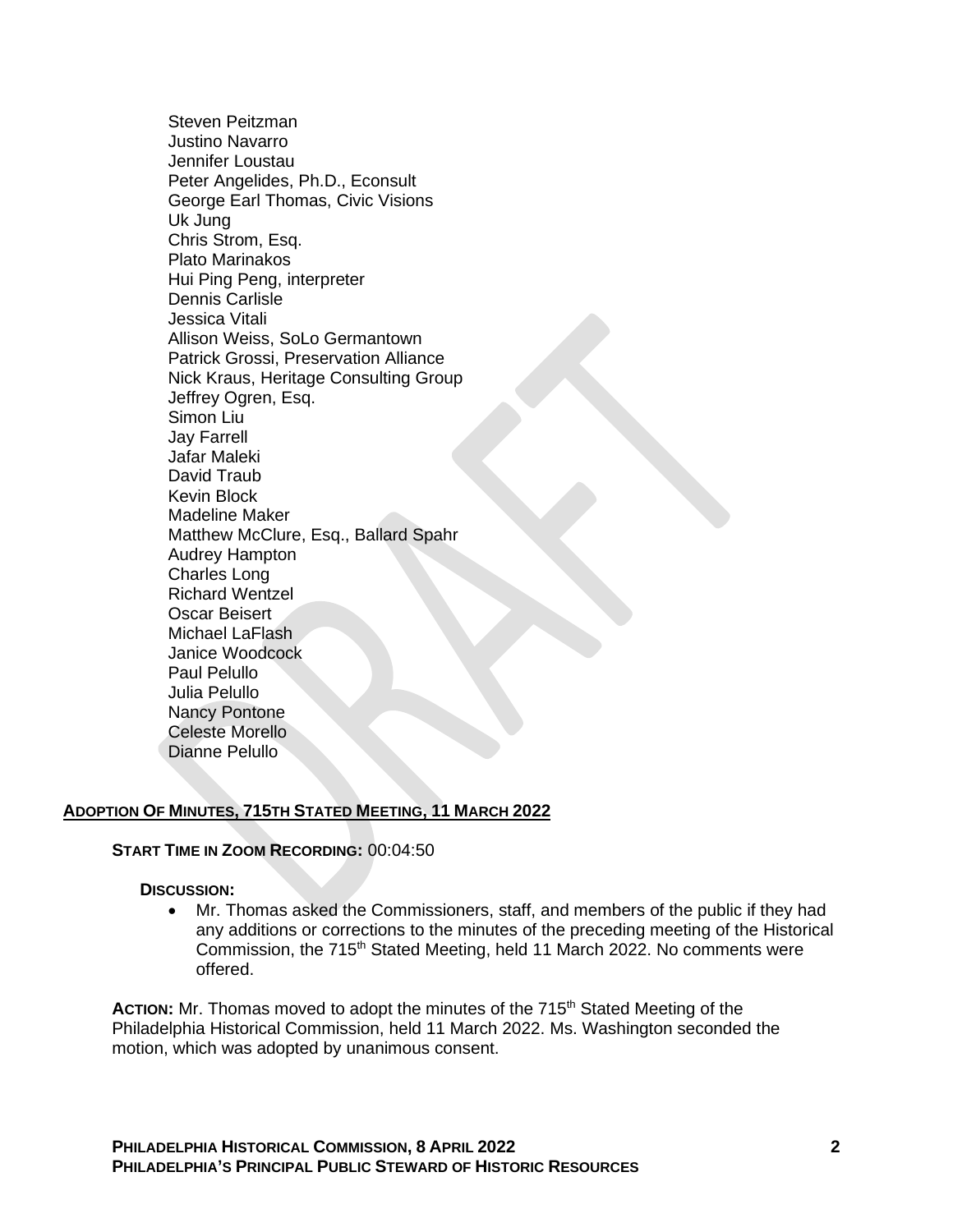| <b>ITEM: Adoption of the Minutes of the 715th Meeting</b><br><b>MOTION: Adoption of minutes</b><br><b>MOVED BY: Thomas</b><br><b>SECONDED BY: Washington</b> |     |             |         |        |        |  |
|--------------------------------------------------------------------------------------------------------------------------------------------------------------|-----|-------------|---------|--------|--------|--|
|                                                                                                                                                              |     | <b>VOTE</b> |         |        |        |  |
| Commissioner                                                                                                                                                 | Yes | <b>No</b>   | Abstain | Recuse | Absent |  |
| Thomas, Chair                                                                                                                                                | X   |             |         |        |        |  |
| Carney (PCPC)                                                                                                                                                | X   |             |         |        |        |  |
| Cooperman                                                                                                                                                    | X   |             |         |        |        |  |
| Dodds (DPD)                                                                                                                                                  |     |             |         |        | X      |  |
| <b>Edwards</b>                                                                                                                                               | X   |             |         |        |        |  |
| O'Donnell (DPP)                                                                                                                                              |     |             |         |        | X      |  |
| Lepori (Commerce)                                                                                                                                            | X   |             |         |        |        |  |
| Lech (L&I)                                                                                                                                                   | X   |             |         |        |        |  |
| Mattioni                                                                                                                                                     | X   |             |         |        |        |  |
| McCoubrey                                                                                                                                                    | X   |             |         |        |        |  |
| Michel                                                                                                                                                       | X   |             |         |        |        |  |
| Sánchez (Council)                                                                                                                                            | X   |             |         |        |        |  |
| Washington                                                                                                                                                   | X   |             |         |        |        |  |
| Total                                                                                                                                                        | 11  |             |         |        | 2      |  |

#### **CONTINUANCE REQUEST**

#### **ADDRESS: 3101 W PASSYUNK AVE**

Name of Resource: Point Breeze Gas Works Proposed Action: Designation Property Owner: City of Philadelphia, Philadelphia Gas Works Nominator: Keeping Society of Philadelphia Staff Contact: Kim Chantry, kim.chantry@phila.gov

**OVERVIEW:** This nomination proposes the designation of the property at 3101 W. Passyunk Avenue. The Committee on Historic Designation reviewed the nomination on 3 March 2021. The matter has been continued since that time, awaiting the outcome of litigation in a related matter regarding the authority of local land use agencies to regulate utilities. The nomination contends that the Point Breeze Gas Works satisfies Criteria for Designation A, C, D, E, and J, although some Criteria are not applied to all resources listed in the nomination. The site is inaccessible to the general public and subject to significant safety and security restrictions; therefore, aerial imagery was utilized to identify and catalog the resources. Under Criteria A and J, the nomination contends that the Point Breeze Gas Works, which expanded as the city's population grew, was one of the city's largest employers in the mid-tolate nineteenth century and is one of the oldest surviving gasworks. Under Criteria C and D, the nomination argues that many of the structures embody characteristics of the Gothic Revival style. It also notes that later structures were designed in the Jacobean Revival style. Under Criterion E, the nomination contends that the earliest buildings of the Point Breeze Gas Works were built under the leadership of John Chapman Cresson, an influential figure.

The site is very large and most of the land is vacant. Most of the buildings associated with the historic gasworks have been demolished. The site is currently used by the Philadelphia Gas Works (PGW) for the storage and distribution of liquefied natural gas. Access to the site is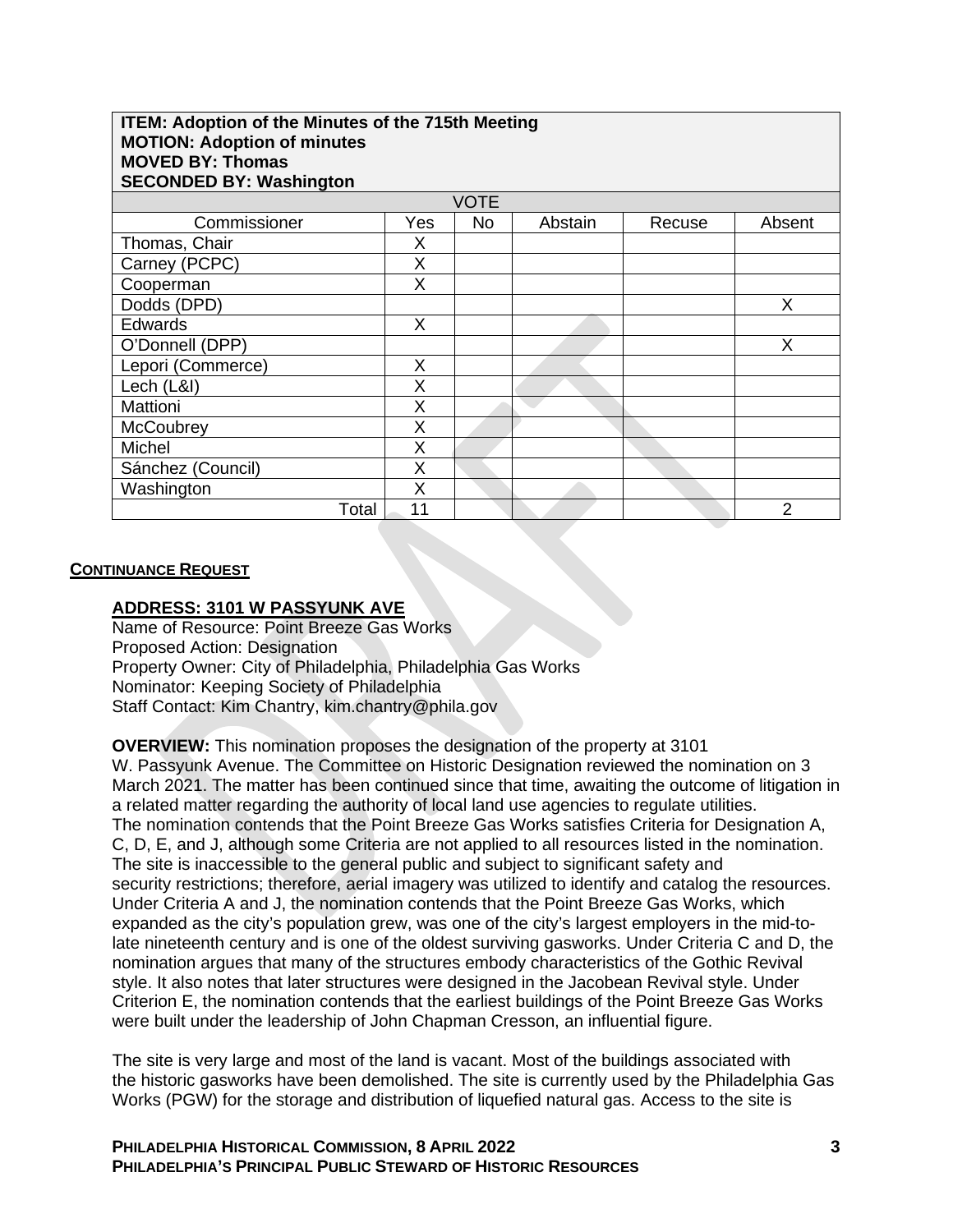strictly controlled and visitors are not permitted. Persons with business at the site must be accompanied by PGW staff and wear protective gear including flame-retardant suits. The nominated buildings are primarily unused or used for storage.

**COMMITTEE ON HISTORIC DESIGNATION RECOMMENDATION:** Mr. Cohen moved to recommend that the nomination demonstrates that the property at 3101 W. Passyunk Avenue satisfies Criteria for Designation A, C, D, E, and J, and to limit the designation to buildings 1a, 1b, 1c, 2, 5a, 5b, 6, 7, 8, and 9a, with a period of significance of 1855-1929. Ms. Barucco seconded the motion, which passed unanimously.

## **START TIME OF DISCUSSION IN ZOOM RECORDING:** 00:08:10

### **PRESENTERS:**

- Ms. Chantry presented the continuance request.
- Attorney Chris Strom represented the property owner.

### **DISCUSSION:**

- Mr. Strom explained the reason behind the request to continue the review of the nomination to the November 2022 meeting of the Historical Commission. He stated that he is requesting the six-month continuance because of ongoing litigation in Delaware County that remains unresolved and has a direct impact on this proceeding. He stated that the focus of the litigation is whether local authorities have the authority to regulate public utilities, or whether that power and authority lies exclusively with the Pennsylvania Public Utility Commission (PUC). He stated that it is unclear if there will be appeals filed following the litigation. If no appeals are filed, the matter can be resolved quicky, but if it is appealed, the litigation will be extended. He stated that the continuance allows for some flexibility given the uncertain timing.
- Mr. Thomas noted that the property would remain under the Historical Commission's jurisdiction during any continuance period.
	- o Mr. Strom agreed that while it remains an open matter, the Historical Commission has jurisdiction. He stated that, by agreeing to this now, they are not agreeing to wave any defense or right in the future.
- Ms. Cooperman opined that, if the point of the litigation is to determine whether the property can be designated and then regulated by a local authority, then it does not matter if the Historical Commission proceeds with designating the property or not. She opined that the continuance does not mean that much, aside from creating additional work for the staff.
	- o Mr. Strom disagreed. He stated that, if the Historical Commission were to designate the property and the ongoing litigation then confirms that the Commission does not have the jurisdiction to regulate it, then the Philadelphia Gas Works will be required to go through a litigation process. He asked that the Historical Commission postpone reviewing the matter until the ongoing litigation is resolved, so that the jurisdiction issue is decided before the Commission moves forward.
- Mr. Thomas asked that the applicant provide the Historical Commission with a status update in three months.
	- o Mr. Strom agreed to this request.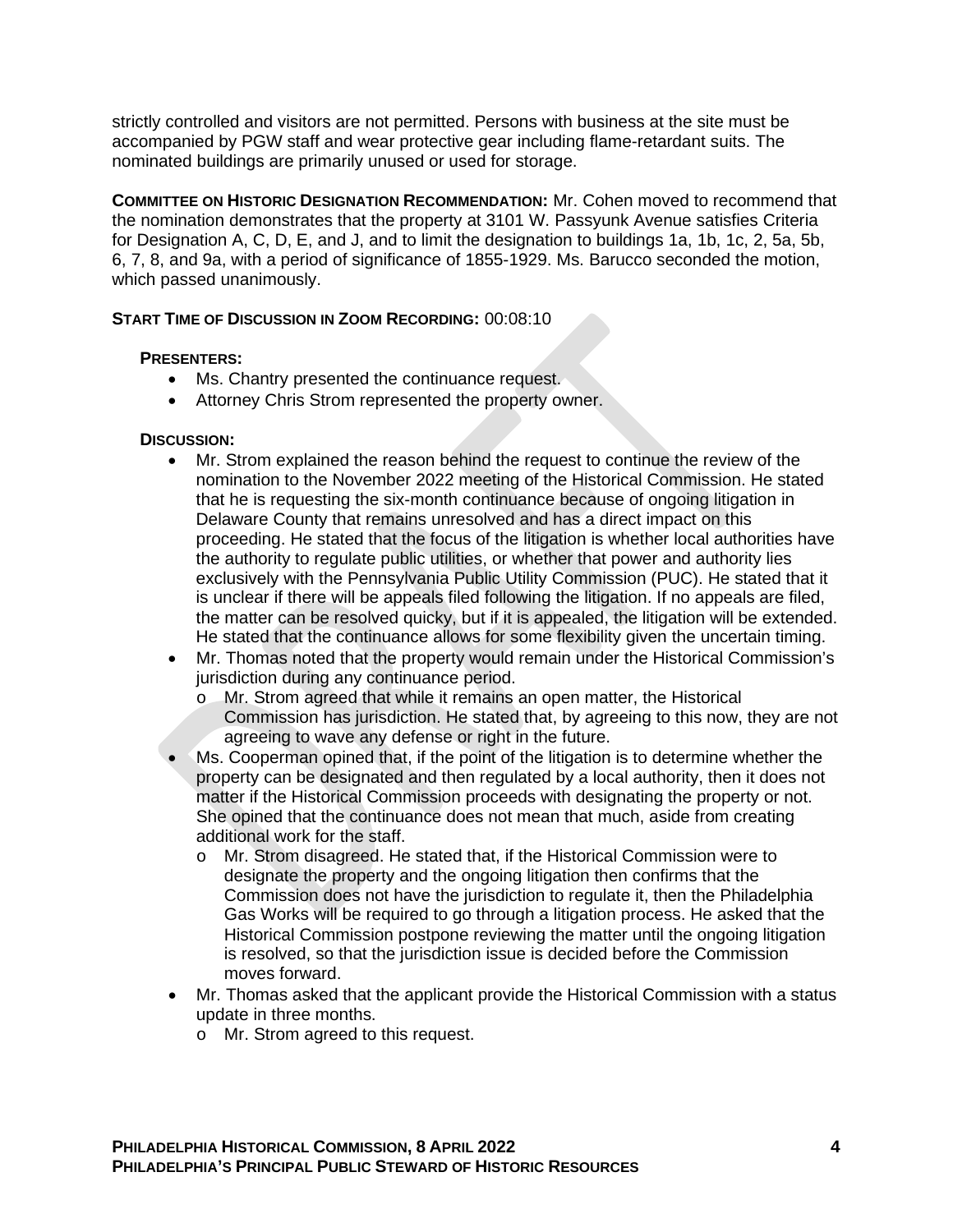### **PUBLIC COMMENT:**

• Oscar Beisert, the nominator of the property, commented that the Philadelphia Gas Works should devise a plan to preserve the historic buildings during this continuance period.

**ACTION:** Ms. Washington moved to continue the review of the nomination of 3101 W. Passyunk Avenue to the November 2022 meeting of the Historical Commission, with a status update to be provided to the Historical Commission at its July 2022 meeting. Mr. Mattioni seconded the motion, which passed by unanimous consent.

| ITEM: 3101 W. Passyunk Ave.<br>MOTION: Continue to November PHC mtg, with status update at July PHC mtg<br><b>MOVED BY: Washington</b><br><b>SECONDED BY: Mattioni</b> |     |             |         |        |        |  |
|------------------------------------------------------------------------------------------------------------------------------------------------------------------------|-----|-------------|---------|--------|--------|--|
|                                                                                                                                                                        |     | <b>VOTE</b> |         |        |        |  |
| Commissioner                                                                                                                                                           | Yes | No          | Abstain | Recuse | Absent |  |
| Thomas, Chair                                                                                                                                                          | X   |             |         |        |        |  |
| Carney (PCPC)                                                                                                                                                          | X   |             |         |        |        |  |
| Cooperman                                                                                                                                                              | X   |             |         |        |        |  |
| Dodds (DHCD)                                                                                                                                                           |     |             |         |        | Χ      |  |
| <b>Edwards</b>                                                                                                                                                         | X   |             |         |        |        |  |
| O'Donnell (DPP)                                                                                                                                                        |     |             |         |        | X      |  |
| Lepori (Commerce)                                                                                                                                                      | X   |             |         |        |        |  |
| Lech (L&I)                                                                                                                                                             | X   |             |         |        |        |  |
| Mattioni                                                                                                                                                               | X   |             |         |        |        |  |
| <b>McCoubrey</b>                                                                                                                                                       | X   |             |         |        |        |  |
| Michel                                                                                                                                                                 | Χ   |             |         |        |        |  |
| Sánchez (Council)                                                                                                                                                      | X   |             |         |        |        |  |
| Washington                                                                                                                                                             | X   |             |         |        |        |  |
| Total                                                                                                                                                                  | 11  |             |         |        | 2      |  |

## **ADDRESS: 305 N FRONT ST**

Proposal: Restore facades Review Requested: Final Approval Owner: 305 Front Street Land Trust Applicant: Ben Estepani, PACE Architecture + Design History: 1845; Storefronts infilled; windows infilled with glass block Individual Designation: None District Designation: Old City Historic District, Contributing, 12/12/2003 Staff Contact: Megan Cross Schmitt, megan.schmitt@phila.gov

**OVERVIEW:** The property at 305 N. Front Street is a four-story, three-bay, painted brick, vernacular building constructed ca. 1845, and is considered a contributing structure within the Old City Historic District. The rear (east) elevation faces N. Water Street and has five stories with a garage door at the first floor and three bays of glass-block-infilled windows at stories two through five.

The Architectural Committee reviewed an earlier version of this project. After the January 2022 Architectural Committee meeting, the applicant withdrew an application. The applicant now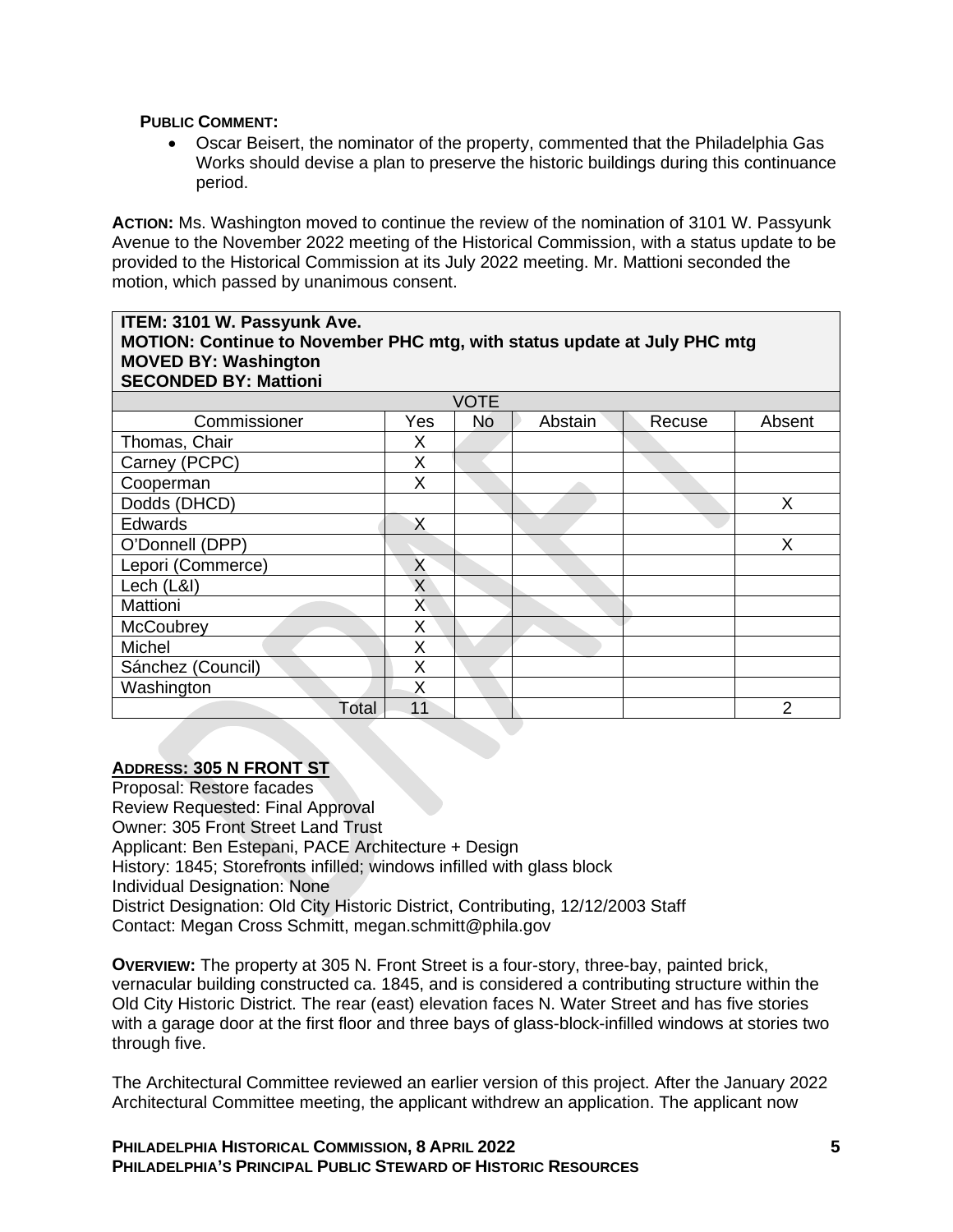presents revised plans and a report from a structural engineer assessing the deteriorated conditions of the building.

The applicant proposes to remove and reconstruct the existing brick from the front and rear facades. At the N. Front Street façade, the applicant proposes to clad the first story in cast stone and clad stories two through four in a red brick veneer to match existing. The first story of the N. Water Street façade proposes a new garage door with cast-stone surround, with floors two through five clad in a red brick veneer to match existing.

The applicant now proposes a fenestration pattern at the N. Front Street façade that appears to replicate the locations of the original windows. Casement windows are proposed using a simulated divided lite pattern that attempts to approximate a six-over-six, double-hung window, the original window type. Sills and headers would be limestone.

At the N. Water Street elevation, the fenestration pattern is altered from the historic pattern. At stories two through five, balconies with double-doors are proposed at the middle bay, which are flanked by casement windows like the ones proposed for the front. A new garage door with a cast stone surround is proposed at the ground story.

A roof deck and pilot house are proposed with six-foot setbacks from both the east and west facades. The pilot house is located at the south side of the building and would be clad in siding.

### **SCOPE OF WORK:**

- Remove and reconstruct brick facades at front and rear;
- Construct roof deck and pilot house.

### **STANDARDS FOR REVIEW:**

The Secretary of the Interior's Standards for the Treatment of Historic Properties and Guidelines include:

- *Standard 9: New additions, exterior alterations, or related new construction shall not destroy historic materials that characterize the property. The new work shall be differentiated from the old and shall be compatible with the massing, size, scale, and architectural features to protect the historic integrity of the property and its environment.*
	- o The extent of the historic brick that is proposed for demolition does not satisfy Standard 9.
	- o Any historic storefront material that exists beneath the altered N. Front Street façade should be preserved and restored.
	- o The proposed reconstruction does not reflect existing physical and archival evidence of the building's historic conditions. Given the availability of such evidence, the proposed reconstruction should more closely reflect the historic facades in terms of fenestration, window type, and façade materials.

**STAFF RECOMMENDATION:** Denial, pursuant to Standard 9.

**ARCHITECTURAL COMMITTEE RECOMMENDATION:** The Architectural Committee voted to recommend denial, pursuant to Standard 9.

### **START TIME OF DISCUSSION IN ZOOM RECORDING:** 00:19:29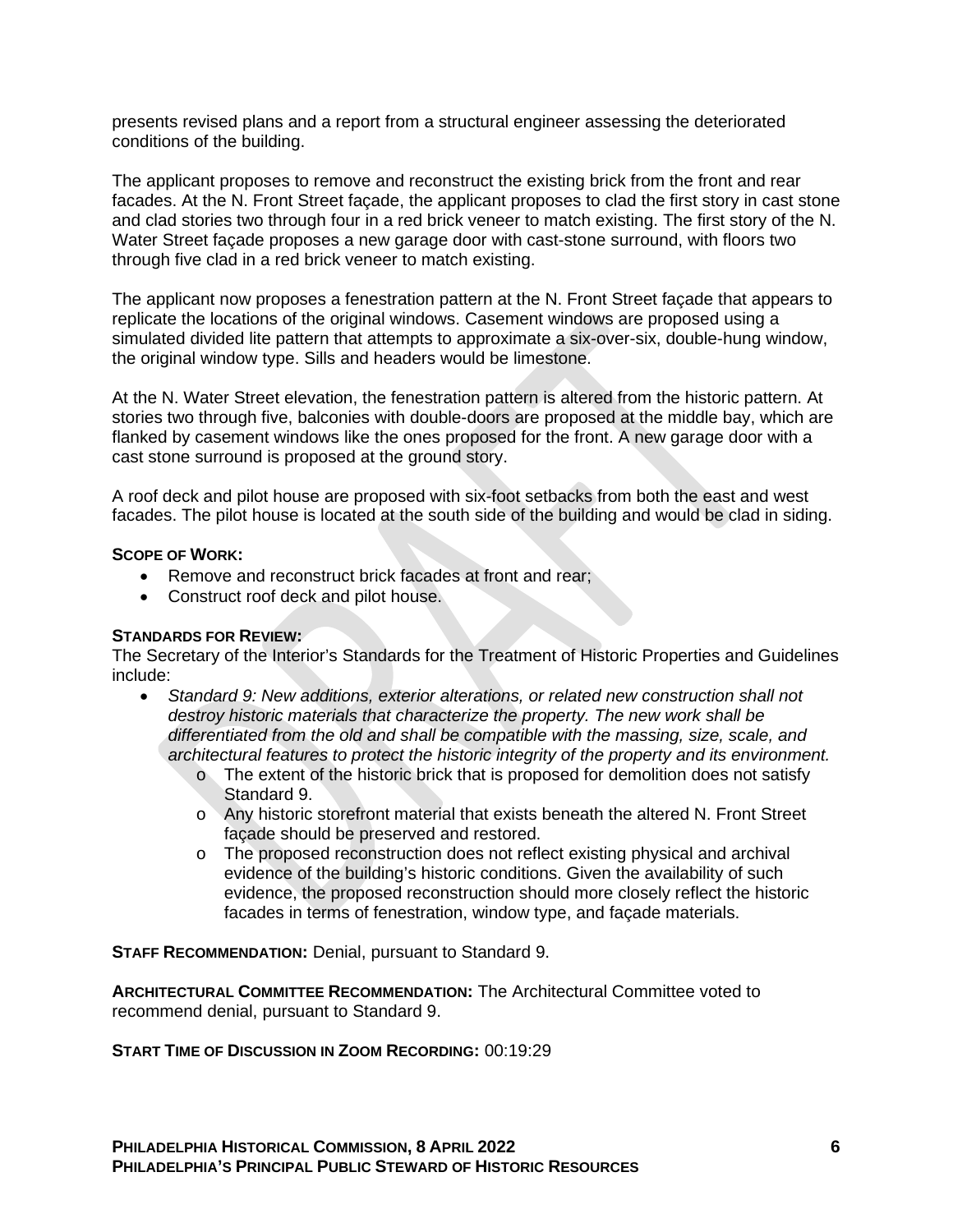### **PRESENTERS:**

- Ms. Schmitt presented the continuance request.
- No one represented the property owner.

### **PUBLIC COMMENT:**

• None

**ACTION:** Mr. Thomas moved to continue the review of the application for 305 N. Front Street to the May 2022 meeting of the Historical Commission. Mr. McCoubrey seconded the motion, which was adopted by unanimous consent.

| <b>ITEM: 305 N Front St</b><br><b>MOTION: Continue to May 2022 PHC Mtg</b><br><b>MOVED BY: Thomas</b><br><b>SECONDED BY: McCoubrey</b> |     |             |         |        |        |  |
|----------------------------------------------------------------------------------------------------------------------------------------|-----|-------------|---------|--------|--------|--|
|                                                                                                                                        |     | <b>VOTE</b> |         |        |        |  |
| Commissioner                                                                                                                           | Yes | No.         | Abstain | Recuse | Absent |  |
| Thomas, Chair                                                                                                                          | Χ   |             |         |        |        |  |
| Carney (PCPC)                                                                                                                          | X   |             |         |        |        |  |
| Cooperman                                                                                                                              | X   |             |         |        |        |  |
| Dodds (DHCD)                                                                                                                           |     |             |         |        | X      |  |
| <b>Edwards</b>                                                                                                                         | X   |             |         |        |        |  |
| O'Donnell (DPP)                                                                                                                        |     |             |         |        | X      |  |
| Lepori (Commerce)                                                                                                                      | X   |             |         |        |        |  |
| Lech (L&I)                                                                                                                             | Χ   |             |         |        |        |  |
| Mattioni                                                                                                                               | X   |             |         |        |        |  |
| McCoubrey                                                                                                                              | X   |             |         |        |        |  |
| Michel                                                                                                                                 | X   |             |         |        |        |  |
| Sánchez (Council)                                                                                                                      | Χ   |             |         |        |        |  |
| Washington                                                                                                                             | X   |             |         |        |        |  |
| Total                                                                                                                                  | 11  |             |         |        | 2      |  |

## **OLD BUSINESS**

## **ADDRESS: 1533-39 N 7TH ST**

Name of Resource: Trinity Reformed Church Proposed Action: Designation Property Owner: 99 Real Estate LLC Nominator: The Keeping Society of Philadelphia Staff Contact: Meredith Keller, meredith.keller@phila.gov

**OVERVIEW:** This nomination proposes to designate the property at 1533-39 N. 7<sup>th</sup> Street and list it on the Philadelphia Register of Historic Places. The nomination contends that the former Trinity Reformed Church satisfies Criteria for Designation D, E, and J. Under Criterion D, the nomination argues that the church exemplifies the "inexpensive, but expressive" form of Gothic ecclesiastical architecture. Under Criterion E, the nomination contends that the church was designed by influential Philadelphia architect Samuel Sloan, who included an illustration of the building in his 1868 publication of *The Architectural Review and American Builders' Journal*. The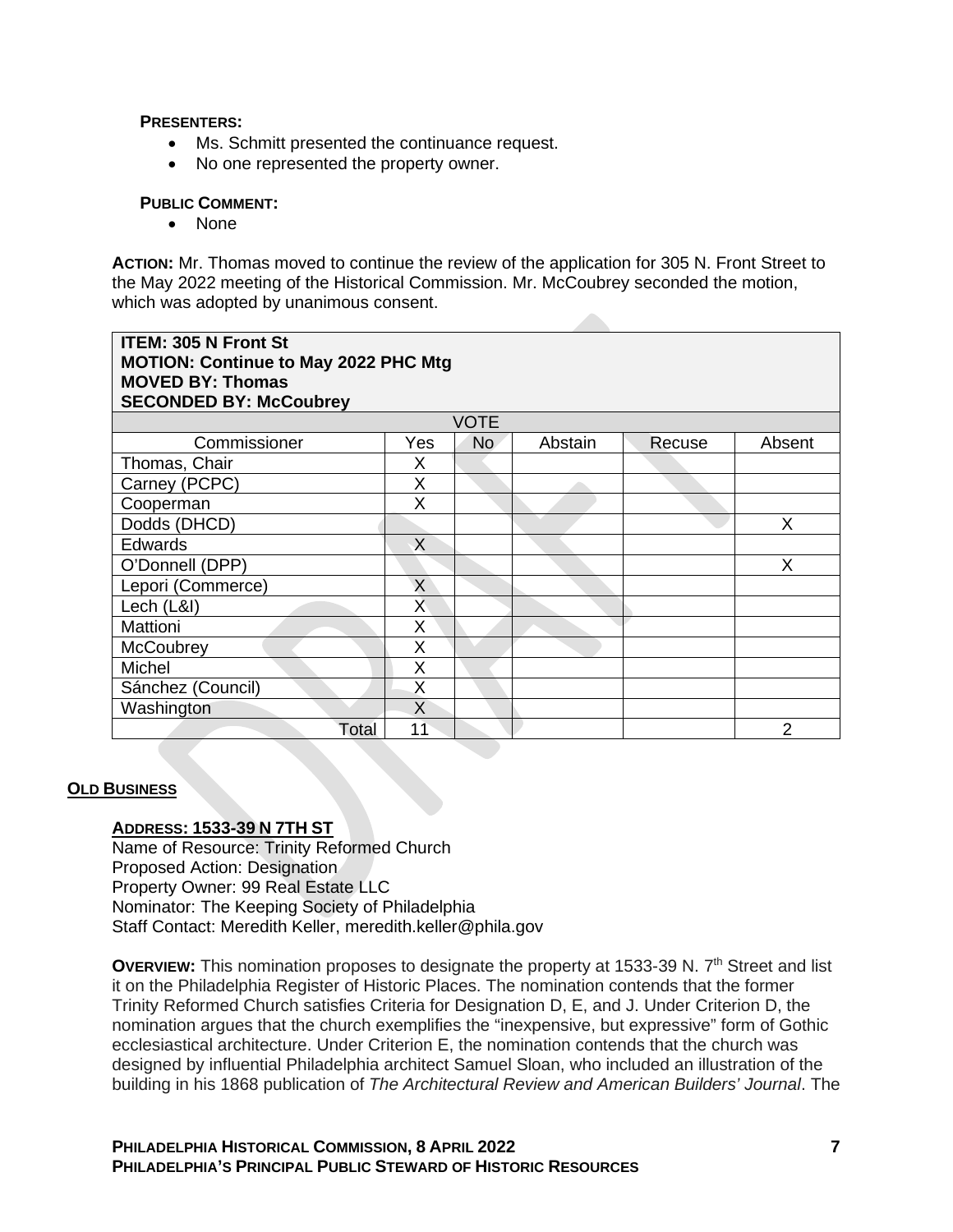nomination further argues that the modest but expressive design reflects the cultural, economic, and social heritage of Philadelphia's working-to-middle-class residents.

**STAFF RECOMMENDATION:** The staff recommends that the nomination demonstrates that the property at 1533-39 N. 7<sup>th</sup> Street satisfies Criteria for Designation D, E, and J.

**COMMITTEE ON HISTORIC DESIGNATION RECOMMENDATION:** The Committee on Historic Designation voted to recommend that the nomination demonstrates that 1533-39 N. 7<sup>th</sup> Street satisfies Criteria for Designation D, E, and J, and that the property should be designated as historic and listed on the Philadelphia Register of Historic Places.

## **START TIME OF DISCUSSION IN ZOOM RECORDING**: 00:20:15

### **PRESENTERS:**

- Ms. Keller presented the nomination to the Historical Commission.
- Oscar Beisert of the Keeping Society represented the nomination.
- Owner Simon Liu represented the property and opposed designation.
- Mandarin Chinese interpreter Nina Hui Ping Huang, retained by the City of Philadelphia, translated the discussion.

#### **PUBLIC COMMENT:**

• Celeste Morello supported the nomination.

### **HISTORICAL COMMISSION FINDINGS AND CONCLUSIONS:**

The Historical Commission found that:

• The owner's concerns over several structural cracks do not impact the property's historical significance.

The Historical Commission concluded that:

- The building exemplifies the architect's "inexpensive but expressive" Gothic style of architecture, satisfying Criterion D.
- Noted Philadelphia architect Samuel Sloan designed this church and several other nearly identical churches located throughout the city, satisfying Criterion E.
- The modest design reflects the evolution of the neighborhood, satisfying Criterion J.

ACTION: Ms. Cooperman moved to find that the property at 1533-39 N. 7<sup>th</sup> Street satisfies Criteria for Designation D, E, and J, and to designate it as historic, listing it on the Philadelphia Register of Historic Places. Ms. Michel seconded the motion, which passed by unanimous consent.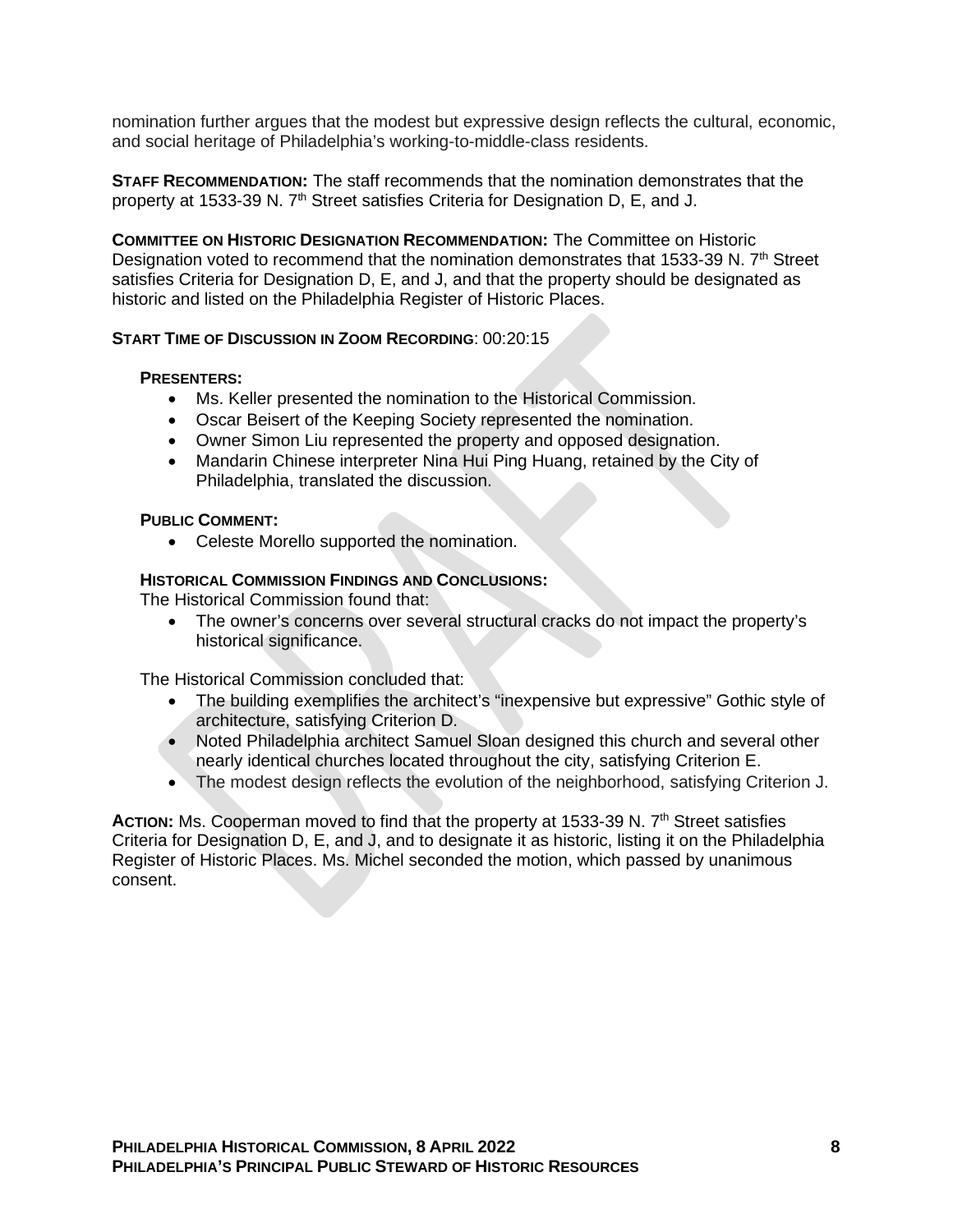| ITEM: 1533-39 N 7th St<br>MOTION: Designate, Criteria D, E, and J<br><b>MOVED BY: Cooperman</b><br><b>SECONDED BY: Michel</b> |     |             |         |        |                |  |
|-------------------------------------------------------------------------------------------------------------------------------|-----|-------------|---------|--------|----------------|--|
|                                                                                                                               |     | <b>VOTE</b> |         |        |                |  |
| Commissioner                                                                                                                  | Yes | No.         | Abstain | Recuse | Absent         |  |
| Thomas, Chair                                                                                                                 | X   |             |         |        |                |  |
| Carney (PCPC)                                                                                                                 | X   |             |         |        |                |  |
| Cooperman                                                                                                                     | X   |             |         |        |                |  |
| Dodds (DPD)                                                                                                                   |     |             |         |        | X              |  |
| <b>Edwards</b>                                                                                                                | X   |             |         |        |                |  |
| O'Donnell (DPP)                                                                                                               |     |             |         |        | Χ              |  |
| Lepori (Commerce)                                                                                                             | X   |             |         |        |                |  |
| Lech (L&I)                                                                                                                    | Χ   |             |         |        |                |  |
| Mattioni                                                                                                                      | X   |             |         |        |                |  |
| <b>McCoubrey</b>                                                                                                              | X   |             |         |        |                |  |
| Michel                                                                                                                        | X   |             |         |        |                |  |
| Sánchez (Council)                                                                                                             | X   |             |         |        |                |  |
| Washington                                                                                                                    | X   |             |         |        |                |  |
| Total                                                                                                                         | 11  |             |         |        | $\overline{2}$ |  |

## **REPORT OF THE ARCHITECTURAL COMMITTEE, 22 MARCH 2022**

#### **CONSENT AGENDA**

**START TIME OF DISCUSSION IN ZOOM RECORDING:** 00:55:20

#### **DISCUSSION:**

• Mr. Thomas asked the Commissioners, staff, and public for comments on the Consent Agenda. None were offered.

#### **PUBLIC COMMENT:**

• None.

**ACTION:** Mr. Thomas moved to adopt the recommendation of the Architectural Committee for the application for 2036 Delancey Place. Mr. McCoubrey seconded the motion, which was adopted by unanimous consent.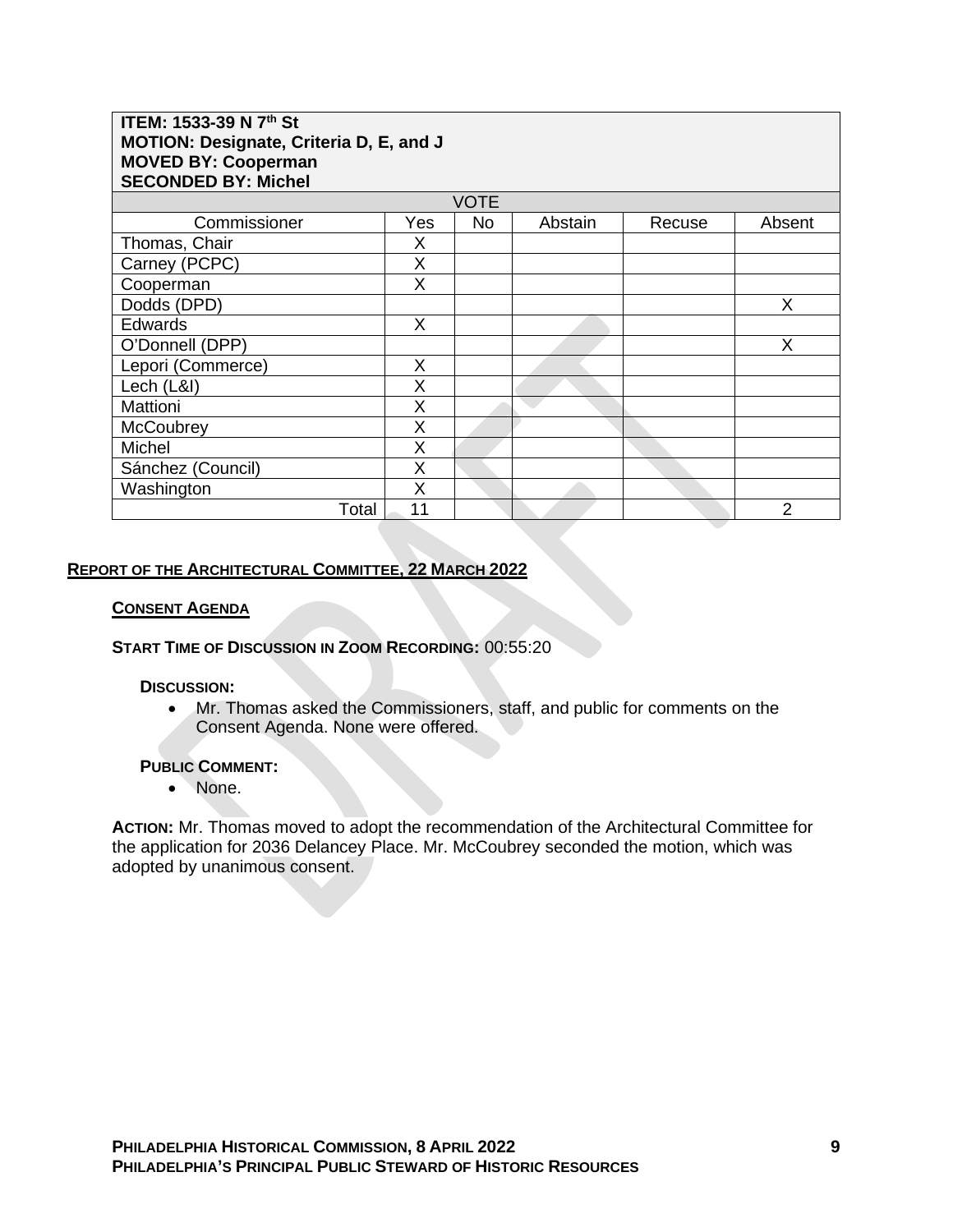| <b>ITEM: Consent Agenda</b><br><b>MOTION: Approval</b><br><b>MOVED BY: Thomas</b><br><b>SECONDED BY: McCoubrey</b> |     |             |         |        |                |
|--------------------------------------------------------------------------------------------------------------------|-----|-------------|---------|--------|----------------|
|                                                                                                                    |     | <b>VOTE</b> |         |        |                |
| Commissioner                                                                                                       | Yes | <b>No</b>   | Abstain | Recuse | Absent         |
| Thomas, Chair                                                                                                      | Χ   |             |         |        |                |
| Carney (PCPC)                                                                                                      | X   |             |         |        |                |
| Cooperman                                                                                                          | X   |             |         |        |                |
| Dodds (DHCD)                                                                                                       |     |             |         |        | X              |
| <b>Edwards</b>                                                                                                     | X   |             |         |        |                |
| O'Donnell (DPP)                                                                                                    |     |             |         |        | X              |
| Lepori (Commerce)                                                                                                  | X   |             |         |        |                |
| Lech (L&I)                                                                                                         | Χ   |             |         |        |                |
| Mattioni                                                                                                           | X   |             |         |        |                |
| McCoubrey                                                                                                          | Χ   |             |         |        |                |
| <b>Michel</b>                                                                                                      | Χ   |             |         |        |                |
| Sánchez (Council)                                                                                                  | X   |             |         |        |                |
| Washington                                                                                                         | X   |             |         |        |                |
| Total                                                                                                              | 11  |             |         |        | $\overline{2}$ |

### **AGENDA**

### **ADDRESS: 2036 DELANCEY PL**

Proposal: Construct addition Review Requested: Final Approval Owner: Rebecca Malcolm-Naib and Farid Naib Applicant: Uk Jung, Studio Hada History: 1868, Frederick Brown House; alterations, Furness & Hewitt, 1874 Individual Designation: 1/6/1972 District Designation: Rittenhouse Fitler Historic District, Contributing, 2/8/1995 Staff Contact: Megan Schmitt, megan.schmitt@phila.gov

**OVERVIEW:** This application seeks final approval for the removal of a non-historic garage and construction of a three-story addition with garages at the rear of this corner property at S. 21st Street and Delancey Place. The proposed addition would be clad in brick and would attach to the existing building through a glass and paneled connector utilizing existing openings.

The Architectural Committee reviewed an in-concept version of the application in December 2020, recommended denial, and offered suggestions. Following the Committee's review, the applicant revised the application to respond to the suggestions. At its January 2021 meeting, the Historical Commission reviewed and endorsed the revised in-concept application. The Historical Commission concluded that the revisions made between the Committee and Commission meetings responded to the Committee's comments. The Commission suggested that an existing iron gate that was shown in the plans but not in a rendering should be retained. The Commission also indicated that details such as the design of the garage doors should be developed before a final submission The current application for final approval is consistent with the in-concept application that the Historical Commission endorsed in 2021.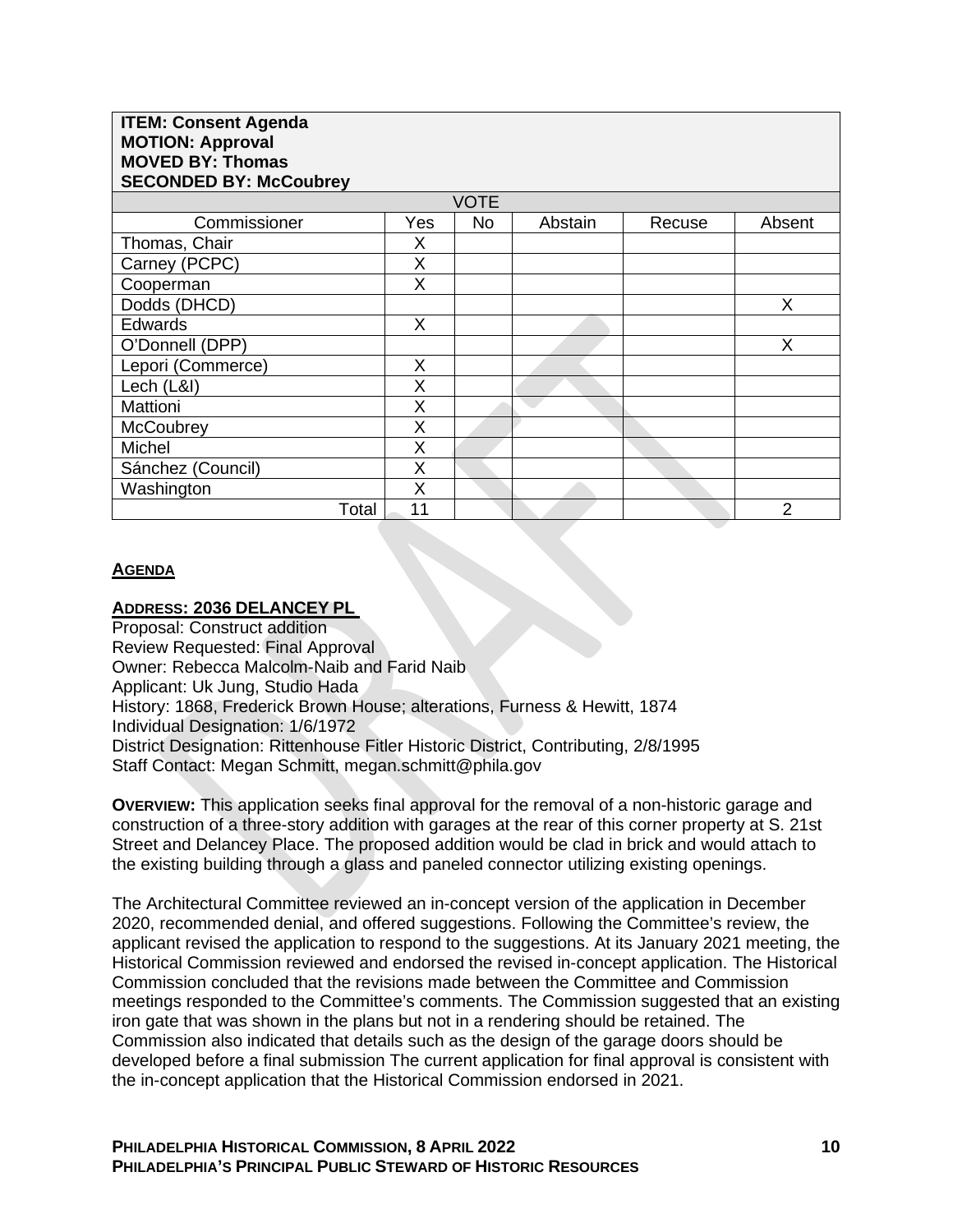### **SCOPE OF WORK:**

- Remove existing garage
- Construct three-story addition with garages

### **STANDARDS FOR REVIEW:**

The Secretary of the Interior's Standards for the Treatment of Historic Properties and Guidelines include:

- *Standard 9: New additions, exterior alterations, or related new construction shall not destroy historic materials that characterize the property. The new work shall be differentiated from the old and shall be compatible with the massing, size, scale, and architectural features to protect the historic integrity of the property and its environment.*
	- o The proposed construction removes a non-historic element of the property. The new work is differentiated from the old and is generally compatible in massing, scale, and materials to the historic building. The application complies with Standard 9. The applicant should include historic gate in final plans as requested by Historical Commission. The applicant should confirm whether additional railings will be required by the building code around pool areas on the roof. If they are required, these railings should be incorporated into the design for the final review by the Historical Commission.
- *Standard 10: New additions and adjacent or related new construction will be undertaken in such a manner that, if removed in the future, the essential form and integrity of the historic property and its environment will be unimpaired.*
	- o The proposed addition does not remove significant amounts of historic material and could be removed in the future without damaging the essential form and integrity of the historic property. The application complies with Standard 10.

**STAFF RECOMMENDATION:** Approval, pursuant to Standards 9 and 10.

**ARCHITECTURAL COMMITTEE RECOMMENDATION:** The Architectural Committee voted to recommend approval, provided that the mechanical equipment is inconspicuous from the public right-of-way; the oval window is reconsidered; the color of the material above the garage doors is revised; and the windows in the garage doors are not arched; with the staff to review details; pursuant to Standards 9 and 10 and the Historical Commission's 2021 in-concept approval.

**ACTION**: See Consent Agenda.

## **ADDRESS: 1601 MT VERNON ST**

Proposal: Rehabilitate building; construct addition Review Requested: Review In Concept Owner: Miguel Santiago, owner; Spring Garden Community Development Corporation, conservator Applicant: Plato Marinakos, Plato Studio History: 1859; Robert Purvis House Individual Designation: None District Designation: Spring Garden Historic District, Significant, 10/11/2000 Staff Contact: Meredith Keller, meredith.keller@phila.gov

**OVERVIEW:** The property at 1601 Mount Vernon Street is significant in the Spring Garden Historic District, owing to its association with Robert Purvis, a Black anti-slavery activist, writer,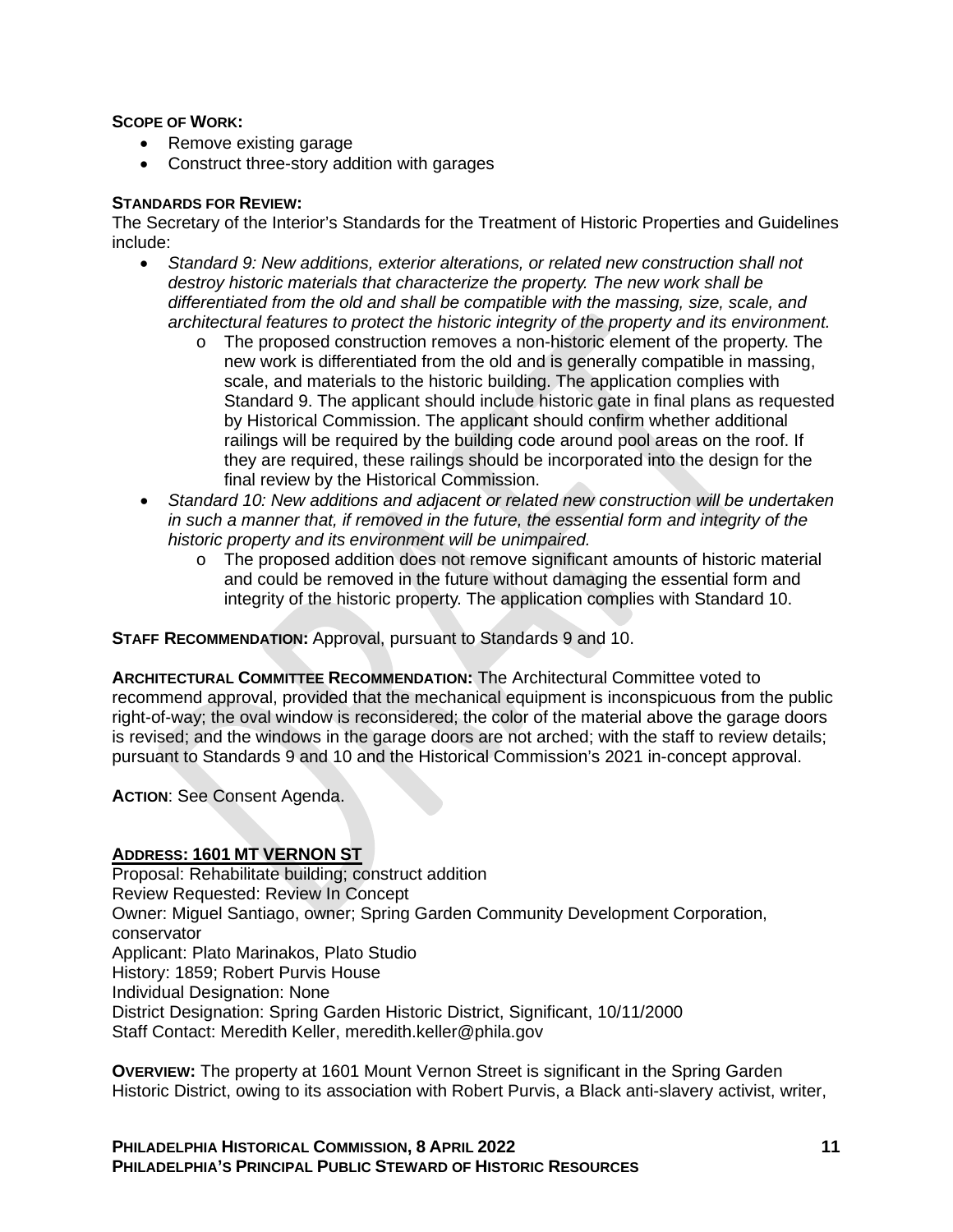and lecturer who resided at the property from c. 1875 to 1898. Over the last few decades, the property has languished and has been subject to multiple violations, Historical Commission reviews, and court hearings, culminating in the current conservatorship by the Spring Garden Community Development Corporation. A brief timeline follows:

| 10/11/2000 | PHC designated the Spring Garden Historic District and classified 1601 Mt.<br>Vernon Street as significant.                             |
|------------|-----------------------------------------------------------------------------------------------------------------------------------------|
| 12/12/2003 | PHC approved application for complete rehabilitation of building (main block and<br>ell) and construction of rear addition with garage. |
| 2006       | The Department of Licenses and Inspections (L&I) issued multiple violations for<br>deteriorated, bulged, and fractured walls.           |
| 2/1/2007   | PHC approved application for complete rehabilitation.                                                                                   |
| 4/6/2009   | PHC approved application for wall shoring and reconstruction.                                                                           |
| 6/24/2010  | PHC approved application for new roof and windows, and to stabilize walls.                                                              |
| 2/3/2011   | PHC approved application for masonry repair and new windows.                                                                            |
| 2/24/2011  | Court order to repair roof, windows, walls, and floors.                                                                                 |
| 3/14/2012  | PHC approved application for new windows.                                                                                               |
| 11/2/2012  | Court order to demolish rear ell and reconstruct it within one year.                                                                    |
| 12/2012    | City demolished rear ell; rear wall of main block remained temporarily sealed for<br>several years; owner did not reconstruct ell.      |
| 1/7/2013   | PHC approved rebuilding of cornice and gable wall.                                                                                      |
| 4/13/2017  | Court order to make building safe by sufficiently sealing rear wall of main block.                                                      |
| 7/14/2017  | PHC approved plans to stabilize building and rebuild rear wall.                                                                         |
| 11/19/2018 | Court appointed Spring Garden CDC as conservator.                                                                                       |
| 5/22/2019  | PHC approved application for structural and masonry repair.                                                                             |
| 3/6/2020   | PHC approved application to install star bolts to stabilize main block.                                                                 |

Despite numerous approvals of building permit applications by the Historical Commission and its staff since 2003, the property was never restored, and the City abated an imminently dangerous condition by demolishing the rear ell in 2012. The main block was stabilized and its masonry repaired under the conservatorship. This in-concept application, submitted by a developer seeking to purchase the property, proposes to rehabilitate the main block and to construct a rear addition. Two schemes for the rear have been submitted.

Work to the main block would include removing the existing storefront, which post-dates Purvis's ownership, and restoring the building's residential appearance. A new marble base, stoop, door surround, and lintels would be installed on the front façade. A new door, windows, and a cornice would be fabricated in wood to match the historic features.

At the rear, the application proposes to construct a new ell to replace the ell that was demolished a decade ago. Scheme A proposes a two-story ell with a garage that would connect the main block to a three-story addition at the rear of the lot. The rear portion of the addition would have a garage, roof deck, and pilot house. Scheme A is similar in massing, size, and scale to plans that were approved by the Historical Commission on 12 December 2003. At the time, the historic ell remained and those plans proposed to retain and rehabilitate the ell's masonry. Scheme B proposes the same two-story rear ell with a garage but does not include the additional three-story building at the rear of the lot.

## **SCOPE OF WORK:**

• Rehabilitate main block; and

**PHILADELPHIA HISTORICAL COMMISSION, 8 APRIL 2022 PHILADELPHIA'S PRINCIPAL PUBLIC STEWARD OF HISTORIC RESOURCES**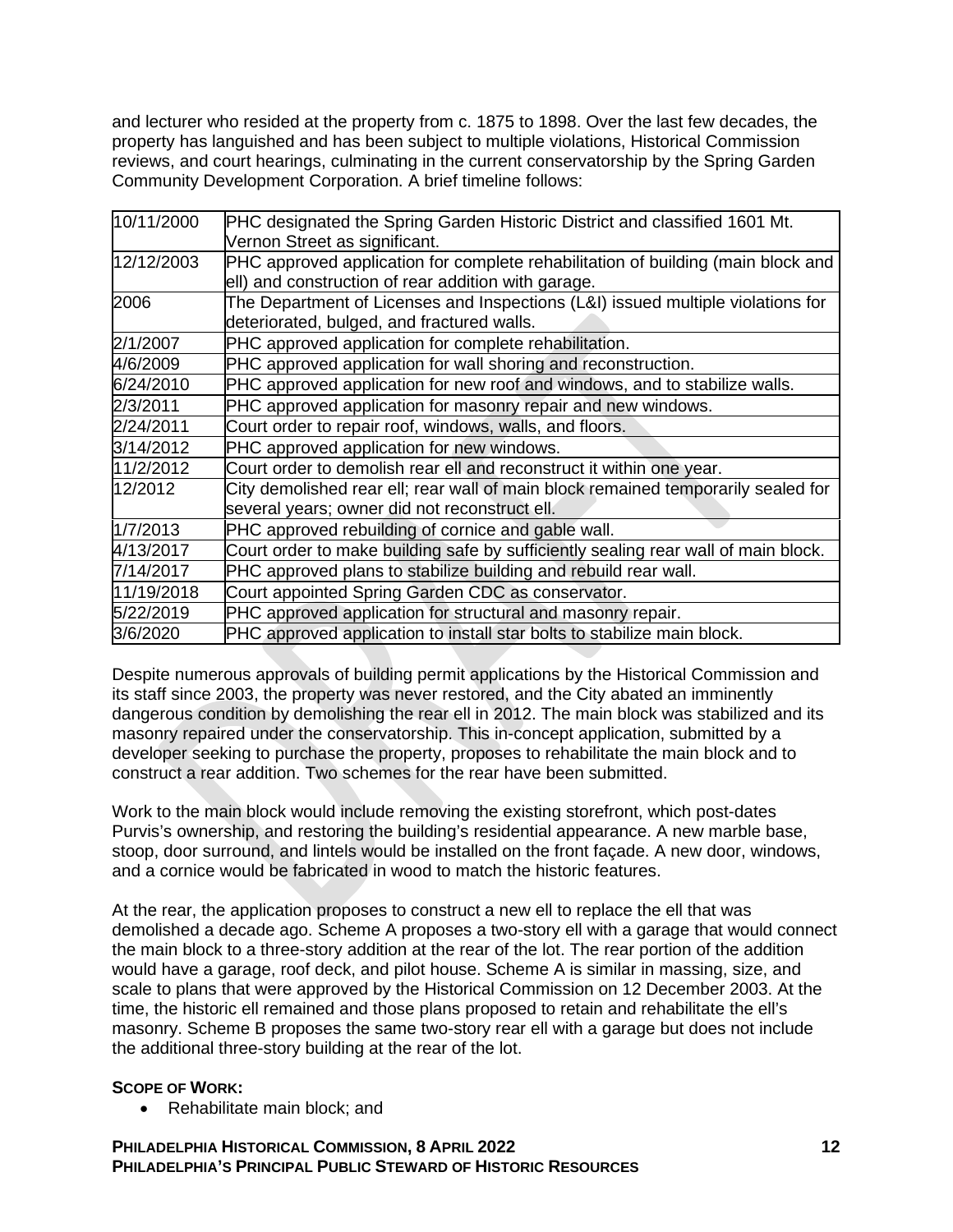• Construct rear addition.

## **STANDARDS FOR REVIEW:**

The Secretary of the Interior's Standards for the Treatment of Historic Properties and Guidelines include:

- *Standard 6: Deteriorated historic features will be repaired rather than replaced. Where the severity of deterioration requires replacement of a distinctive feature, the new feature will match the old in design, color, texture and, where possible, materials. Replacement of missing features will be substantiated by documentary and physical evidence.*
	- $\circ$  The only remaining portion of the building, the main block, had a storefront installed c. 1920. That intervention removed the original entryway and marble base. Two large openings for storefront windows were cut into the masonry on the front façade and side wall at the first story, and a new corner entrance was constructed. Decades of neglect have also led to the loss of the cornice and have caused the masonry to deteriorate.
	- $\circ$  The application proposes to rehabilitate the main block by replicating the lost features in their original materials. A marble base, stoop, door surround, and lintels would be installed to reverse the storefront alteration. A wood cornice, door, and windows would also be installed. The work complies with Standard 6.
- *Standard 9: New additions, exterior alterations, or related new construction shall not destroy historic materials that characterize the property. The new work shall be differentiated from the old and shall be compatible with the massing, size, scale, and architectural features to protect the historic integrity of the property and its environment.*
	- o While neither scheme proposes to reconstruct the rear ell to its historic appearance, the construction of an addition would allow for the main block to be rehabilitated and permanently sealed, avoiding further deterioration. Both proposed additions are compatible in massing, size, and scale and comply with Standard 9.

**STAFF RECOMMENDATION:** Approval, with the staff to review details, pursuant to Standards 6 and 9.

**ARCHITECTURAL COMMITTEE RECOMMENDATION:** The Architectural Committee voted to recommend denial.

**START TIME OF DISCUSSION IN ZOOM RECORDING**: 00:56:00

## **PRESENTERS:**

- Ms. Keller presented the application to the Historical Commission.
- Architect Plato Marinakos represented the application.

## **PUBLIC COMMENT:**

• None.

## **HISTORICAL COMMISSION FINDINGS AND CONCLUSIONS:**

The Historical Commission found that:

• The property has had numerous violations issued by the Department of Licenses and Inspections. While the Historical Commission reviewed numerous applications in the past, the property languished for decades. In 2012, the City demolished the historic rear ell, owing to public safety concerns.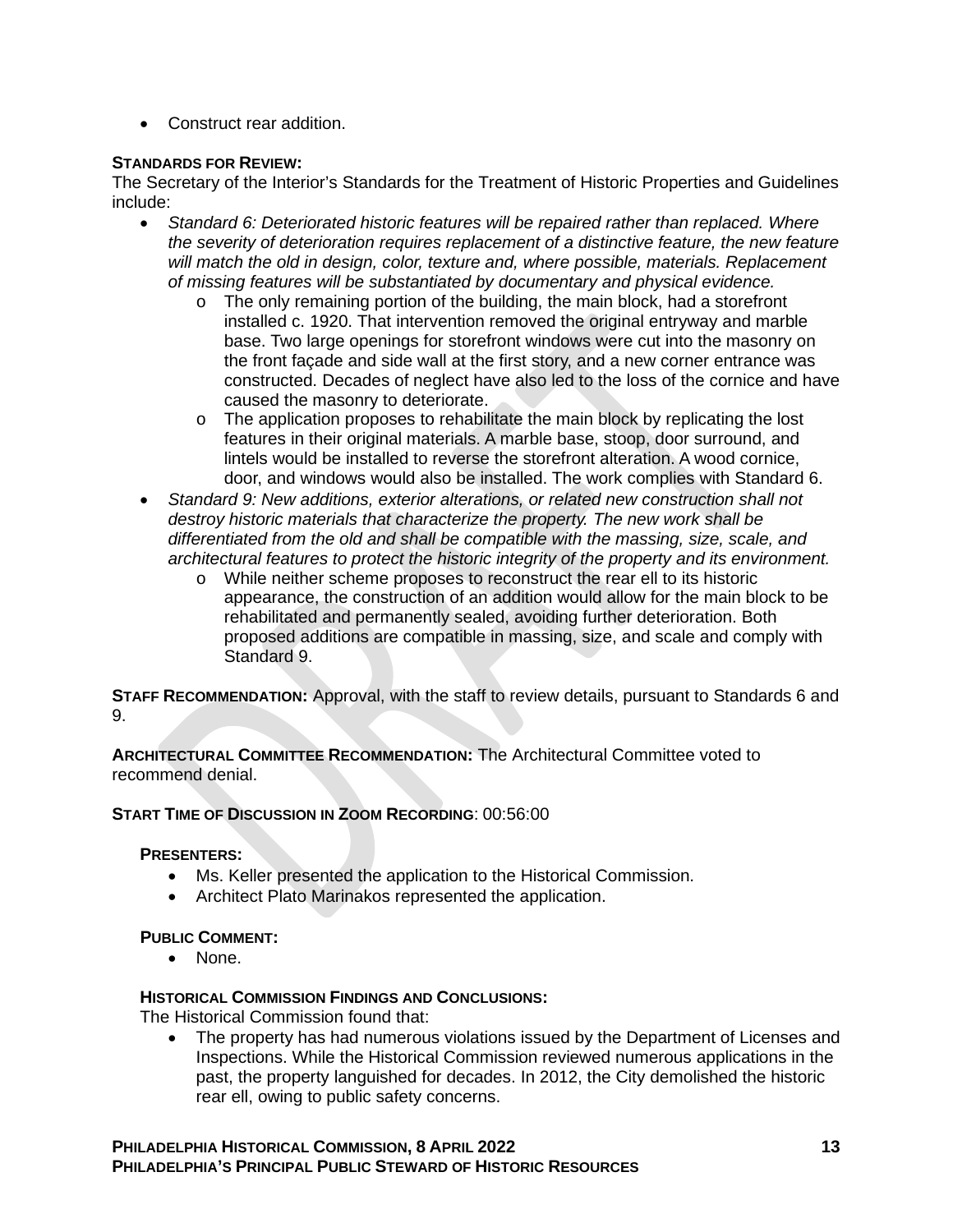- In a 2018 court order, the Spring Garden Community Development Corporation was appointed as conservator of the property. The conservator has repaired and stabilized the masonry of the main block, though the rear ell has not been reconstructed and the property has not been further redeveloped.
- This application by a developer seeking to purchase the property proposes two design schemes. Scheme A proposes to construct a rear ell and an attached threestory building. Scheme B proposes only the construction of a rear ell. The applicant is seeking approval for both schemes to allow for flexibility in the redevelopment of the property

The Historical Commission concluded that:

- The garage at the proposed rear ell is inappropriate, though parking would be acceptable at the three-story portion of the proposed new construction.
- The cladding of the rear wing and addition has been revised to eliminate the siding and include only brick, which is appropriate for the property.

**ACTION:** Mr. McCoubrey moved to deny the in-concept application, with a suggestion to consider moving the garage from the rear ell to the wider section of the rear addition. Mr. Mattioni seconded the motion, which passed by unanimous consent.

| <b>ITEM: 1601 Mt Vernon St</b><br><b>MOTION: Denial</b><br><b>MOVED BY: McCoubrey</b><br><b>SECONDED BY: Mattioni</b> |              |             |         |        |        |
|-----------------------------------------------------------------------------------------------------------------------|--------------|-------------|---------|--------|--------|
|                                                                                                                       |              | <b>VOTE</b> |         |        |        |
| Commissioner                                                                                                          | Yes          | No.         | Abstain | Recuse | Absent |
| Thomas, Chair                                                                                                         | Χ            |             |         |        |        |
| Carney (PCPC)                                                                                                         | X            |             |         |        |        |
| Cooperman                                                                                                             | X            |             |         |        |        |
| Dodds (DPD)                                                                                                           |              |             |         |        | X      |
| <b>Edwards</b>                                                                                                        | X            |             |         |        |        |
| O'Donnell (DPP)                                                                                                       |              |             |         |        | X      |
| Lepori (Commerce)                                                                                                     | X            |             |         |        |        |
| Lech (L&I)                                                                                                            | $\mathsf{X}$ |             |         |        |        |
| Mattioni                                                                                                              | X            |             |         |        |        |
| McCoubrey                                                                                                             | X            |             |         |        |        |
| Michel                                                                                                                | X            |             |         |        |        |
| Sánchez (Council)                                                                                                     | X            |             |         |        |        |
| Washington                                                                                                            | X            |             |         |        |        |
| Total                                                                                                                 | 11           |             |         |        | 2      |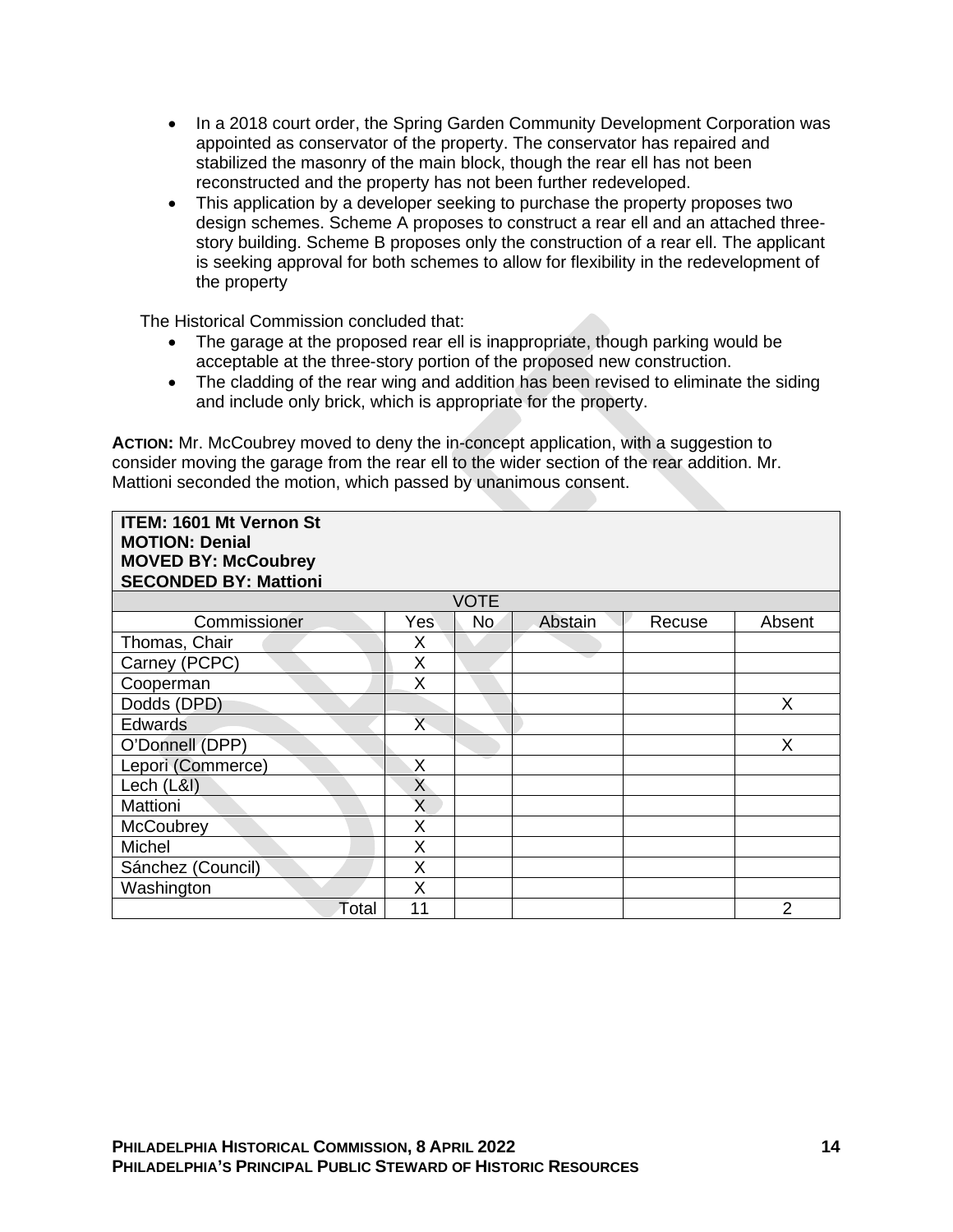## **REPORT OF THE COMMITTEE ON HISTORIC DESIGNATION, 16 MARCH 2022**

### **ADDRESS: 625-33 CHRISTIAN ST**

Name of Resource: St. Mary Magdelan de Pazzi Catholic School Proposed Action: Designation Property Owner: Various owners of condominium units Nominator: Celeste Morello Staff Contact: Megan Cross Schmitt, megan.schmitt@phila.gov

**OVERVIEW:** This nomination proposes to designate the property at 625-33 Christian Street as historic and list it on the Philadelphia Register of Historic Places. The nomination contends that the former St. Mary Magdelan de Pazzi Catholic School satisfies Criteria for Designation A, E, H and J.

Under Criteria A and J, the nomination contends that the building reflects the social, cultural, and economic development of the neighborhood when it was associated with Italian immigrants. Under Criterion E, the nomination argues that the property is significant owing to its association with architect Paul Henon, Jr., of Henon-Hoffman Co., a prolific firm known for its designs of Catholic churches, theaters, and movies houses. Under Criterion H, the nomination asserts that the city grid was altered for the construction of the building, which now serves as a landmark of the neighborhood.

**STAFF RECOMMENDATION:** The staff recommends that the nomination demonstrates that the property at 625-33 Christian Street satisfies Criteria for Designation A, E, and J. The staff contends that the property does not satisfy Criterion H.

**COMMITTEE ON HISTORIC DESIGNATION RECOMMENDATION:** The Committee on Historic Designation voted to that the nomination demonstrates that the property at 625-33 Christian Street satisfies Criteria for Designation E and J, but not A and H, and that the Period of Significance run from 1927 to 1982.

### **START TIME OF DISCUSSION IN ZOOM RECORDING**: 01:12:05

### **PRESENTERS:**

- Ms. Schmitt presented the nomination to the Historical Commission.
- Celeste Morello represented the nomination.
- No one represented the owner.

### **PUBLIC COMMENT:**

• Oscar Beisert supported the nomination.

### **HISTORICAL COMMISSION FINDINGS AND CONCLUSIONS:**

The Historical Commission found that:

- The building was designed by architect Paul Henon, Jr. of Henon-Hoffman Co. and was constructed in 1927.
- The building is an important reminder of the social, cultural, and educational contributions of Italian immigrants to this neighborhood.

The Historical Commission concluded that: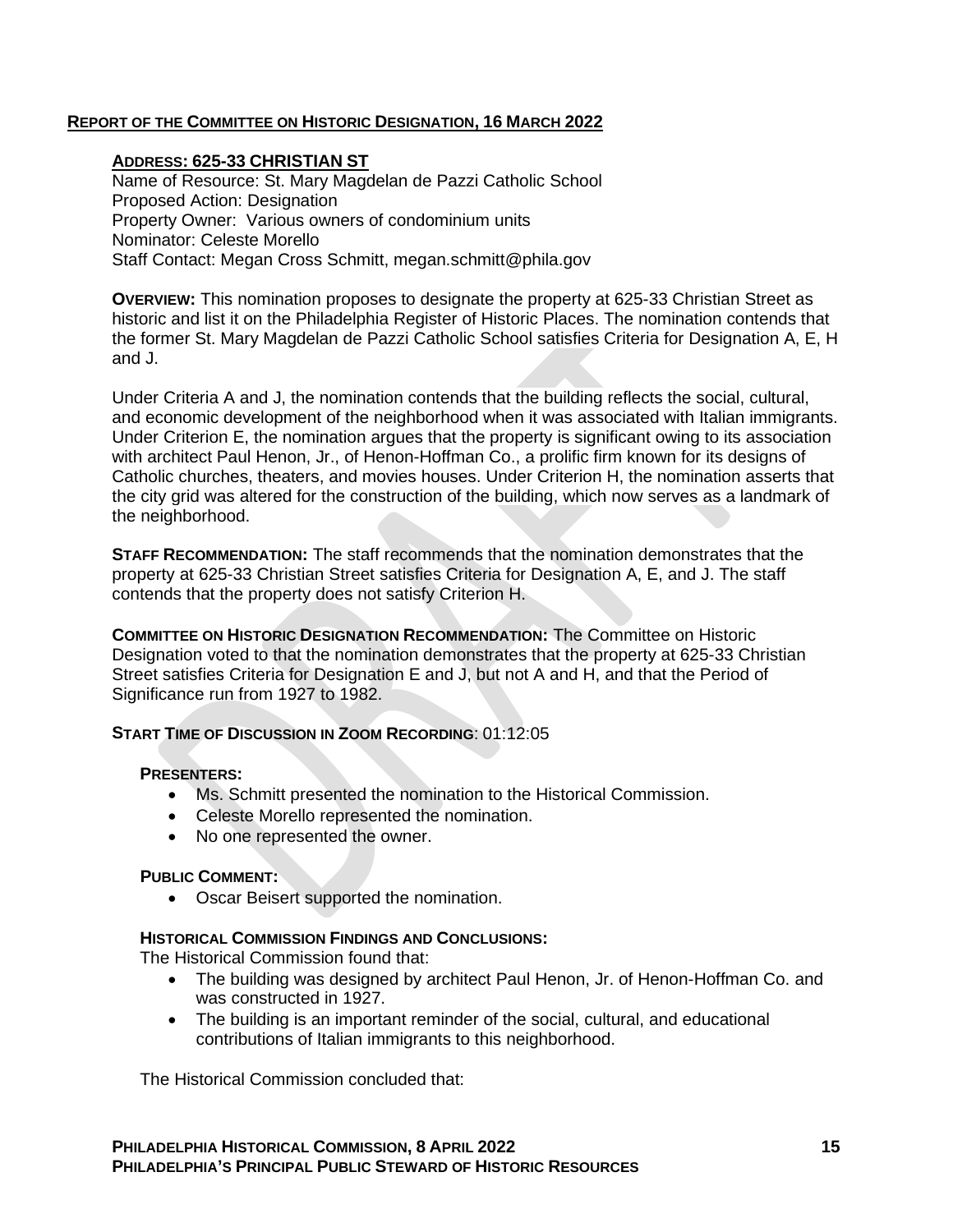- Owing to its association with Paul Henon, Jr., and its role in the social, cultural, and educational development of the neighborhood, the building satisfies Criteria for Designation E and J.
- The nomination's Period of Significance should be extended from 1927 to 1982 to better reflect the building's social, cultural, and educational importance.

**ACTION:** Ms. Cooperman moved to find that the property at 625-33 Christian Street satisfies Criteria for Designation E and J, and to designate it as historic, listing it on the Philadelphia Register of Historic Places. Ms. Edwards seconded the motion, which passed by unanimous consent.

| <b>ITEM: 625-33 Christian St</b><br>MOTION: Designate under Criteria for Designation E and J<br><b>MOVED BY: Cooperman</b><br><b>SECONDED BY: Edwards</b> |                         |                |         |        |                |  |
|-----------------------------------------------------------------------------------------------------------------------------------------------------------|-------------------------|----------------|---------|--------|----------------|--|
|                                                                                                                                                           |                         | <b>VOTE</b>    |         |        |                |  |
| Commissioner                                                                                                                                              | Yes                     | N <sub>o</sub> | Abstain | Recuse | Absent         |  |
| Thomas, Chair                                                                                                                                             | X                       |                |         |        |                |  |
| Carney (PCPC)                                                                                                                                             | X                       |                |         |        |                |  |
| Cooperman                                                                                                                                                 | X                       |                |         |        |                |  |
| Dodds (DPD)                                                                                                                                               |                         |                |         |        | X              |  |
| <b>Edwards</b>                                                                                                                                            | X                       |                |         |        |                |  |
| O'Donnell (DPP)                                                                                                                                           |                         |                |         |        | X              |  |
| Lepori (Commerce)                                                                                                                                         | X                       |                |         |        |                |  |
| Lech (L&I)                                                                                                                                                | $\overline{\mathsf{X}}$ |                |         |        |                |  |
| Mattioni                                                                                                                                                  | X                       |                |         |        |                |  |
| <b>McCoubrey</b>                                                                                                                                          | Χ                       |                |         |        |                |  |
| Michel                                                                                                                                                    | X                       |                |         |        |                |  |
| Sánchez (Council)                                                                                                                                         | X                       |                |         |        |                |  |
| Washington                                                                                                                                                | X                       |                |         |        |                |  |
| Total                                                                                                                                                     | 11                      |                |         |        | $\mathfrak{p}$ |  |

### **ADDRESS: 2301-41 S 3RD ST**

Name of Resource: Our Lady of Mount Carmel Church Proposed Action: Designation Property Owner: Archdiocese of Philadelphia Nominator: Celeste Morello Staff Contact: Meredith Keller, meredith.keller@phila.gov

**OVERVIEW:** This nomination proposes to designate Our Lady of Mount Carmel Church and rectory, two buildings on a larger parcel at 2301-41 S. 3rd Street, and list them on the Philadelphia Register of Historic Places. The nomination contends that the church and rectory satisfy Criteria for Designation D and F. Under Criterion D, the nomination contends that the church building embodies distinguishing characteristics of the Tudor Gothic style of architecture. Under Criterion F, the nomination argues that the church building's architectural sculpture by the Economy Concrete Company represents an anomaly for English Gothic churches.

**STAFF RECOMMENDATION:** The staff recommends that the nomination demonstrates that the church building at 2301-41 S. 3rd Street satisfies Criterion for Designation D, with the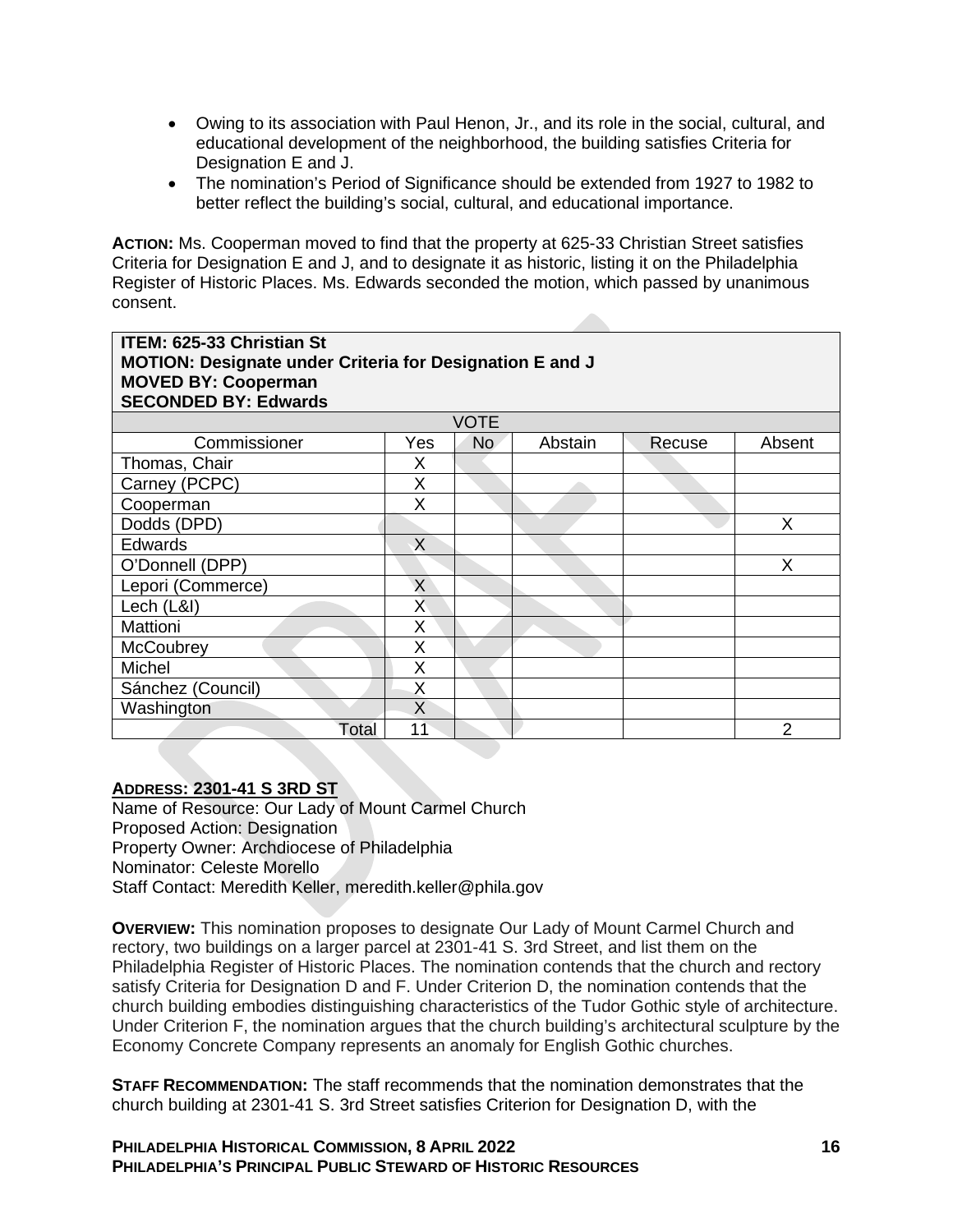clarification that the style is Late Gothic Revival with some Tudor Revival elements and is not "Tudor Gothic." The staff also recommends that the nomination fails to demonstrate that the property satisfies Criterion F, because no argument is offered to demonstrate that the church or rectory represents a significant innovation. Finally, because the nomination fails to include the rectory in the Statement of Significance and no arguments for its significance are made, the staff recommends that the boundary be redrawn to exclude it from this nomination.

**COMMITTEE ON HISTORIC DESIGNATION RECOMMENDATION:** The Committee on Historic Designation voted to recommend that the nomination demonstrates that the church building at 2301-41 S. 3<sup>rd</sup> Street satisfies Criterion for Designation D, with the suggestion of modifying the property boundary to include only the church and masonry connector.

## **START TIME OF DISCUSSION IN ZOOM RECORDING**: 01:17:15

### **PRESENTERS:**

- Ms. Keller presented the nomination to the Historical Commission.
- Celeste Morello represented the nominator.
- No one represented the property owner.

### **PUBLIC COMMENT:**

• David Traub of Save Our Sites supported the designation of the property.

### **HISTORICAL COMMISSION FINDINGS AND CONCLUSIONS:**

The Historical Commission found that:

- The nomination identifies the church and rectory as contributing, though no argument for the rectory's significance is included.
- The masonry connector between the church and rectory is identified as noncontributing in the nomination.

The Historical Commission concluded that:

- The boundary should be modified to exclude the rectory and only include the church and masonry connector. The rectory could be considered for designation in the future if a separate nomination is submitted.
- The masonry connector between the church and rectory contains stylistic elements related to the church building and should be considered contributing.
- The property embodies distinguishing characteristics of the Late Gothic Revival style and satisfies Criterion D.
- The nomination fails to demonstrate that the property contains elements of design, detail, materials, or craftsmanship which represent a significant element. The nomination does not satisfy Criterion F.

**ACTION:** Ms. Cooperman moved to find that the church building and masonry connector, but not the rectory, at 2301-41 S. 3rd Street satisfy Criterion for Designation D, and to designate them as historic, listing them on the Philadelphia Register of Historic Places. Ms. Carney seconded the motion, which passed by unanimous consent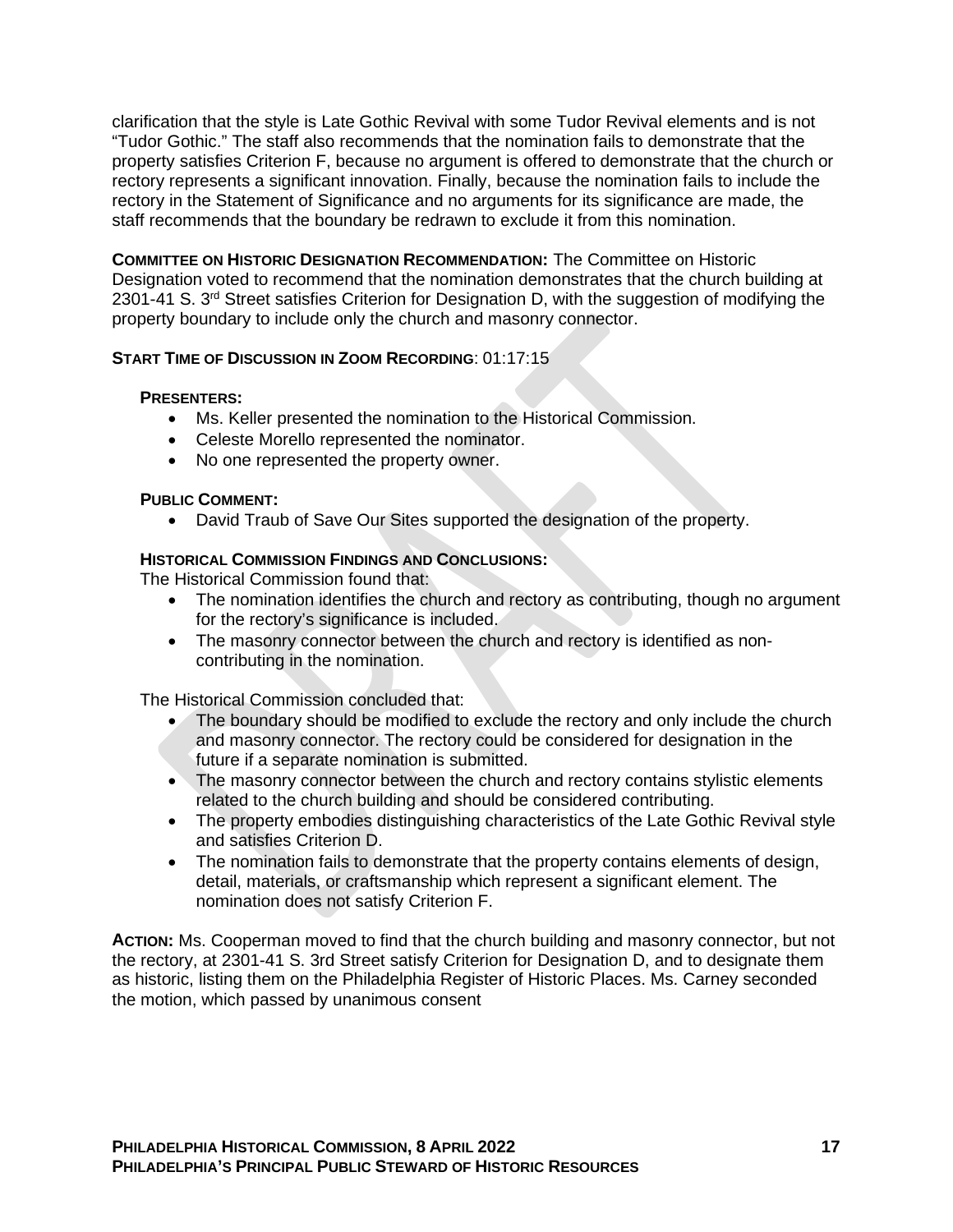## **ITEM: 2301-41 S 3rd St MOTION: Designate, Criterion D; amend boundary MOVED BY: Cooperman SECONDED BY: Carney**

| <b>SECONDED BY: Carney</b> |     |           |         |        |        |  |  |
|----------------------------|-----|-----------|---------|--------|--------|--|--|
| <b>VOTE</b>                |     |           |         |        |        |  |  |
| Commissioner               | Yes | <b>No</b> | Abstain | Recuse | Absent |  |  |
| Thomas, Chair              | Х   |           |         |        |        |  |  |
| Carney (PCPC)              | X   |           |         |        |        |  |  |
| Cooperman                  | Χ   |           |         |        |        |  |  |
| Dodds (DPD)                |     |           |         |        | X      |  |  |
| Edwards                    | X   |           |         |        |        |  |  |
| O'Donnell (DPP)            |     |           |         |        | X.     |  |  |
| Lepori (Commerce)          | X   |           |         |        |        |  |  |
| Lech (L&I)                 | X   |           |         |        |        |  |  |
| Mattioni                   | Χ   |           |         |        |        |  |  |
| McCoubrey                  | X   |           |         |        |        |  |  |
| Michel                     | Χ   |           |         |        |        |  |  |
| Sánchez (Council)          | Χ   |           |         |        |        |  |  |
| Washington                 | X   |           |         |        |        |  |  |
| Total                      | 11  |           |         |        | 2      |  |  |

## **ADDRESS: 32 MANHEIM ST**

Name of Resource: 32 Manheim Street Proposed Action: Reclassification in Manheim Square Historic District Property Owner: Jennifer Fritzinger Applicant: Historical Commission staff Staff Contact: Kim Chantry, kim.chantry@phila.gov

**OVERVIEW:** At its December 2021 meeting, the Historical Commission designated the Manheim Square Historic District, which includes 32, 34, 36, 38, 40, and 42 Manheim Street. The nomination included the property at 32 Manheim Street, a vacant lot, in the proposed district and classified it as non-contributing, as the nomination argued only for designation under Criterion J. The Committee on Historic Designation found that the open land in the historic district, including the property at 32 Manheim Street and the rear yards of all properties, may be likely to yield information important in pre-history or history, satisfying Criterion I. For this reason, the Committee on Historic Designation voted to recommend that the nomination demonstrated that all properties in the historic district satisfied Criteria for Designation I and J. At its December 2021 meeting, the Historical Commission found that notice provided to the property owner of the vacant lot at 32 Manheim Street listed the property as non-contributing to the historic district. The Law Department advised that new notice would need to be sent to the property owner if a classification is to be upgraded from non-contributing to contributing, which would change the Historical Commission's jurisdiction over review of building permit applications for the property. The Historical Commission concluded that the vacant lot at 32 Manheim Street shall be classified as non-contributing until such time as the classification is reconsidered. The Historical Commission directed the staff to send new notice informing the property owner of 32 Manheim Street that it will consider amending the historic district to change the classification of the property to contributing, owing to Criterion I for archaeological potential.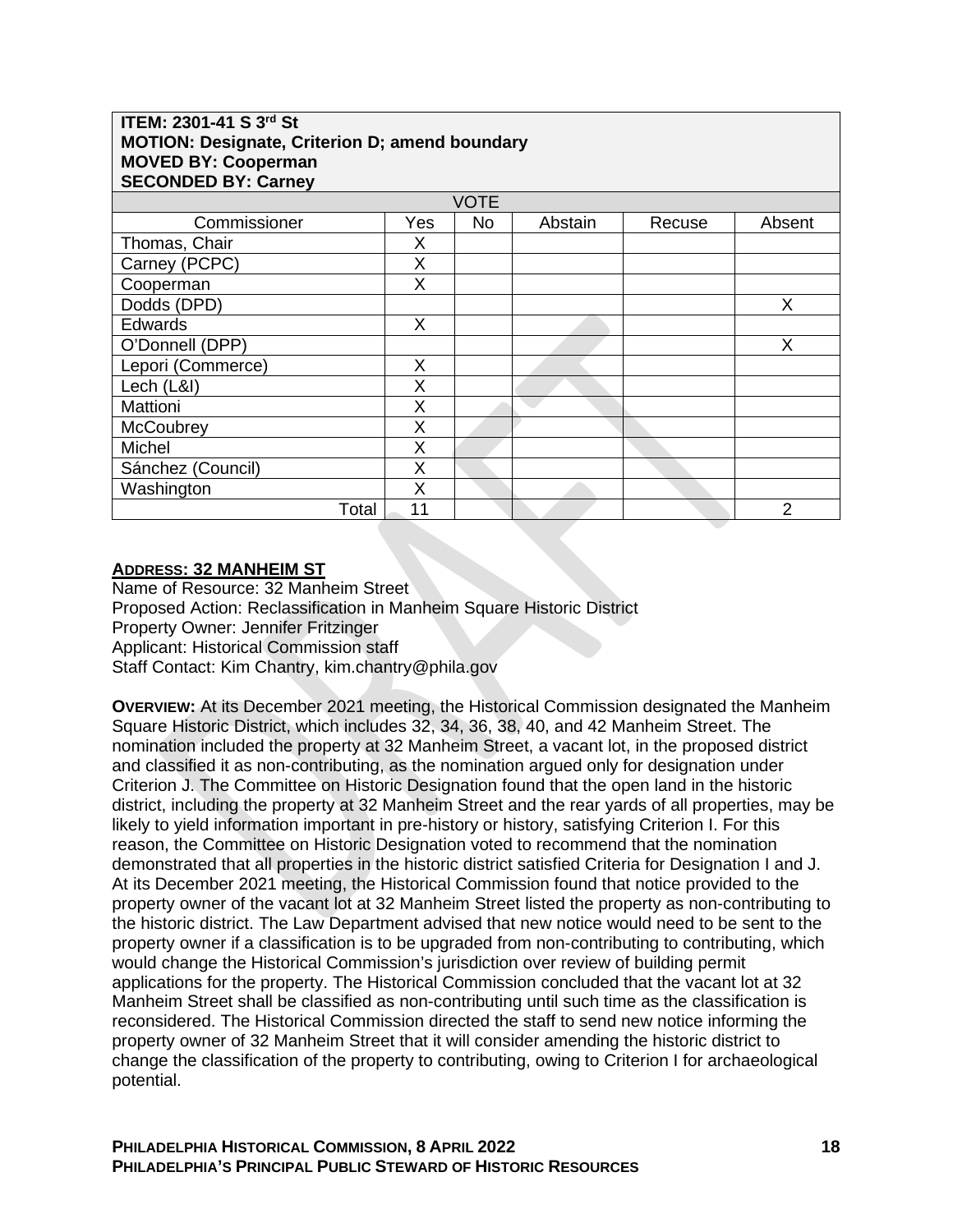The historic house that stood at 32 Manheim Street was demolished by the City in 2017 owing to the poor condition of the structure. The earliest documentation provided in the nomination shows the structures at 32 and 34 Manheim Street having been constructed by 1834. Privies are clearly labeled in the rear yards, which are considered by archaeologists to have high potential for archaeological resources.

**STAFF RECOMMENDATION:** The staff recommends upgrading the classification of the property at 32 Manheim Street to contributing under Criterion I, because the site may be likely to yield information important in pre-history or history.

**COMMITTEE ON HISTORIC DESIGNATION RECOMMENDATION:** The Committee on Historic Designation voted to recommend reclassifying the property at 32 Manheim Street as contributing under Criterion I in the Manheim Square Historic District, because the site is likely to yield information important in pre-history or history.

### **START TIME OF DISCUSSION IN ZOOM RECORDING: 01:24:30**

### **PRESENTERS:**

- Ms. Chantry presented the reclassification request to the Historical Commission.
- No one represented the property owner.

### **PUBLIC COMMENT:**

- Oscar Beisert, representing the Keeping Society, supported the reclassification.
- Allison Weiss, representing SoLo Germantown Civic Association, supported the reclassification.

### **HISTORICAL COMMISSION FINDINGS AND CONCLUSIONS:**

The Historical Commission found that:

- The historic house that stood at 32 Manheim Street was demolished by the City in 2017, owing to the poor condition of the structure.
- The earliest documentation provided in the nomination shows the structures at 32 and 34 Manheim Street having been constructed by 1834. Privies are clearly labeled in the rear yards, which are considered by archaeologists to have high potential for archaeological resources.
- Debbie Miller, the archaeologist member of the Committee on Historic Designation, recommended that the property met the threshold for designation owing to archaeological potential.
- For properties designated under Criterion I for archaeological potential, the Commission staff would review any permit applications to determine if the scope proposed significant ground disturbance. If so, the Commission staff would ask the property owner to engage an archaeologist to evaluate the work and ensure that archaeological resources remain protected in the ground undisturbed, or that any disturbed resources are documented in a manner consistent with preservation standards for archaeology before construction commenced. The cost for retaining an archaeologist would be the responsibility of the property owner, not the City.

The Historical Commission concluded that:

• The property at 32 Manheim Street should be reclassified as contributing under Criterion I in the Manheim Square Historic District, because the site may be likely to yield information important in pre-history or history.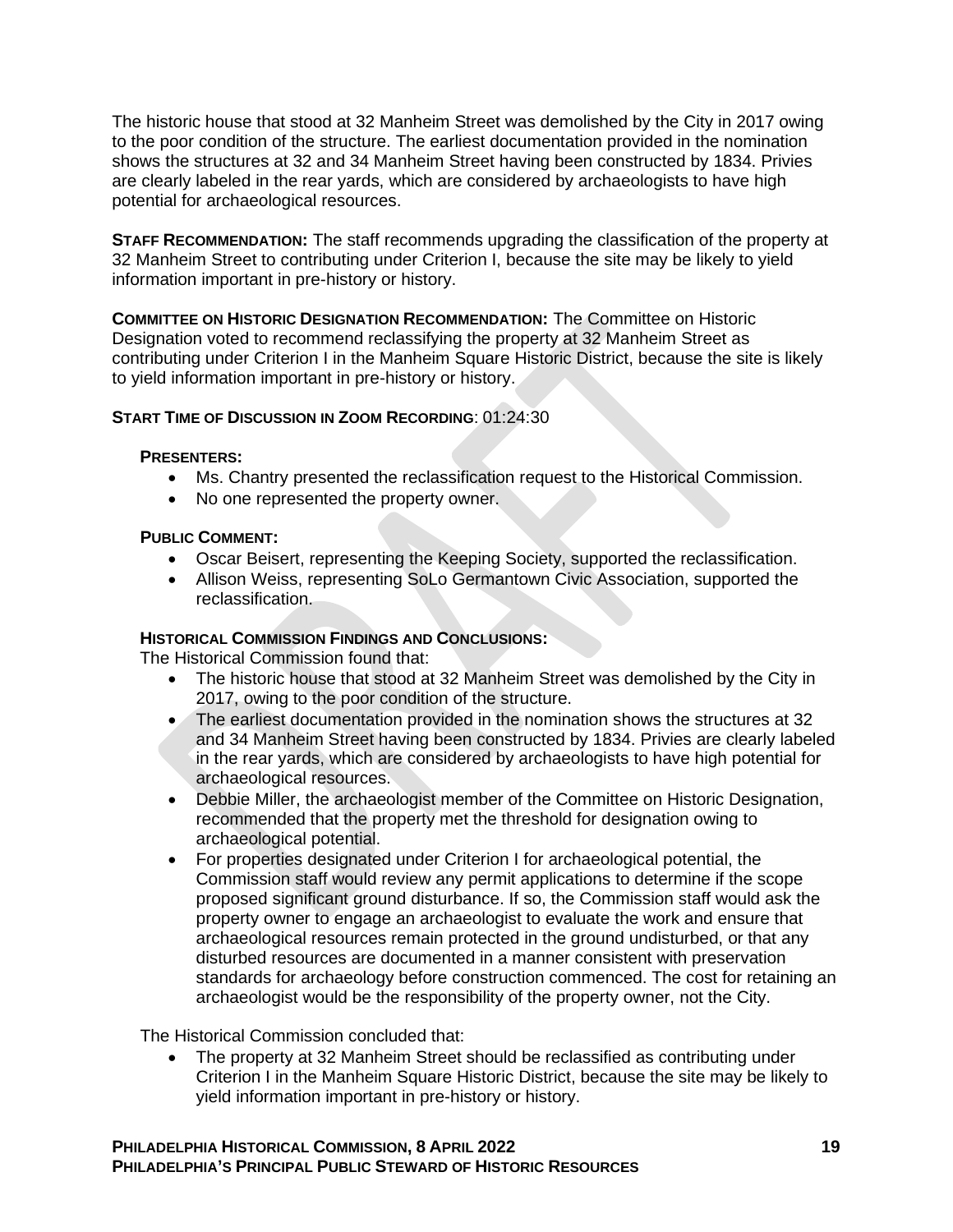**ACTION:** Ms. Cooperman moved to reclassify the property at 32 Manheim Street as contributing under Criterion I in the Manheim Square Historic District, because the site may be likely to yield information important in pre-history or history. Mr. McCoubrey seconded the motion, which passed by a vote of 7 to 2, with 2 abstentions.

### **ITEM: 32 Manheim St. MOTION: Reclassify as contributing in Manheim Square Historic District MOVED BY: Cooperman SECONDED BY: McCoubrey**

| VOTE              |     |                |                |        |        |  |  |
|-------------------|-----|----------------|----------------|--------|--------|--|--|
| Commissioner      | Yes | <b>No</b>      | Abstain        | Recuse | Absent |  |  |
| Thomas, Chair     | X   |                |                |        |        |  |  |
| Carney (PCPC)     |     |                | $\chi$         |        |        |  |  |
| Cooperman         | X   |                |                |        |        |  |  |
| Dodds (DPD)       |     |                |                |        |        |  |  |
| Edwards           | X   |                |                |        |        |  |  |
| O'Donnell (DPP)   |     |                |                |        |        |  |  |
| Lepori (Commerce) |     |                | $\mathsf{X}$   |        |        |  |  |
| Lech (L&I)        | X   |                |                |        |        |  |  |
| Mattioni          |     | X              |                |        |        |  |  |
| McCoubrey         | X   |                |                |        |        |  |  |
| Michel            | X   |                |                |        |        |  |  |
| Sánchez (Council) |     | X              |                |        |        |  |  |
| Washington        | X   |                |                |        |        |  |  |
| Total             | 7   | $\overline{2}$ | $\overline{2}$ |        |        |  |  |

# **ADDRESS: 2204 WALNUT ST**

Proposed Action: Classification in Rittenhouse-Fitler Residential Historic District Property Owner: Flamingo Bay Investments Applicant: Janice Woodcock, Woodcock Design Staff Contact: Jon Farnham, jon.farnham@phila.gov

**OVERVIEW:** This proposal requests that the Historical Commission reclassify the property at 2204 Walnut Street as non-contributing to the Rittenhouse-Fitler Residential Historic District. The property is classified as contributing in the inventory for the district, which was designated on 8 February 1995. The inventory entry reads as follows:

2204 Two, refaced townhouses for Henry Ashhurst family, c. 1870, Furness and Hewitt, architects; refaced c. 1960. --- Contributing

The inventory describes the building at 2204 Walnut Street as two townhouses designed by Furness and Hewitt for the Henry Ashhurst family, about 1870, which were refaced about 1960. Two aspects of the inventory entry are incorrect. The building was constructed as one 36-footwide townhouse, not two narrower townhouses. And the front façade of the building was replaced in 1938, not 1960.

Henry Ashhurst purchased the property at 2204 Walnut Street and several nearby properties in 1869 and commissioned a group of grand townhouses for the site from architects Furness and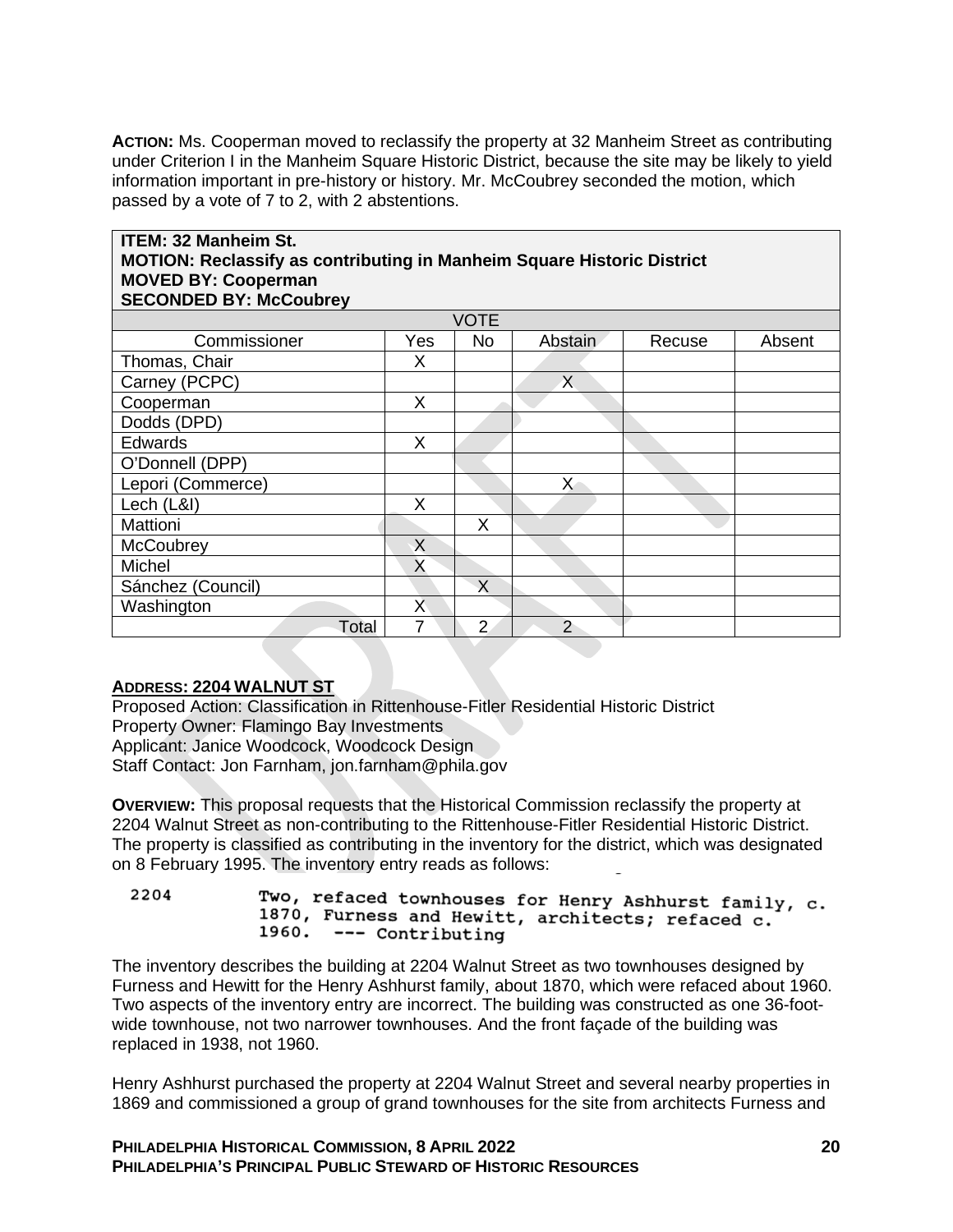Hewitt. Henry Ashhurst occupied the townhouse at 2210 Walnut Street; it was demolished many years before the district was created. John Ashhurst, a wealthy banker and businessman, occupied the townhouse at 2204 Walnut Street, the property in question. John Ashhurst died in 1892, leaving his property at 2204 Walnut Street to his sons. According to architectural historian George Thomas, the building was altered by architect Wilson Eyre Jr. in 1892, when Chestnut Street was widened for the new bridge over the Schuylkill River. In 1900, the building was redeveloped as the Holman School for Girls. At the time, it was reported that "the building … has been remodeled and newly equipped with the latest and most improved furniture and apparatus to be found in this country or abroad" for the school. A garret top floor with dormers was added to the building and the front stoop was removed and the first floor was lowered to street level at some point during its use as a school, probably in 1900. In 1925, the Holman School moved to Ardmore. The property was then used as a social club called Season House. In 1938, architect George W. Neff converted the building for showroom and office space for Anthracite Industries, a promotional and lobbying arm of the coal industry. For the conversion, the front façade was removed, a new façade with storefront was installed, and the interior was converted for exhibition space on the first floor. In 1945, the coal industry group left the building, and it was converted for use by Ward & Ward, a men's mail-order undergarment company. Ward & Ward constructed a large, rear, one-story addition for the storage of undergarments. The building was later used as the offices of 3I, a computer company specializing in information storage and retrieval; the Institute of Computer Management, a computer school, in 1965; Computer Conversions, Inc. in 1970; Temple Insurance Co. in 1976; a West Coast Video Store in 1987; a childcare facility called The King's Kids with offices for Mark Ulrick Engineers, Inc. on the upper floors; and several other relatively short-term tenants.

In recent years, the property has been considered several times for redevelopment. The Historical Commission approved two versions of a project to redevelop the property with large rooftop and rear additions in February and July 2019. A demolition permit was issued in November 2019 to remove the rear addition and otherwise prepare the site for redevelopment, but the redevelopment project was eventually abandoned. In October 2021, the Department of Licenses and Inspections cited the building as Unsafe after an engineer reported that the front façade had separated from the remainder of the building.

The only surviving exterior portion of the Furness and Hewitt townhouse is the part of the rear wall facing Chancellor Street, a service alley, above the one-story projection added for the undergarment company and below the garret story added for the school.

The property owner is requesting that the Historical Commission reclassify the property at 2204 Walnut Street as non-contributing to the Rittenhouse-Fitler Residential Historic District. Section 14-203(78) of the preservation ordinance, which is mirrored by Section 2.5 of the Historical Commission's Rules and Regulations, defines a "Contributing Building" in a historic district as a building "within a district that reflects the historical or architectural character of the district, as defined in the Commission's designation." The task of the Committee on Historic Designation and Historical Commission is to determine whether this building reflects the historical or architectural character of the district, as defined in the Rittenhouse-Fitler Residential Historic District nomination adopted by the Historical Commission on 8 February 1995. If it does reflect the historical or architectural character of the district, it should be classified as contributing; if it does not, it should be classified as non-contributing. The nomination for the Rittenhouse-Fitler Residential Historic District describes the district as follows.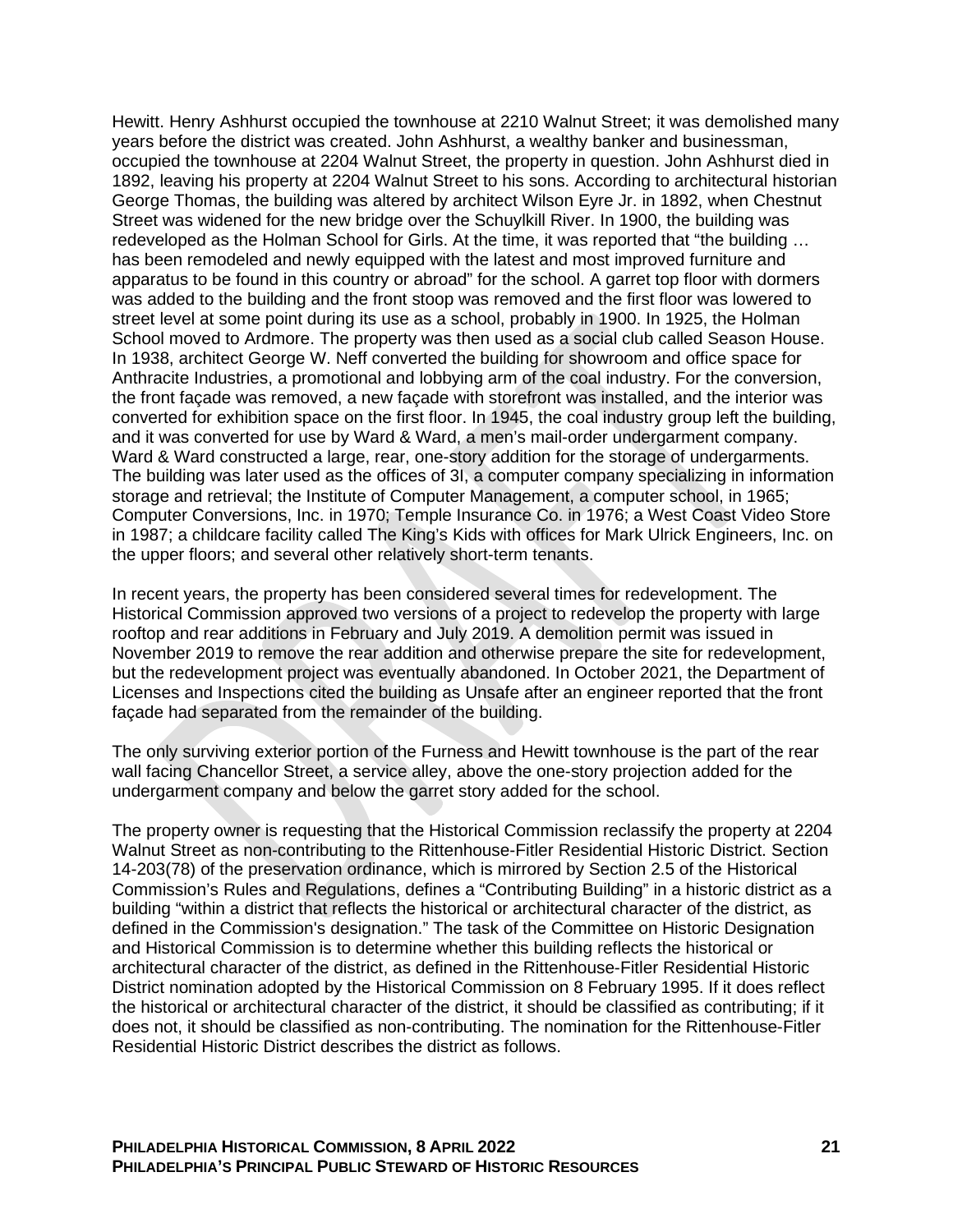"The Rittenhouse-Fitler Residential district consists of a series of residential communities representing the historical development of the region surrounding the southwest square of Penn's original planned city."

"The unifying factors [of the district] are the early and continuously residential character of the neighborhood, and the high quality of architectural design that pervades the entire area."

"The buildings of the proposed Rittenhouse Fitler residential district possess significance, however, not just as a grouping of individual landmarks, but rather as a series of streetscapes that give the area a unique sense of time and place. These streetscapes vary from the two story rowhouses of backstreets such as Addison and Smedley, through the four story rowhouses of Pine and Spruce Streets to the mixed scale rowhouses and apartment towers on Rittenhouse Square and Walnut Street."

It is important to note that the adjective "residential" is included in the name of the district, which was designed to preserve the residential sections of Center City west of Broad Street and south of Market Street. The inventory classifies some non-residential buildings as contributing; they are primarily churches, schools, and small-scale retail buildings that directly supported the residents of the area. Also, buildings that were originally residential but converted to commercial while retaining their residential features and character are also generally classified as contributing. Larger-scale retail and other commercial and office buildings are generally classified as non-contributing. The nomination does not cite, and the Historical Commission did not explicitly identify any Criteria for Designation when it designated the district in 1995. Moreover, the nomination does not propose a Period of Significance. The nomination includes 16 photographs illustrating the district. All depict residential buildings. No commercial buildings are depicted in photographs in the nomination.

The entry for 2204 Walnut Street in the inventory of National Register Rittenhouse Historic District, which was the basis for the local inventory, is not surprisingly nearly identical to the local district entry, errors and all, but it classifies the property as an intrusion, the National Register language for non-contributing.

Two refaced townhouses for Henry Ashhurst family c. 1870, Furness and 2204 Hewitt, architects; refaced c. 1960. --- Intrusion.

In conclusion, the building has not served as residence since 1892. It was significantly altered about 1900 and again in 1938 for institutional and then commercial uses. Almost all traces of the original Furness and Hewitt townhouse have been removed. The building does not reflect the historical or architectural character of the Rittenhouse-Fitler Residential Historic District. The building is labeled an Intrusion in the National Register district.

**STAFF RECOMMENDATION:** The staff recommends that the Historical Commission reclassify the property at 2204 Walnut Street as non-contributing to the Rittenhouse-Fitler Residential Historic District, pursuant to Section 14-203(78) of the preservation ordinance, which defines a contributing building as a building "within a district that reflects the historical or architectural character of the district, as defined in the Commission's designation."

The staff also suggests that the Historical Commission consider reclassifying 2202 Walnut Street as non-contributing to the Rittenhouse-Fitler Residential Historic District after additional research and proper notice to the owner.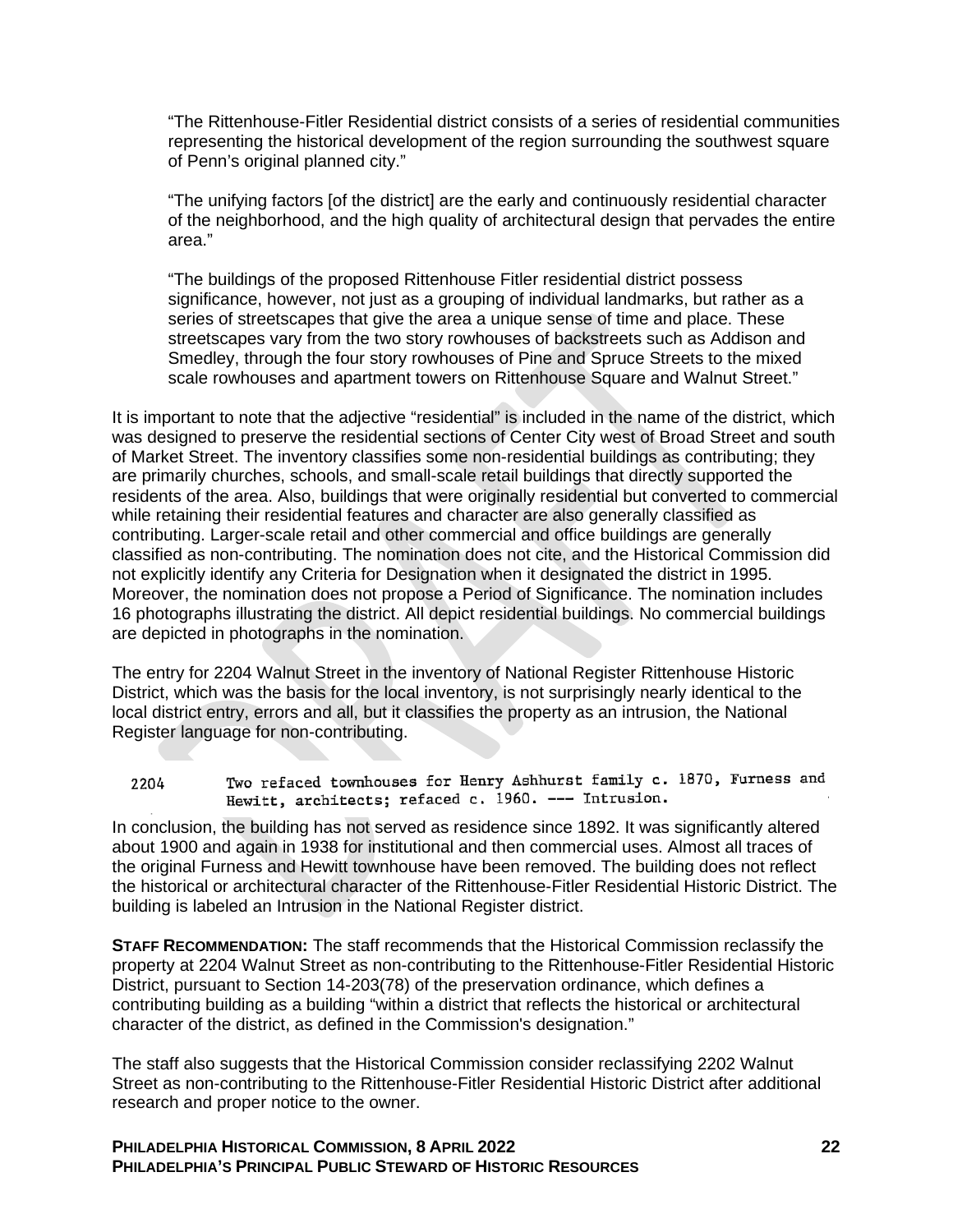**COMMITTEE ON HISTORIC DESIGNATION RECOMMENDATION:** By a vote of 4 to 2, the Committee on Historic Designation recommended that the Historical Commission retain the classification of the property at 2204 Walnut Street as contributing to the Rittenhouse-Fitler Residential Historic District. Ms. Cooperman and Mr. Laverty dissented.

### **START TIME OF DISCUSSION IN ZOOM RECORDING**: 01:50:00

### **PRESENTERS:**

- Mr. Farnham presented the reclassification request to the Historical Commission.
- Architect Janice Woodcock represented the property owner.

### **DISCUSSION:**

- Mr. Reuter asked Mr. Farnham to explain to the audience the implications of reclassifying the property from contributing to non-contributing in the historic district.
	- o Mr. Farnham explained that, if reclassified as non-contributing, the Historical Commission would not seek to protect the building, which could be demolished without a hardship or public interest finding, but the Commission would have full jurisdiction over any new construction on the site to ensure that it was compatible with the historic district.
- Ms. Woodcock displayed a series of images of the building and its setting. See explained that the only surviving original exterior fabric is the rear wall at the second and third stories. She discussed the buildings in the Rittenhouse-Fitler Residential Historic District and noted that they are primarily residential and architecturally distinguished. She stated that the property should be reclassified as non-contributing because it is a commercial structure unrelated to the residential development. The description is inaccurate in the inventory. She stated that any connection to Furness and Hewitt has been lost. She reviewed the history of the building and pointed out the errors in the inventory. She noted that the 1938 front façade had an Art Deco storefront, but it has been lost. She displayed photographs of several noncontributing houses and commercial buildings in the district. She noted that some of the non-contributing commercial buildings are architecturally distinguished but were classified as non-contributing because they are unrelated to the residential development in the area. She also displayed photographs of contributing commercial structures and noted that they were originally residential and retain their residential appearances, even though they now have commercial uses. The building in question does not retain its residential appearance.

## **PUBLIC COMMENT:**

- David Traub of Save Our Sites stated that the building is "very handsome" and should not be reclassified as non-contributing. He rejected the argument that the Rittenhouse-Fitler Residential Historic District is a residential historic district.
- Jim Duffin stated that he represents the Historic Preservation Committee of the Center City Residents Association. He stated that his committee is opposed to the reclassification. He stated that the district is not monolithic but includes a broad range of building types and uses. He read from Historical Commission meeting minutes from 2003 and 2004, which recorded staff members stating that buildings in the district were classified as contributing if their use, scale, massing, rhythm, and materials were compatible with the district. He cited the 2006 review of the classification of the property at 316 S. 21<sup>st</sup> Street, claiming that it was the most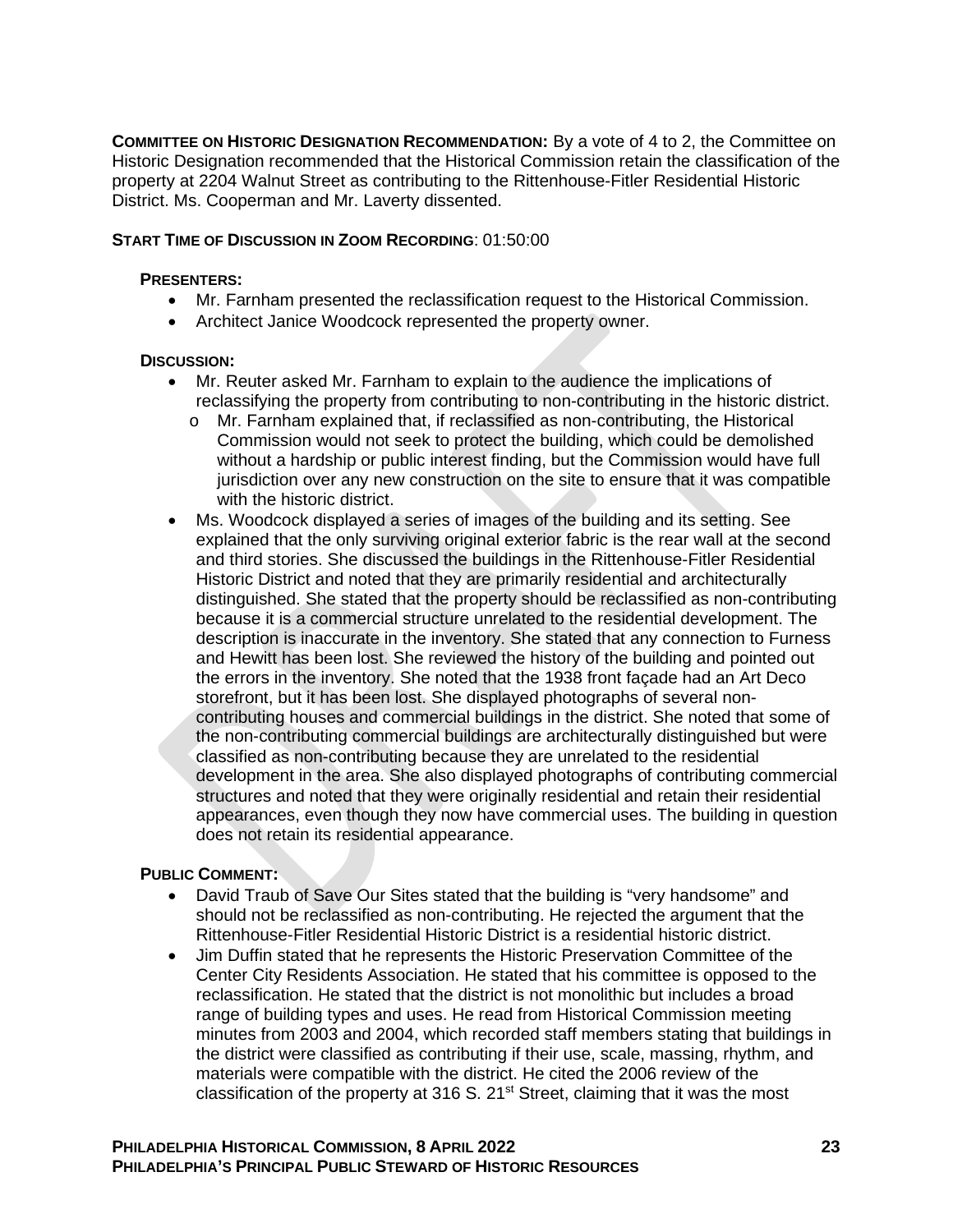important case regarding classification for this district. He read from the 2006 meeting minutes, which quoted the 1987 meeting minutes at which the proposed district was discussed. He explained that the property at 316 S.  $21<sup>st</sup>$  Street was mistakenly classified as an "Intrusion" in the inventory and was reclassified as contributing, not non-contributing, because the Historical Commission took massing and scale not solely use into account when it reconsidered the classification. He objected to the reclassification of the property at 2204 Walnut Street to noncontributing.

- o Mr. Farnham stated that he had been the staff member who administered the reclassification request for 316 S. 21<sup>st</sup> Street in 2006. He contended that Mr. Duffin failed to provide crucial information about the case. In the case of 316 S. 21<sup>st</sup> Street, the building, a typical four-story, red-brick rowhouse with mansard had been mistakenly classified as an "Intrusion" in the district inventory, a holdover from the National Register inventory that was the basis for the local inventory. Intrusion is not a legitimate classification in local, Philadelphia historic districts. The property owner sought to take advantage of that mistake, and have it classified as non-contributing because he wanted to make major changes to the building that did not comply with the Standards. The Historical Commission instead reclassified it as contributing because it was a historic residential building that was typical of the residential rowhouses in the Rittenhouse-Fitler Residential Historic District. The Historical Commission rightly reclassified that residential building as contributing. That reclassification of 316 S.  $21<sup>st</sup>$  Street as contributing has no bearing on the case at hand.
- Steven Peitzman stated that he supports the comments of David Traub and Jim Duffin. He stated that the building has an "appealing façade." He stated that he objects to reclassifying this building as contributing because it is compatible with the historic district in massing and scale. He stated that the first floor appears to be vacant but might be able to house a restaurant.

### **FURTHER DISCUSSION:**

- Ms. Cooperman stated that she disagreed with a majority of the members of the Committee on Historic Designation, who recommended maintaining the contributing classification. She stated that she had carefully reviewed the inventory for the historic district in 2016, when she was retained to the classification of a nearby building. She stated that she discovered that there are many errors and inconsistencies in the inventory while reviewing the similar case. She stated that the district has no period of significance, but there is an implied period of significance, which ends with the start of World War II. She stated that the building in question was significantly altered at the end of the inferred period of significance. She stated that, in her opinion, the building should be reclassified as non-contributing. She observed that a majority of the members of the Committee on Historic Designation offered opinions along the lines of those offered by Mr. Duffin. She added that Mr. Duffin failed to note that 2216 Walnut Street, the project with which she was involved before she joined the Historical Commission, was reclassified from contributing to non-contributing in 2016.
- Mr. Mattioni agreed with Ms. Cooperman and Mr. Farnham and stated that the building at 2204 Walnut Street seems unrelated to the historic district.

### **HISTORICAL COMMISSION FINDINGS AND CONCLUSIONS:**

The Historical Commission found that: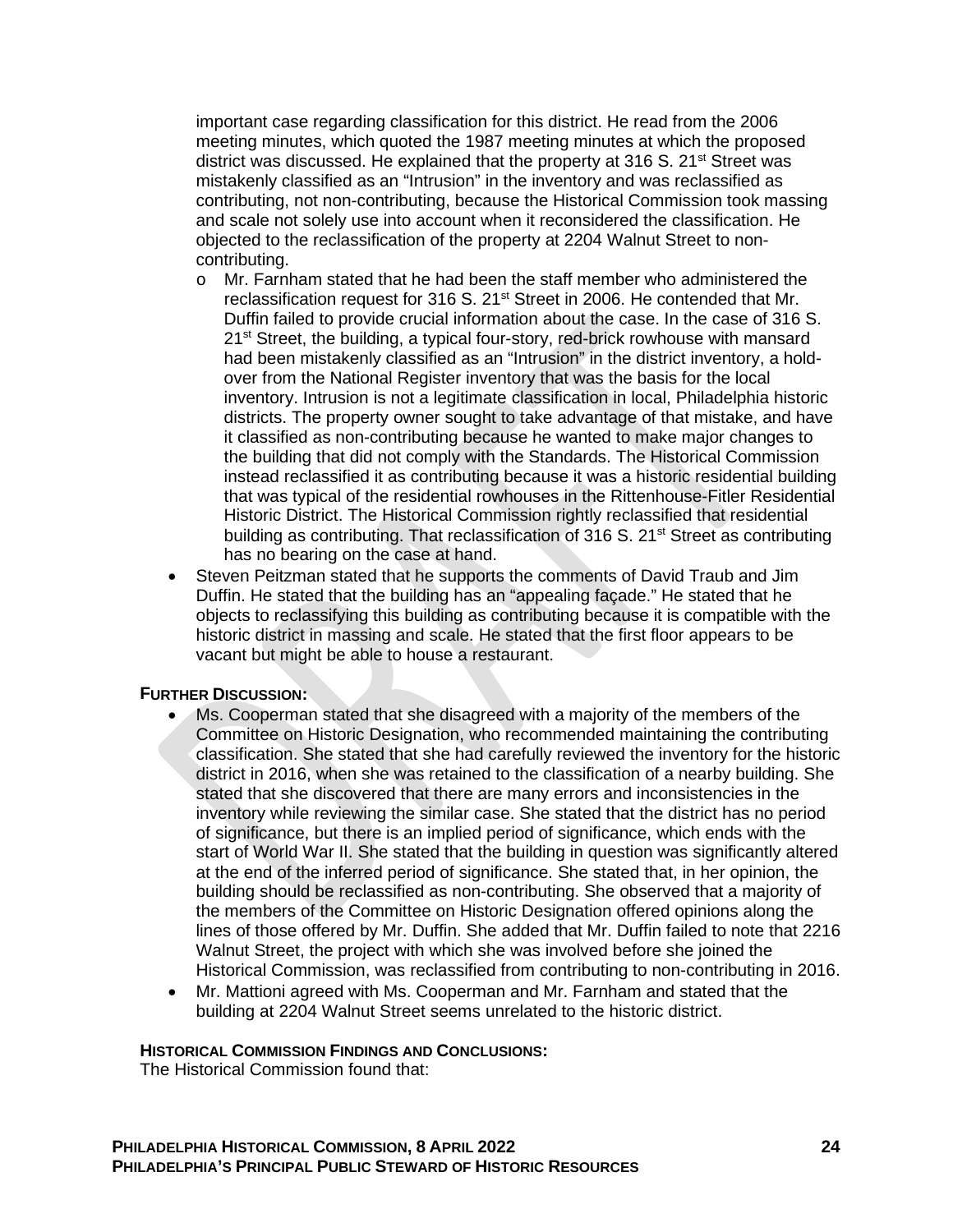- The building at 2204 Walnut Street was constructed about 1870 and has not served as residence since 1892.
- The building at 2204 Walnut Street was significantly altered about 1900 for use as a school. The stoop was removed, the floor levels were changed, and a mansard was added.
- The building at 2204 Walnut Street was significantly altered again in 1938. The front façade was replaced. The building was used for commercial and office space.
- The building at 2204 Walnut Street was significantly altered again in 1945. A large rear addition was constructed at that time.
- Almost all traces of the original Furness and Hewitt townhouse have been removed.
- The property at 2204 Walnut Street is labeled an Intrusion in the National Register Historic District.

The Historical Commission concluded that:

• The building does not reflect the historical or architectural character of the Rittenhouse-Fitler Residential Historic District and merits a classification of noncontributing to the historic district.

**ACTION:** Mr. Mattioni moved to reclassify the property at 2204 Walnut Street as non-contributing to the Rittenhouse-Fitler Residential Historic District, pursuant to Section 14-203(78) of the preservation ordinance, which defines a contributing building as a building "within a district that reflects the historical or architectural character of the district, as defined in the Commission's designation." Ms. Carney seconded the motion, which passed unanimously, with one abstention.

| <b>ITEM: 2204 Walnut Street reclassification</b><br><b>MOTION: Reclassify as non-contributing</b><br><b>MOVED BY: Mattioni</b><br><b>SECONDED BY: Carney</b> |     |             |         |        |        |  |
|--------------------------------------------------------------------------------------------------------------------------------------------------------------|-----|-------------|---------|--------|--------|--|
|                                                                                                                                                              |     | <b>VOTE</b> |         |        |        |  |
| Commissioner                                                                                                                                                 | Yes | No          | Abstain | Recuse | Absent |  |
| Thomas, Chair                                                                                                                                                | Χ   |             |         |        |        |  |
| Carney (PCPC)                                                                                                                                                | X   |             |         |        |        |  |
| Cooperman                                                                                                                                                    | X   |             |         |        |        |  |
| Dodds (DPD)                                                                                                                                                  |     |             |         |        | X      |  |
| <b>Edwards</b>                                                                                                                                               |     |             | X       |        |        |  |
| O'Donnell (DPP)                                                                                                                                              |     |             |         |        | X      |  |
| Lepori (Commerce)                                                                                                                                            | X   |             |         |        |        |  |
| Lech (L&I)                                                                                                                                                   | X   |             |         |        |        |  |
| Mattioni                                                                                                                                                     | X   |             |         |        |        |  |
| <b>McCoubrey</b>                                                                                                                                             |     |             |         |        | X      |  |
| Michel                                                                                                                                                       | X   |             |         |        |        |  |
| Sánchez (Council)                                                                                                                                            | Χ   |             |         |        |        |  |
| Washington                                                                                                                                                   | X   |             |         |        |        |  |
| Total                                                                                                                                                        | 9   |             |         |        | 3      |  |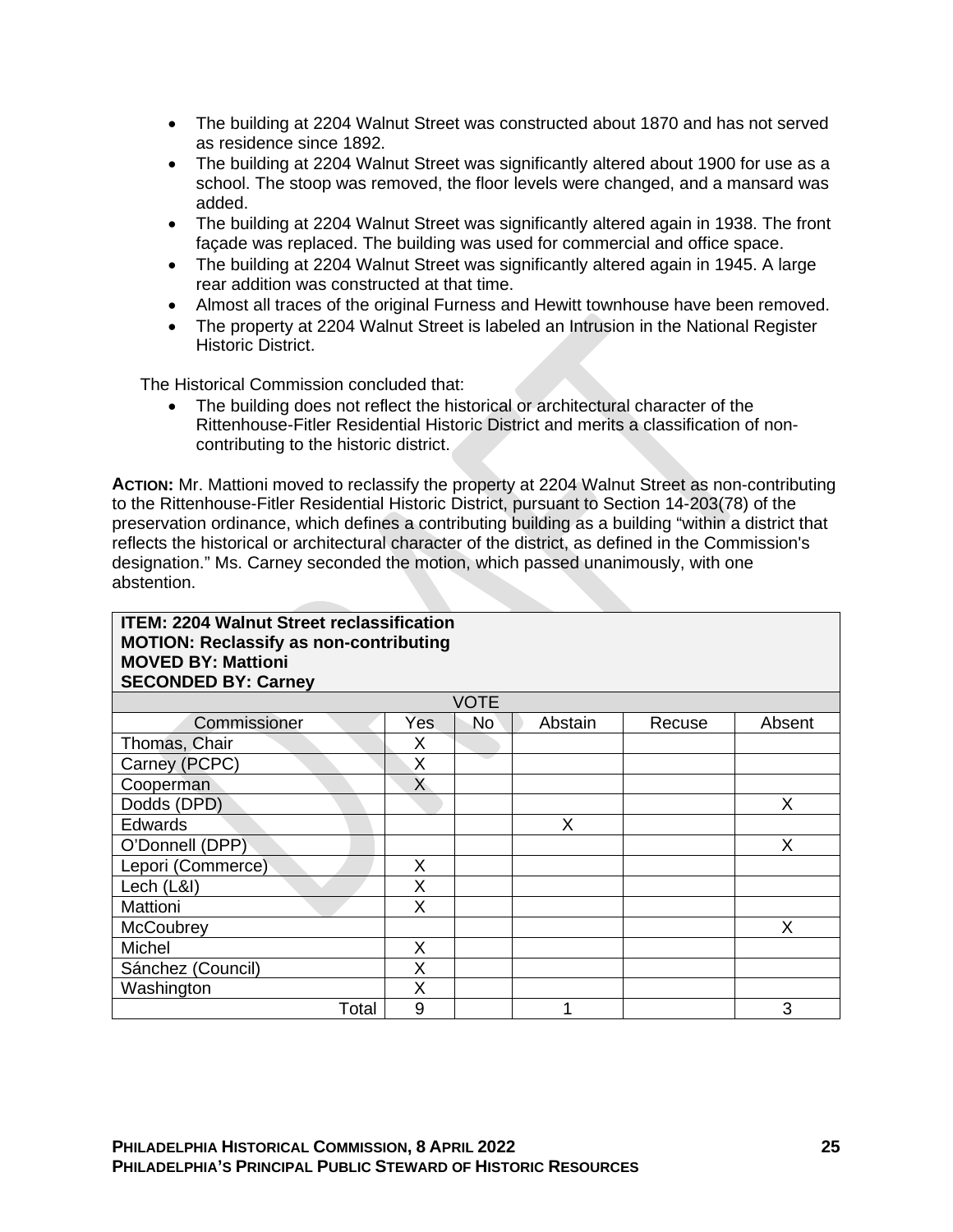# **THE CONWELL HOUSE BLOCK HISTORIC DISTRICT**

Proposed Action: Designation Nominator: Preservation Alliance for Greater Philadelphia Number of properties: 7 Staff Contact: Megan Cross Schmitt, megan.schmitt@phila.gov

**OVERVIEW:** This nomination proposes to designate a historic district comprised of 7 properties on the west side of the 2000 block of Broad Street. Six of the properties are classified as contributing and one is identified as significant. The nomination argues that the district satisfies Criteria for Designation A, C and D.

Under Criterion A, the nomination contends that the district is significant for its association with the life and legacy of Reverend Russell Conwell, the founder of the college that would eventually become Temple University. Under Criterion C, the nomination argues that the buildings, "likely constructed at some point in the late 1880s, reflect the popularization of the Second Empire style in Gilded Age Philadelphia and the speculative development of North Broad Street…" Finally, the nomination asserts that the structures retain distinguishing characteristics of the Second Empire style, thereby satisfying Criterion D.

**STAFF RECOMMENDATION:** The staff recommends that the nomination demonstrates that the proposed district satisfies Criteria for Designation A, C, and D, provided the property at 2014 N. Broad Street is classified as non-contributing, owing to its extensive alterations.

**COMMITTEE ON HISTORIC DESIGNATION RECOMMENDATION:** The Committee on Historic Designation voted to recommend that the nomination demonstrates that the proposed district satisfies Criteria for Designation A, C, and D and that the property at 2014 N. Broad Street should be classified as contributing.

## **START TIME OF DISCUSSION IN ZOOM RECORDING**: 02:39:35

## **PRESENTERS:**

- Ms. Schmitt presented the nomination to the Historical Commission.
- Patrick Grossi of the Preservation Alliance for Greater Philadelphia represented the nominator.
- No one represented the property owners.

## **PUBLIC COMMENT:**

• None

## **HISTORICAL COMMISSION FINDINGS AND CONCLUSIONS:**

The Historical Commission found that:

- The intact row of structures was built about 1876 in the Second Empire Gothic Revival style.
- Reverend Russell Conwell, the founder of the college that would eventually become Temple University, resided at 2020 N. Broad Street.

The Historical Commission concluded that:

• The proposed district is significant for its association with the life and legacy of Reverend Russell Conwell, the founder of the college that would eventually become Temple University, satisfying Criterion A.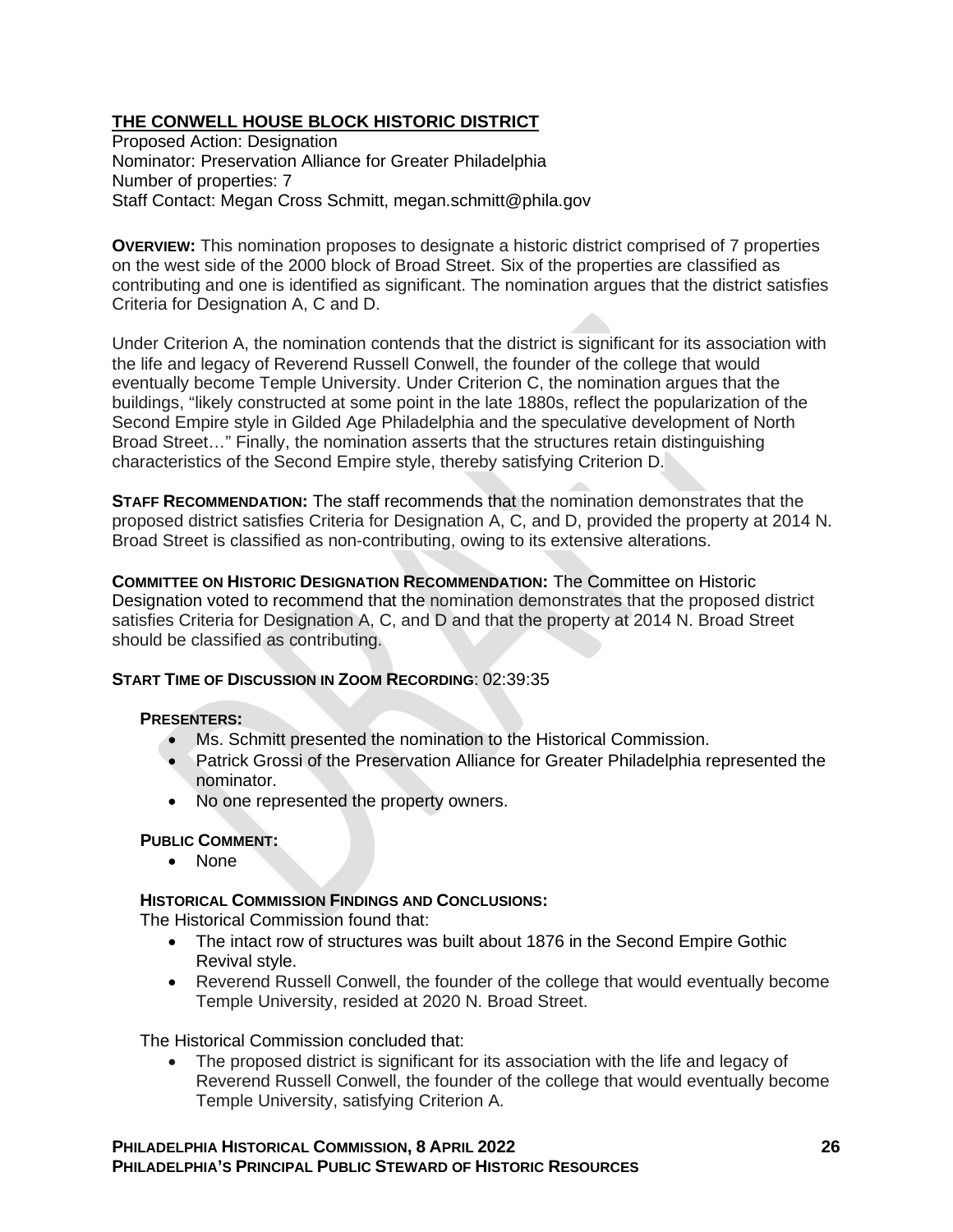- The buildings represent Gilded Age Philadelphia and the speculative development of North Broad Street, satisfying Criterion C.
- The structures retain distinguishing characteristics of the Second Empire Gothic Revival style, satisfying Criterion D.

**ACTION:** Ms. Cooperman moved to find that the Conwell House Block Historic District satisfies Criteria for Designation A, C and D, and that the property at 2014 N. Broad Street should be classified as contributing, and to designate it as historic, listing it on the Philadelphia Register of Historic Places. Ms. Carney seconded the motion, which passed by unanimous consent.

| <b>ITEM: Conwell House Block Historic District</b>           |             |           |         |        |        |  |  |
|--------------------------------------------------------------|-------------|-----------|---------|--------|--------|--|--|
| MOTION: Designate under Criteria for Designation A, C, and D |             |           |         |        |        |  |  |
| <b>MOVED BY: Cooperman</b><br><b>SECONDED BY: Carney</b>     |             |           |         |        |        |  |  |
|                                                              | <b>VOTE</b> |           |         |        |        |  |  |
| Commissioner                                                 | Yes         | <b>No</b> | Abstain | Recuse | Absent |  |  |
| Thomas, Chair                                                | X           |           |         |        |        |  |  |
| Carney (PCPC)                                                | X           |           |         |        |        |  |  |
| Cooperman                                                    | X           |           |         |        |        |  |  |
| Dodds (DPD)                                                  |             |           |         |        | X      |  |  |
| <b>Edwards</b>                                               | X           |           |         |        |        |  |  |
| O'Donnell (DPP)                                              |             |           |         |        | X      |  |  |
| Lepori (Commerce)                                            | X           |           |         |        |        |  |  |
| Lech (L&I)                                                   | X           |           |         |        |        |  |  |
| Mattioni                                                     | X           |           |         |        |        |  |  |
| <b>McCoubrey</b>                                             | X           |           |         |        |        |  |  |
| Michel                                                       | Χ           |           |         |        |        |  |  |
| Sánchez (Council)                                            | X           |           |         |        |        |  |  |
| Washington                                                   | X           |           |         |        |        |  |  |
| Total                                                        | 11          |           |         |        | 2      |  |  |

## **DREXEL-GOVETT HISTORIC DISTRICT**

Proposed Action: Designation Nominator: University City Historical Society Number of Properties: 95 Staff Contact: Meredith Keller, meredith.keller@phila.gov

**OVERVIEW:** This nomination proposes to designate the Drexel-Govett Historic District, a large district comprised of 95 properties on the 3900 blocks of Delancey Street, Pine Street, and Baltimore Avenue, as well as properties on the 300 and 400 blocks of S. 40th Street in the Spruce Hill neighborhood of West Philadelphia. All 95 properties are classified as contributing to the district. The nomination argues that the district satisfies Criteria for Designation A, D, and E. Under Criterion A, the nomination contends that the district's developers, Anthony J. Drexel and Annesley R. Govett, were significant individuals in the city and helped galvanize development in the Spruce Hill neighborhood. Under Criterion D, the nomination argues that the buildings embody distinguishing characteristics of the Italianate, Second Empire, Neo-Grec, and Queen Anne styles of architecture. Finally, under Criterion E, the nomination contends that many of the district's buildings were designed by prominent architects such as Samuel Sloan and G.W. and W.D. Hewitt.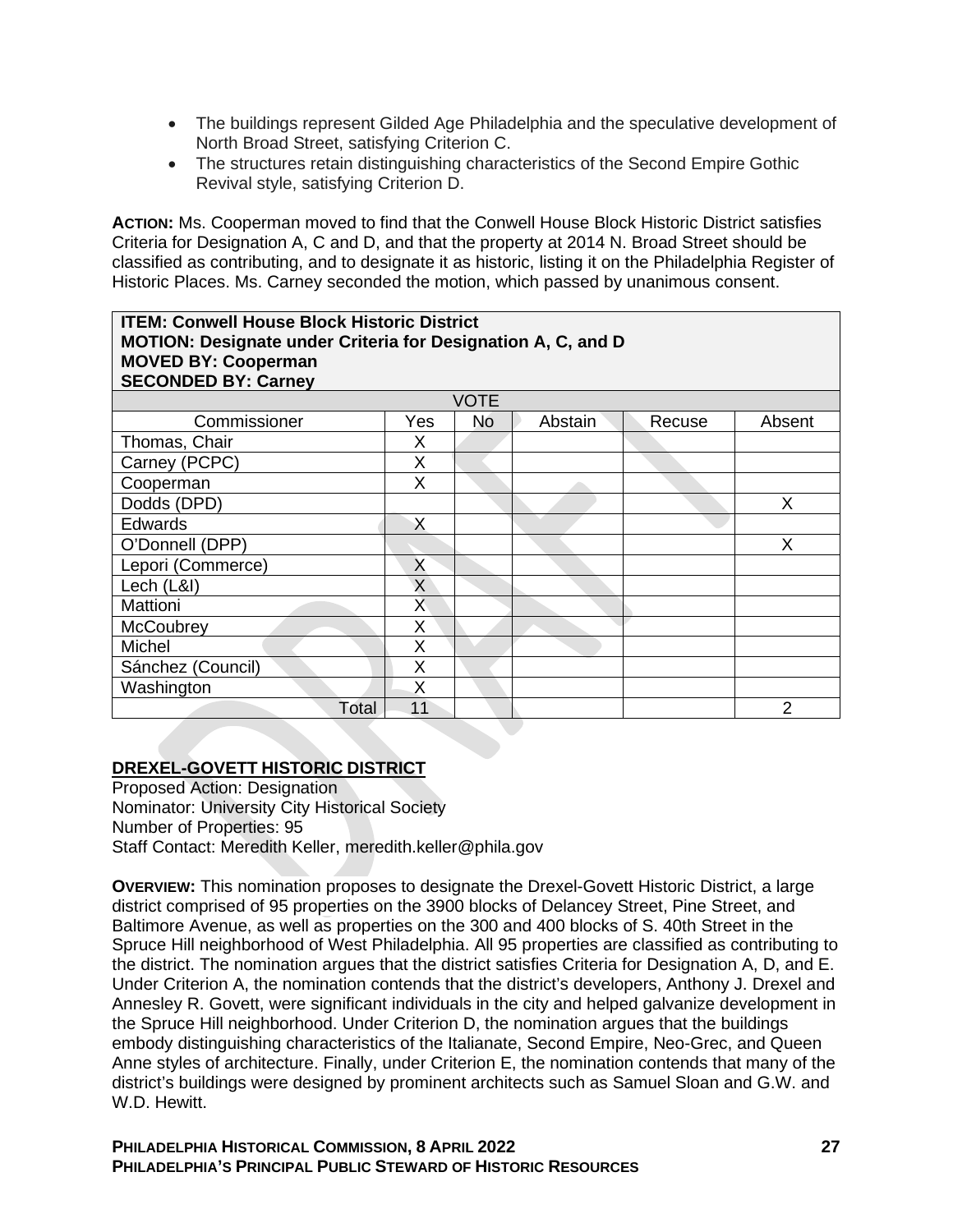**STAFF RECOMMENDATION:** The staff recommends that the nomination demonstrates that the proposed historic district satisfies Criteria for Designation D and E, and that the arguments made for the satisfaction of Criterion A better apply to Criterion J.

**COMMITTEE ON HISTORIC DESIGNATION RECOMMENDATION:** The Committee on Historic Designation voted to recommend that the nomination for the proposed Drexel-Govett Historic District satisfies Criteria for Designation A, D, and E, and to include Criterion J, owing to the significance of the district in the development of West Philadelphia.

### **START TIME OF DISCUSSION IN ZOOM RECORDING**: 02:44:30

### **PRESENTERS:**

- Ms. Keller presented the nomination to the Historical Commission.
- No one represented the nominator.
- No one represented the property owners.

## **PUBLIC COMMENT:**

- David Traub of Save Our Sites supported the nomination.
- Jim Duffin supported the nomination.

## **HISTORICAL COMMISSION FINDINGS AND CONCLUSIONS:**

The Historical Commission found that:

- The district includes 95 properties, all classified as contributing.
- The district is located in West Philadelphia between  $39<sup>th</sup>$  and  $40<sup>th</sup>$  Streets and includes properties on Delancey, Pine, and 40<sup>th</sup> Streets, as well as Baltimore Avenue.

The Historical Commission concluded that:

- The district is significant, owing to Anthony J. Drexel's association as a developer and his citywide significance. The nomination satisfies Criterion A.
- The district was developed in the mid- to late-nineteenth-century in the Italianate, Second Empire, Neo-Grec, and Queen Anne styles of architecture, satisfying Criterion D.
- Several prominent Philadelphia architects, including Samuel Sloan and G.W. and W.D. Hewitt, are attributed with designing many of the buildings in the district, satisfying Criterion E.
- The district exemplifies the development of West Philadelphia, satisfying Criterion J.

**ACTION:** Ms. Cooperman moved to find that the Drexel-Govett Historic District satisfies Criteria for Designation A, D, E, and J, and to designate it as historic, listing it on the Philadelphia Register of Historic Places. Mr. Mattioni seconded the motion, which passed by unanimous consent.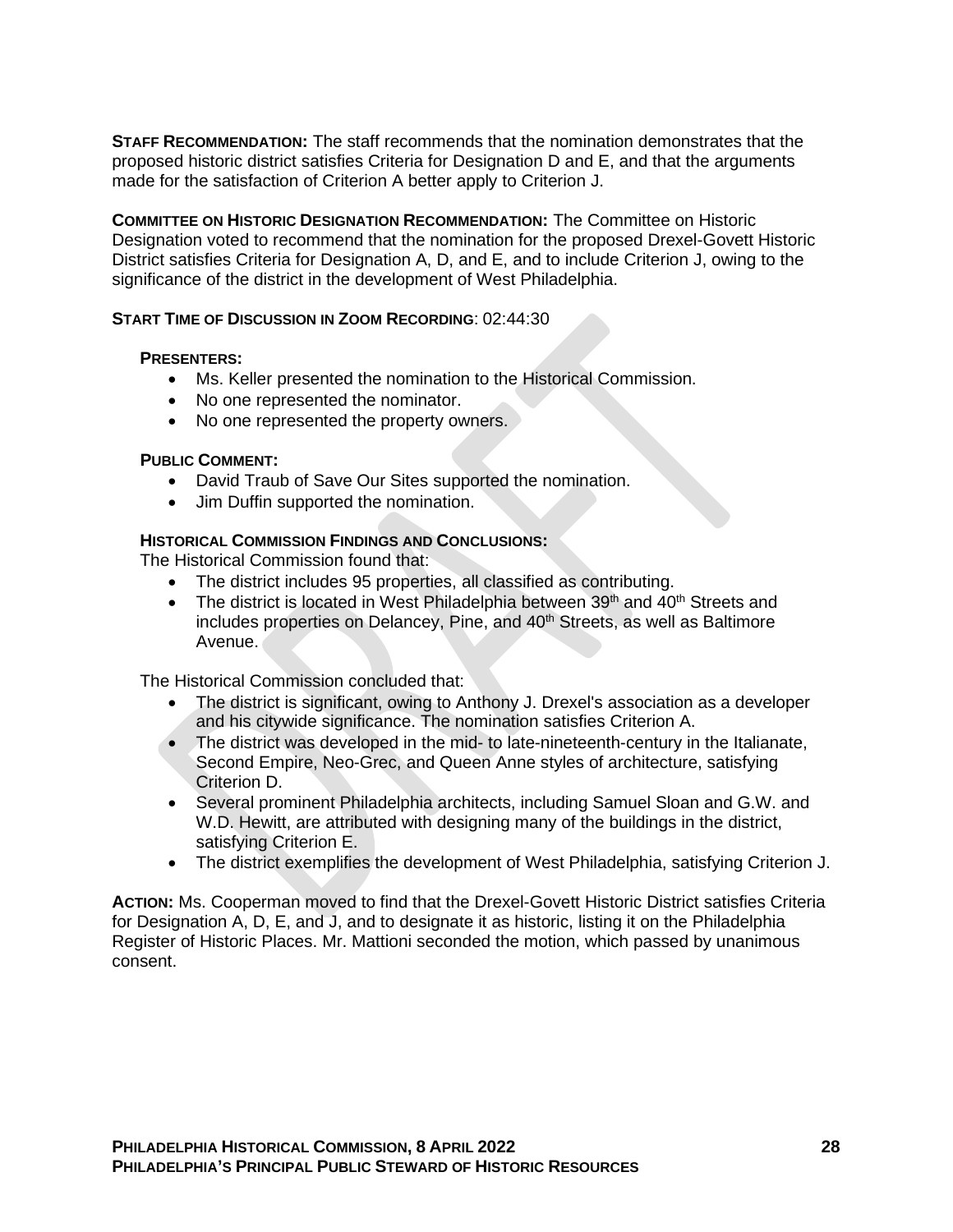| <b>ITEM: Drexel/Govett Historic District</b><br>MOTION: Designate, Criteria A, D, E, and J<br><b>MOVED BY: Cooperman</b><br><b>SECONDED BY: Mattioni</b> |     |             |         |        |        |  |  |
|----------------------------------------------------------------------------------------------------------------------------------------------------------|-----|-------------|---------|--------|--------|--|--|
|                                                                                                                                                          |     | <b>VOTE</b> |         |        |        |  |  |
| Commissioner                                                                                                                                             | Yes | <b>No</b>   | Abstain | Recuse | Absent |  |  |
| Thomas, Chair                                                                                                                                            | Х   |             |         |        |        |  |  |
| Carney (PCPC)                                                                                                                                            | X   |             |         |        |        |  |  |
| Cooperman                                                                                                                                                | Χ   |             |         |        |        |  |  |
| Dodds (DPD)                                                                                                                                              |     |             |         |        | Χ      |  |  |
| <b>Edwards</b>                                                                                                                                           | X   |             |         |        |        |  |  |
| O'Donnell (DPP)                                                                                                                                          |     |             |         |        | X      |  |  |
| Lepori (Commerce)                                                                                                                                        | X   |             |         |        |        |  |  |
| Lech (L&I)                                                                                                                                               | X   |             |         |        |        |  |  |
| <b>Mattioni</b>                                                                                                                                          | X   |             |         |        |        |  |  |
| McCoubrey                                                                                                                                                |     |             |         |        | X      |  |  |
| <b>Michel</b>                                                                                                                                            | X   |             |         |        |        |  |  |
| Sánchez (Council)                                                                                                                                        | Χ   |             |         |        |        |  |  |
| Washington                                                                                                                                               | X   |             |         |        |        |  |  |
| Total                                                                                                                                                    | 10  |             |         |        | 3      |  |  |

### **OLD BUSINESS**

### **ADDRESS: 225-31 N 15TH ST**

Name of Resource: Klahr Auditorium-Hahnemann Medical College 1938 Building Proposed Action: Designation Property Owner: IS 245 N 15<sup>th</sup> Street, LLC Nominator: The Keeping Society of Philadelphia Staff Contact: Jon Farnham, jon.farnham@phila.gov

**OVERVIEW:** This nomination proposes to designate a portion of the property at 225-31 N. 15<sup>th</sup> Street and list it on the Philadelphia Register of Historic Places. The property is part of the former Hahnemann Medical College. The area proposed for designation is limited to the Klahr Auditorium, which stands along the southern edge of the parcel at 225-31 N. 15<sup>th</sup> Street.

In 1938, architect Horace Trumbauer designed a large building for Hahnemann Medical College for the southeast corner of 15<sup>th</sup> and Vine Streets. Construction of that building began with the Klahr Auditorium, which was intended to be the southern wing or "first unit" of the larger building, in 1938. Owing to financial circumstances, the remainder of the larger Trumbauerdesigned building was not constructed. Between 1966 and 1973, a large, Modern building known as the New College Building, was constructed on the site where Trumbauer's building had been contemplated 30 years earlier. The new eight and 18-story building was internally connected to the Klahr Auditorium. In addition to the attachment to the larger building to the north, the Klahr Auditorium has been modified several times. A seventh story was added to the structure, a two-story penthouse was added, and all south-facing windows in the lightwell section were infilled.

The nomination contends that the Klahr Auditorium is significant under Criteria for Designation A and E. Under Criterion A, the nomination asserts that the building exemplifies the growth and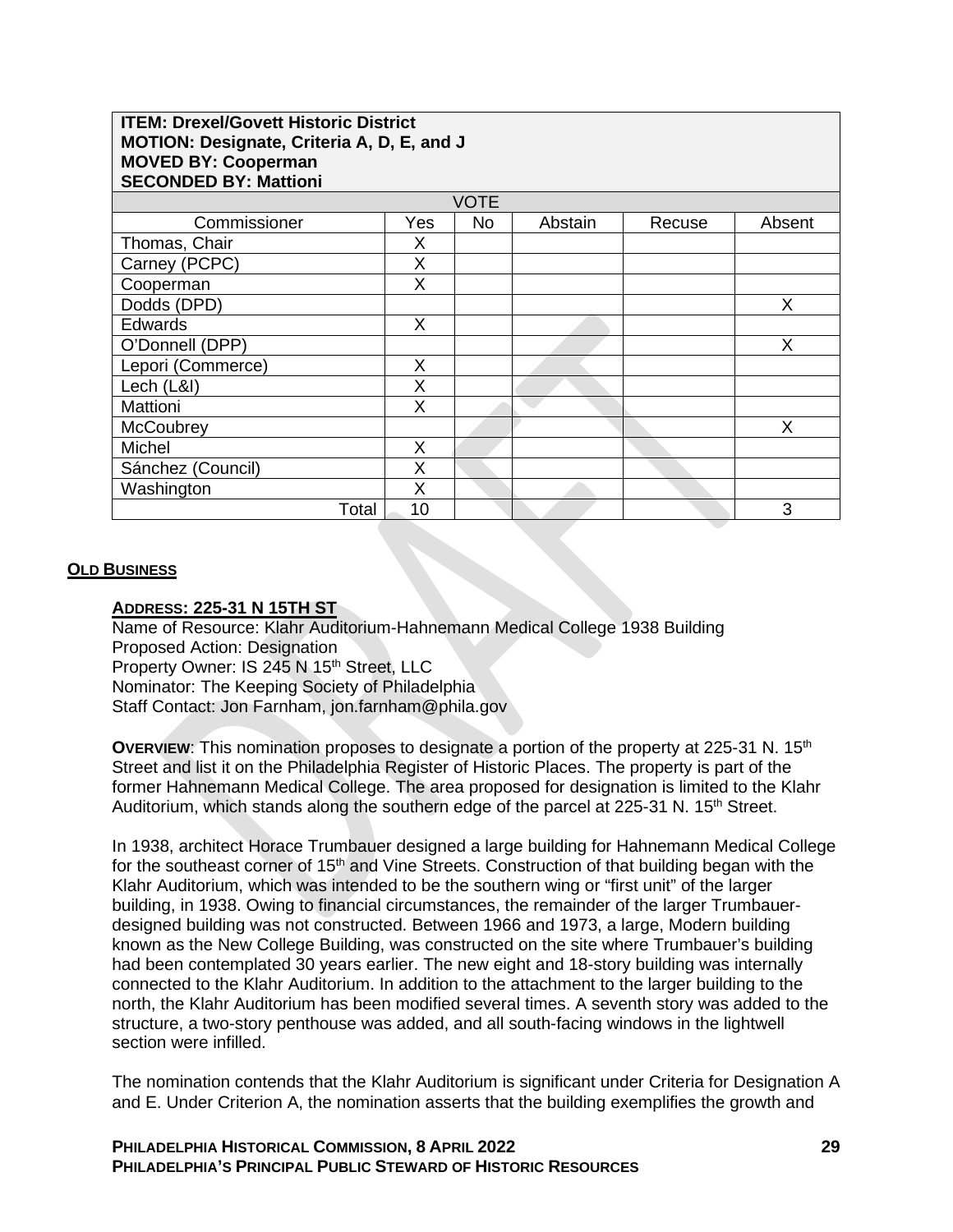development of Philadelphia's medical-educational industry and culture in the first half of the twentieth century. Under Criterion E, the nomination argues that the building is significant as likely the last work of Horace Trumbauer, a prominent Gilded Age architect, whose designs influenced the development of Philadelphia.

**STAFF RECOMMENDATION:** The staff recommends that the nomination demonstrates that the 1938 Klahr Auditorium, a portion of the property at 225-31 N. 15<sup>th</sup> Street, satisfies Criteria for Designation A and E.

**COMMITTEE ON HISTORIC DESIGNATION RECOMMENDATION:** The Committee on Historic Designation voted to recommend that the nomination demonstrates that the Klahr Auditorium, a portion of the property at 225-31 N. 15th Street, satisfies Criteria for Designation A and E.

### **START TIME OF DISCUSSION IN ZOOM RECORDING**: 02:50:46

### **PRESENTERS:**

- Mr. Farnham presented the nomination to the Historical Commission.
- Attorneys Meredith Trego and Matt McClure, preservation consultant Nick Kraus, and developer Jason Friedland represented the property owner.
- Steven Peitzman and Oscar Beisert represented the nominator.

### **DISCUSSION:**

- Mr. Farnham explained that the staff had recommended to the Committee that the Klahr Auditorium satisfies Criteria for Designation A and E. The staff has since learned that the structure is not a stand-alone building but a dependent wing of a larger building. He noted that the staff has some concerns about designating a portion of a building that is not self-sufficient.
- Mr. Peitzman stated that he recently learned that the building is owned by Iron Stone, a real estate development company with which he is familiar. He stated that he is acquainted with other Iron Stone adaptive reuse projects, which have been very successful. He stated that Iron Stone is adept at reusing medical facilities. He stated that, in light of his faith in Iron Stone, the Keeping Society does not oppose the compromise designation plan that Iron Stone's consult will present. He stated that they agree to designating only the western volume of the building as defined by the first four southern bays of windows. He stated that he disagrees with the owner's consultant, who will claim that the lack of visibility of the south façade at the time of construction is a reason not to designate it or consider it significant. He stated that he also disagrees that the sealing of the windows on the south façade reduces the historic value of the building. Finally, he stated that the building is not important for the auditorium itself, but for the many medical school facilities that the building housed.
- Mr. Beisert stated that he also supports the compromise of limiting the designation to the front volume of the building and thanked the property owner for seeking a compromise rather than opposing the designation outright.
- Mr. McClure stated that his client, Iron Stone, acquired the property on 9 July 2021. The Historical Commission sent notice letters to the prior owner on 30 July 2021. He noted that the OPA records were not updated promptly, and his client did not receive notice or attend the Committee on Historic Designation meeting. He stated that the structure nominated today is not a complete building. It is a wing of a building. It was connected to a new building constructed in the 1970s and does not have its own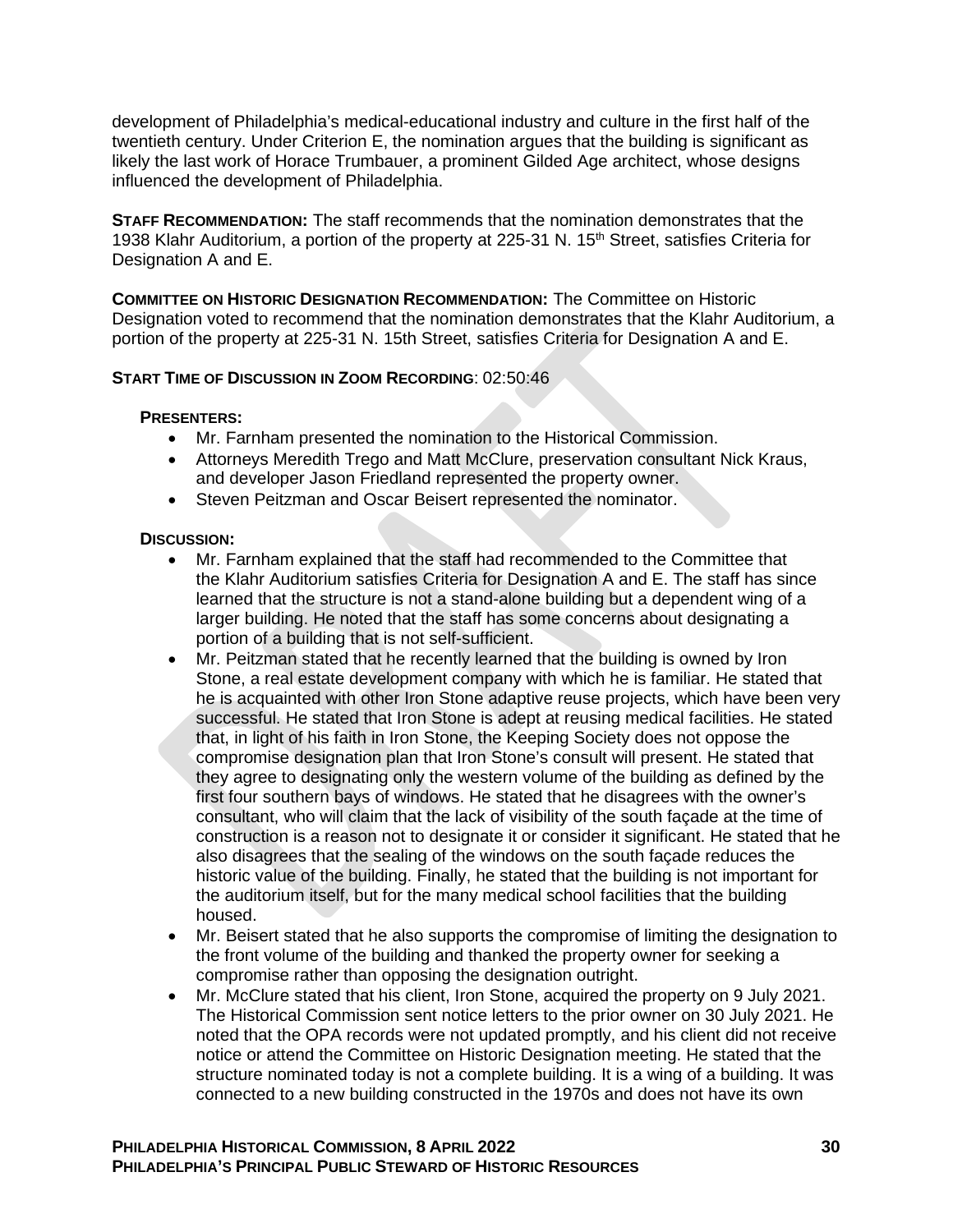stairs or elevators. It does not have its own HVAC and other systems. It is part of a larger building. Mr. McClure stated that his client would prefer that the structure is not designated but will not object to the compromise. He reported that the characterdefining features of the building, which has been modified many times, are limited to the front façade and the corner. He assured the Historical Commission that the windows in the lightwell area have been eliminated; they no longer exist.

- Ms. Trego asked several questions of Mr. Kraus, the historic preservation consultant.
	- o Mr. Kraus stated that he prepared a report on the building and nomination. He stated that the structure in question is part of a larger building. The south façade has been significantly modified and was not visible to the public when it was constructed. The historically significant features of the building are at the west façade and the designation should be limited to that part of the building. He confirmed that the windows on the south façade have been covered on the inside and out. He also noted that a two-story addition was constructed on the roof of the structure. He showed a map of the entire former Hahnemann Hospital campus and pointed out the various buildings. The area to the south of the Klahr Auditorium was built up, but much of it has since been cleared for surface parking and loading. He summarized the many changes to the structure in question. He showed photographs of the interior, noting that the historic lobby has been removed and the auditorium itself has been replaced.
- Mr. McClure stated that the compromise proposal will allow for the historically significant section of the building to be preserved.
- Mr. Beisert stated that, although "maybe this isn't an independently operating building but I do still believe this is a building that was built at the time that it was built and it has been adaptively reused because it was gutted and redone and even if the other building next to it is one day not there this building could be adaptively reused once again."
- Ms. Edwards reminded the Historical Commission that it had designated a portion of Esslinger's Brewery a few years ago.
- Mr. Peitzman stated that the structure in question stood as an independent building for many years.
- Ms. Cooperman stated that the structure was an independent building when it was erected. Whether the south wall could be seen from the street or not is not relevant.

## **PUBLIC COMMENT:**

• None

## **HISTORICAL COMMISSION FINDINGS AND CONCLUSIONS:**

The Historical Commission found that:

- The so-called Klahr Auditorium structure has been altered many times.
- The character-defining features of the structure are limited to the front or west section of the building, facing N. 15<sup>th</sup> Street.
- The Historical Commission has designated parts and portions of properties and buildings in the past.

The Historical Commission concluded that:

• The nomination demonstrates that the property at 225-31 N.  $15<sup>th</sup>$  Street satisfies Criteria for Designation A and E.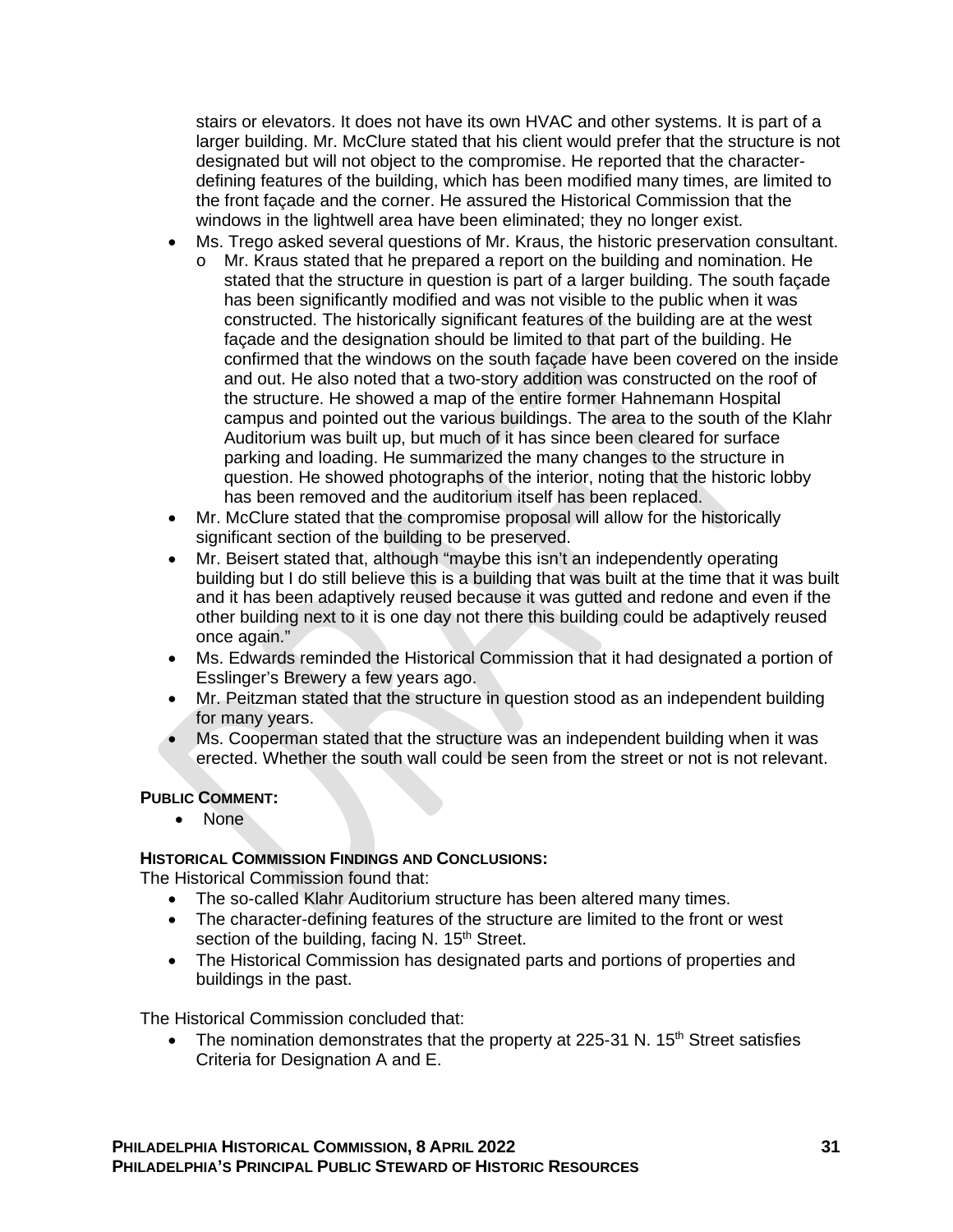**ACTION:** Ms. Cooperman moved to find that the nomination demonstrates that the property at 225-31 N. 15<sup>th</sup> Street satisfies Criteria for Designation A and E, and to designate the western or front volume of the so-called Klahr Auditorium building, bounded by the front façade and the first four bays of the side or south façade, and list it on the Philadelphia Register of Historic Places. Mr. Mattioni seconded the motion, which was adopted by unanimous consent.

## **ITEM: 225-31 N. 15th Street designation MOTION: Designate with conditions MOVED BY: Cooperman SECONDED BY: Mattioni**

| <b>VOTE</b>       |     |           |         |        |        |  |
|-------------------|-----|-----------|---------|--------|--------|--|
| Commissioner      | Yes | <b>No</b> | Abstain | Recuse | Absent |  |
| Thomas, Chair     | X   |           |         |        |        |  |
| Carney (PCPC)     | Χ   |           |         |        |        |  |
| Cooperman         | X   |           |         |        |        |  |
| Dodds (DPD)       |     |           |         |        | X      |  |
| Edwards           | X   |           |         |        |        |  |
| O'Donnell (DPP)   |     |           |         |        | Χ      |  |
| Lepori (Commerce) | Χ   |           |         |        |        |  |
| Lech (L&I)        | X   |           |         |        |        |  |
| Mattioni          | Χ   |           |         |        |        |  |
| McCoubrey         |     |           |         |        | X      |  |
| Michel            | X   |           |         |        |        |  |
| Sánchez (Council) | X   |           |         |        |        |  |
| Washington        | Х   |           |         |        |        |  |
| Total             | 10  |           |         |        | 3      |  |

# **ADDRESS: 1206 CHESTNUT ST**

Name of Resource: Philadelphia Federal Credit Union Proposed Action: Designation Property Owner: 1206 Chestnut LLC Nominator: Preservation Alliance for Greater Philadelphia Staff Contact: Kim Chantry, kim.chantry@phila.gov

**OVERVIEW:** This nomination proposes to designate the property at 1206 Chestnut Street and list it on the Philadelphia Register of Historic Places. The nomination contends that building, constructed in 1922 and re-clad in 1963, satisfies Criteria for Designation A and D. Under Criterion A, the nomination contends that the property represents the development of Center City, Philadelphia from residential to commercial in the late-nineteenth through mid-twentieth centuries. Under Criterion D, the nomination argues that the front façade of the building, installed in 1963, embodies distinguishing characteristics of the Mid-Century Modern style.

**STAFF RECOMMENDATION:** The staff recommends that the nomination demonstrates that the property at 1206 Chestnut Street satisfies Criterion for Designation D, and that the arguments made for Criterion A better reflect Criterion J.

**COMMITTEE ON HISTORIC DESIGNATION RECOMMENDATION:** The Committee on Historic Designation voted to recommend that the nomination demonstrates that the property at 1206 Chestnut Street satisfies Criteria for Designation D and J.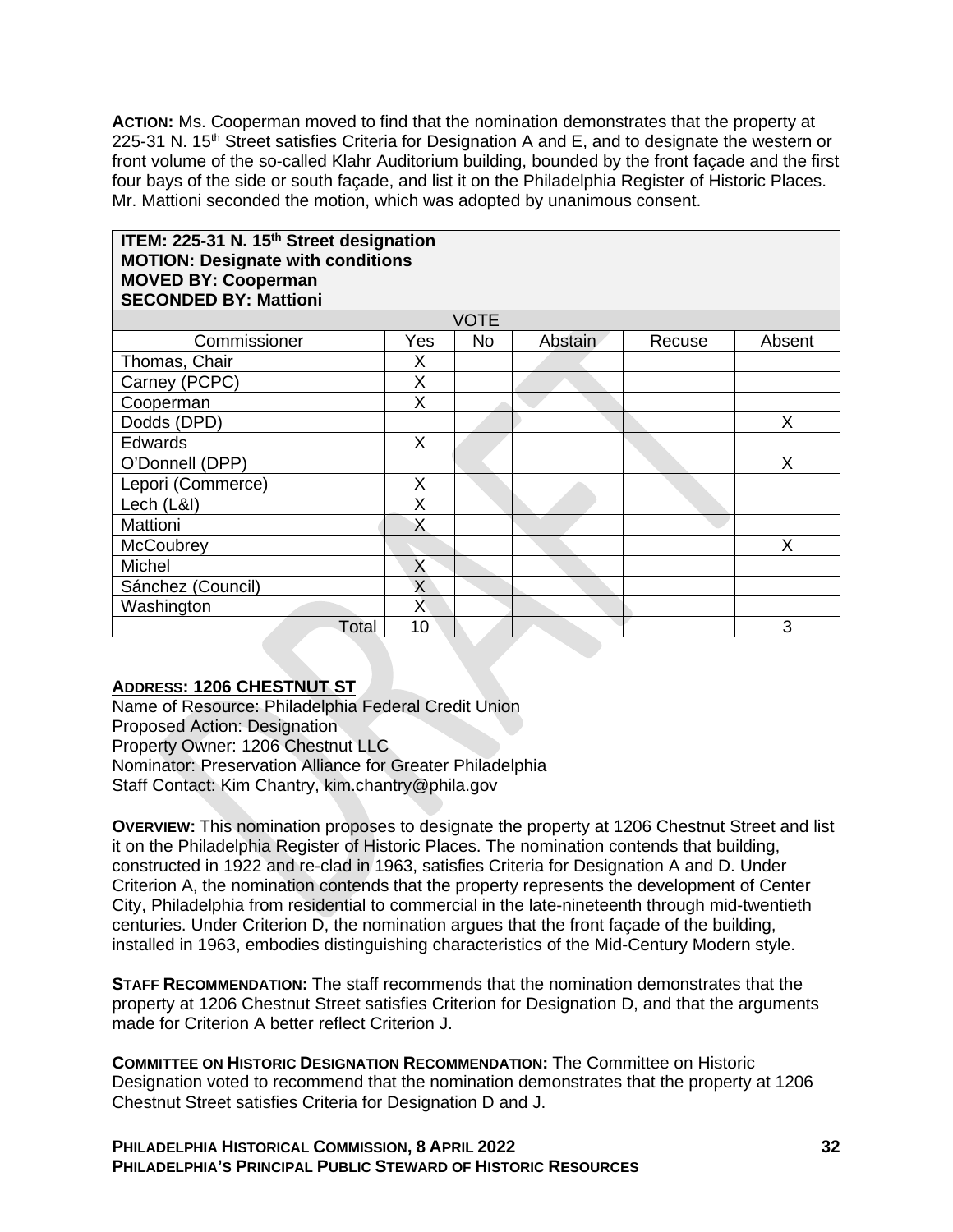## **START TIME OF DISCUSSION IN ZOOM RECORDING**: 03:32:00

#### **PRESENTERS:**

- Ms. Chantry presented the nomination to the Historical Commission.
- Patrick Grossi and Janice Woodcock represented the nominator.
- Attorney Jeffrey Ogren, architect Richard Wentzel, historic preservation consultant George Thomas, and economics consultant Peter Angelides represented the property owner.

### **DISCUSSION:**

- Ms. Chantry noted that this matter was continued from the Historical Commission's February 2022 meeting, to allow time for the nominator and property owner's representatives to meet.
- Mr. Grossi summarized the findings of the letter prepared by the Preservation Alliance and provided to the Historical Commission and public. He stated that the Preservation Alliance met with the owner's representatives at the request of the Historical Commission. He stated that the objective was to consider a viable redevelopment program that would preserve the unique modernist façade but afford the opportunity to take advantage of the site's permissive zoning. Mr. Grossi outlined several ideas, including simply reusing the building as a commercial property, and introducing lightwells. He stated that the approach that seems to meet the objectives of both sides is a designation of the property with the understanding that that the 1963 façade is the primary character-defining feature, and that the remainder of the building may be demolished in part or in full. The scope of demolition would allow for construction of a taller new structure behind the façade. The façade itself could be removed and stored off-site with the intention of reincorporating it, or a new façade could be designed which would replicate the appearance of the 1963 façade but with alternative materials. The front spaces could be programmed for amenities as they would be more dimly lit. He stated that architect and Preservation Alliance board member Janice Woodcock developed a zoning study which was provided to the Commission and made available to the public. He concluded that the Preservation Alliance stands by its assertion that 1206 Chestnut Street merits listing on the Philadelphia Register of Historic Places.
- Ms. Woodcock introduced the zoning study she prepared to go along with Mr. Grossi's description of the proposed scope.
	- o Ms. Cooperman interjected that the Commission is reviewing a matter of designation, not new construction.
	- o Ms. Woodcock explained that she prepared the zoning study in response to the Commission's recent request that both sides investigate potential building reuse options. She explained that lower floors can be amenity space and a new building above can be apartments. She read from the deed which described two ways of exiting the building.
- Mr. Mattioni stated that he is still not clear on the status of the life safety issues described during the Historical Commission's prior review.
- Mr. Ogren introduced architect Richard Wentzel, historian and preservation consultant George Thomas, and economist Peter Angelides. He stated that they met with the Preservation Alliance and considered their drawings seriously. He stated that, after careful consideration by the consultant team, they maintain that a designation of the property would result in a dead building, because no one would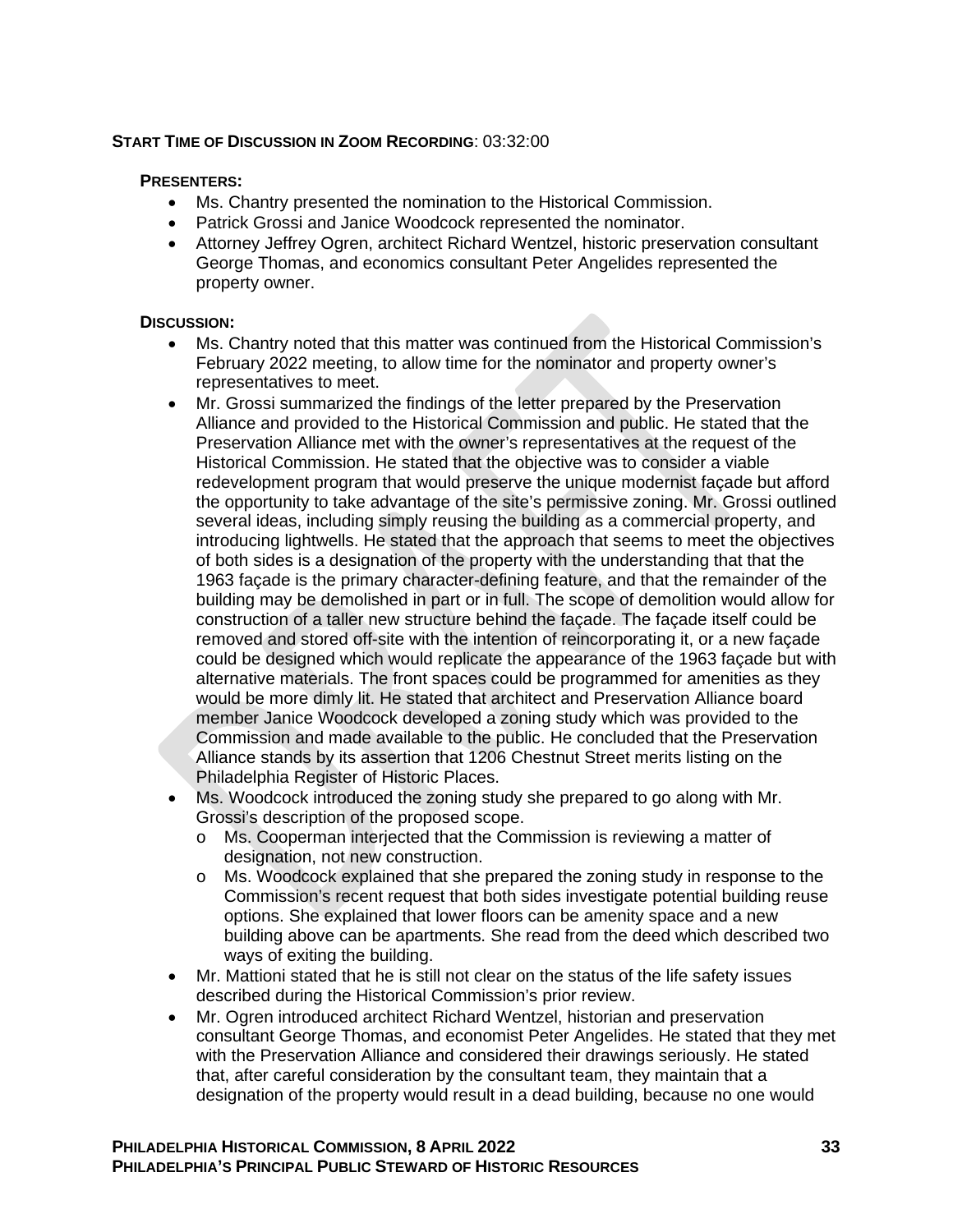spend the money to develop it, and there would be no ability to recoup the money in rent. He stated that there has been interest in purchasing the property, until prospective buyers learn there are no windows. He stated that *Hustler* magazine considered putting in a sex toy shop but decided against it once they learned of the pending historic designation.

- Mr. Wentzel described the constraints of the property. He noted that the building has no legal windows on the front, back, or side. He referenced a slide showing the numerous prohibited uses for the property and stated that the biggest issue is the lack of egress.
- Mr. Thomas described additional site constraints. He stated that new adjacent construction will completely block the illegal side windows. He questioned if an interesting façade is a reason to create a completely unusable building.
- Commissioner Thomas asked about solutions. He asked if a solution has been reached between both parties.
	- o Mr. Ogren responded that he wanted to ensure the Commission first understood the problem. He stated that no solution was reached. He stated that the Preservation Alliance's suggestion that it simply remain a commercial property is not a solution based on prior testimony from the consultants. He stated that an owner will never recover the initial investment and taxes based on the rent. He stated that the Preservation Alliance's other suggestion to remove the façade, store it off-site, demolish the remainder of the building, build an entirely new building, and reinstall the façade is not a viable solution.
	- $\circ$  Mr. Wentzel added that only 2,000 square feet of the first floor can be used per zoning, and some of that space would need to be carved up to get an exit to Chestnut Street.
- Mr. Angelides discussed the economics related to reuse of the property: He stated that there is a limited number of usable square feet on the ground floor, and it is not configured well for modern retail. He stated that the rent potential with the existing structure is low. He stated that the suggestion by the Preservation Alliance to demolish and build new with the façade reinstalled would still result in unrentable space being covered in dark material, and then the rentable space would be set back from the street before rising up. The loss of rentable space on the lower level and the limited building envelope results in a low number of rentable square feet. He calculated that it would only be approximately 55% rentable space based on the Preservation Alliance's proposal, rendering it an incredibly inefficient building. He summarized that one would have to build a lot of dead space just to build rentable space, and therefore the proposal does not work economically. He noted that if the adjacent lots get built up, the setback of this building creates much less desirable rentable units.
- Mr. Thomas discussed the logistics of removal of the 1963 façade. He stated that it is highly risky, and the stone panels are cracking and have been drilled for the metal ornaments. He asked if a facadectomy that removes all original material and replaces it with something else, and which also changes the use, meets the Secretary of the Interior's Standards for the Treatment of Historic Properties. He used the National Products Building and Rittenhouse Coffee Shop as examples.
- Mr. Ogren concluded his presentation by stating that designating the building as it stands is not good for the city, or the neighborhood, or the economy. He stated that no one is going to take the chance on developing this property if it cannot make financial sense, which would be the case if the property were designated as historic. He noted that the Historical Commission has, in the past, required documentation of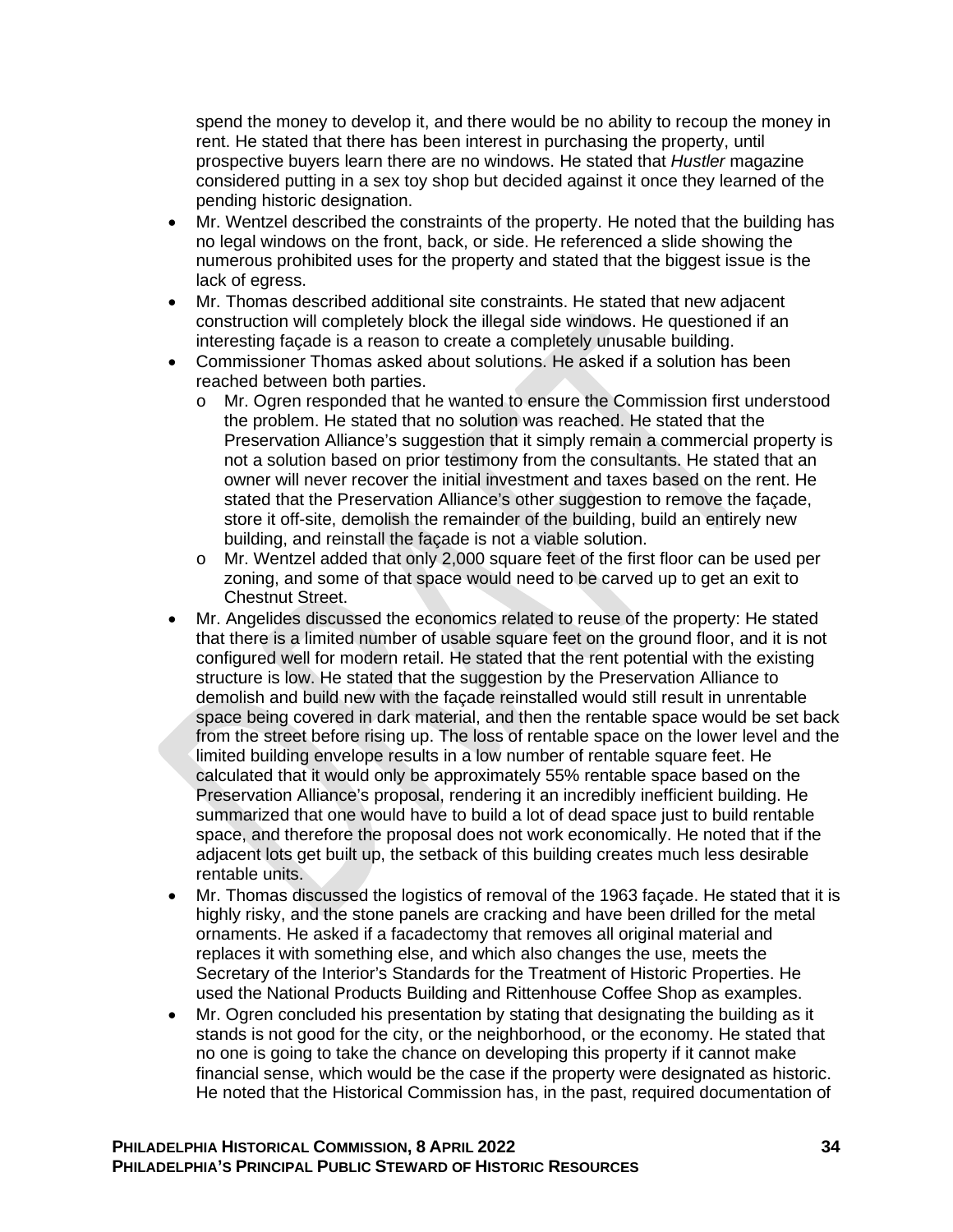historically designated buildings before they are to be demolished. He stated that this can be done here, but he asked that the Historical Commission vote to decline to designate the property. He stated that a designation will result in a return to the Historical Commission with a financial hardship application, which brings additional costs and expenses.

• Commissioner Thomas agreed that the Historical Commission has, in the past, determined that a property satisfies Criteria for Designation but has declined to designate for any number of reasons. He asked how one could go about preserving this façade and still have a building that is usable. He agreed that the Historical Commission could consider financial hardship concerns as it deliberates a designation of a property.

### **PUBLIC COMMENT:**

- Madeline Maker asked questions about the restrictions that come with historic designation, opining that a designation is appropriate because the owner can then submit an application to the Historical Commission to build a tower on top of the building, which she suggested is economical.
- Jim Duffin commented in support of the designation. He commented that he is concerned about the process to date being more of a discussion about financial hardship rather than the merits of the nomination. He stated that this is allowed in some cases but not others, creating an equity issue. He noted that the Historical Commission has an advisory Committee on Financial Hardship. He observed that Mr. McCoubrey is no longer in attendance.
- Paul Steinke, representing the Preservation Alliance, commented in support of the designation. He opined that the Alliance gets itself in trouble by nominating midcentury modern landmarks. He referenced Penn Fruit and Robinson's as examples where a designation did not result in protection of the buildings. He referenced Ott Camera as an example where the designation remains. He questioned the future of the Roundhouse. He commented that this discussion has turned into a financial hardship review, rather than a review of whether this property satisfies Criteria for Designation. He noted that the Historical Commission does not have jurisdiction over a building's use. He referenced Inga Saffron's description of the building as "a modernist gem with almost pop art sensibility."
- Oscar Beisert commented in support of the designation. He objected to the hardship argument. He claimed that the owner bought the property property sight unseen. He claimed that this is a disingenuous approach. He asserted that the building meets the Criteria and therefore should be designated. The owner can submit a hardship application if needed.
- Hal Schirmer commented in support of the designation. He commented that the Historical Commission should only consider whether the property satisfies Criteria for Designation, and should not concern itself with anything else. He stated that the question of hardship should be considered separately.

## **FURTHER DISCUSSION:**

- Mr. Farnham observed that some of the public comment inaccurately portrays the Historical Commission's purview and authority when considering a nomination, and he asked that staff attorney Leonard Reuter to provide clarifications, given that some of the comments were essentially legal advice.
- Mr. Reuter addressed the question of whether the Historical Commission is obligated to designate if it finds that a property meets one or more Criteria for Designation, to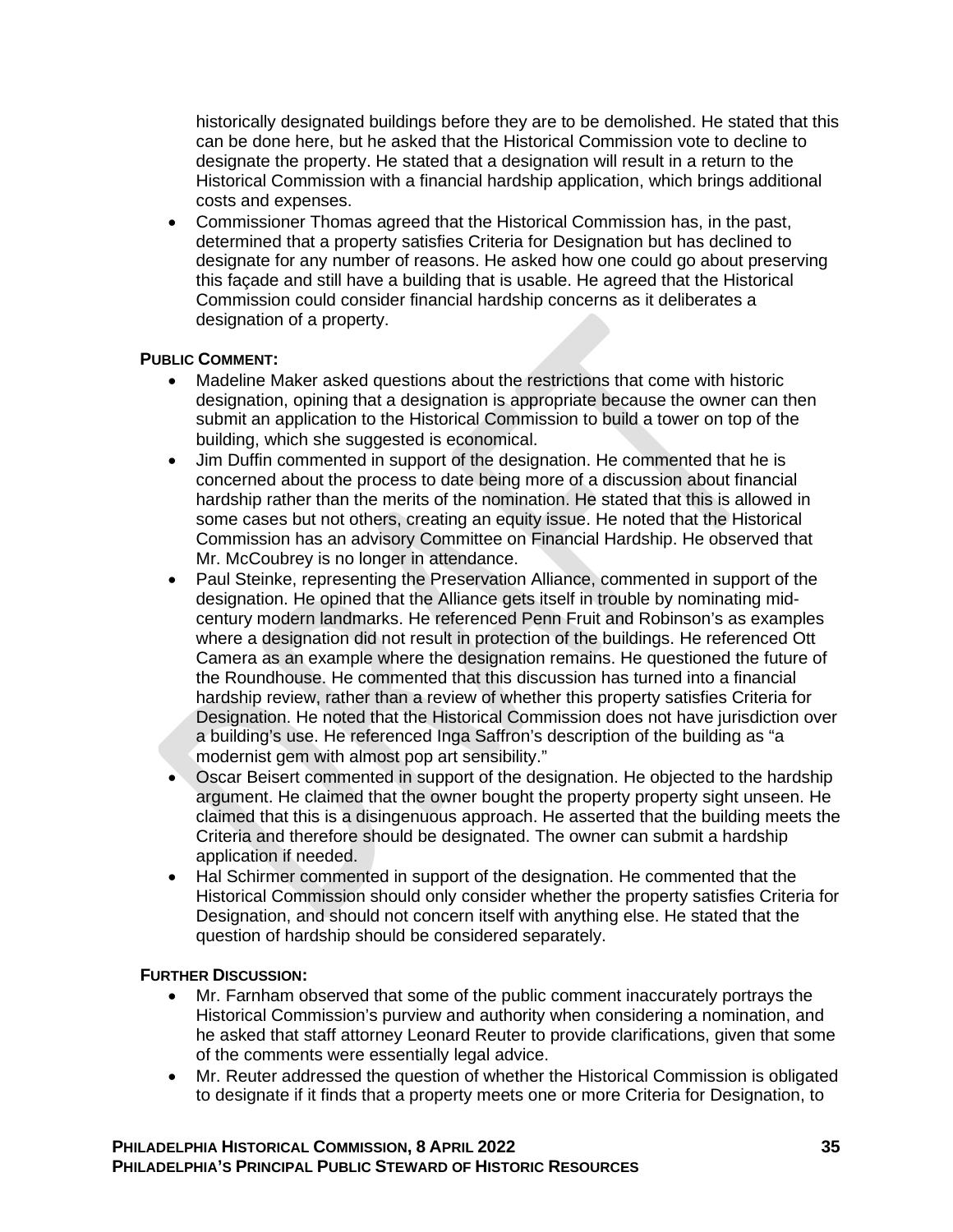which he stated that the Historical Commission is in no way obligated to designate. He observed that the historic preservation ordinance states that a property "may" be designated "if" it meets one or more Criteria for Designation, which is intentional because the Historical Commission is meant to determine if public policy is best served by designating a property as historic. He referenced a prior review by the Historical Commission in which it declined to designate a property owing to the financial burden a designation would have placed on the owner, which was a small church congregation. He summarized that the Historical Commission should take into consideration the public benefits of designation and the potential harm caused by designation in every case.

- Mr. Farnham stated that the Commission should be consistent in the types of information it allows to be introduced when considering a designation, but that it can hear any sort of evidence it wants, including evidence about whether a designation would satisfy the City's larger public policy goals. The Historical Commission may consider financial information. It is not obligated to designate and then convene a financial hardship hearing.
- Mr. Reuter added that the advisory Committee on Historic Designation can and should take a narrower approach in its review of nominations, focusing on whether a nomination demonstrates that a property meets one or more Criteria for Designation. He stated that those who are under the impression that the Historical Commission can only take this narrower approach in its review are mistaken.
- Mr. Mattioni brought the discussion back to the life safety issues discussed during the prior Historical Commission review of this nomination and mentioned briefly during this review. He stated that the life safety issue has not be adequately addressed. He stated that it is a serious question to take into account if the building does not have an adequate means of egress. He opined that the financial issues raised during this discussion are not as persuasive as the life safety issues.
- Ms. Cooperman expressed concern that the Historical Commission has not received neutral third-party information. She observed that the information received has come from either the property owner's representatives or the nominator, both of which are advocating for their position regarding designation. She expressed concern that the Commission is giving weight to information presented by the property owner's representatives because the owner has the financial means to develop and present this information.
- Commissioner Thomas stated that he is torn, because the building satisfies Criteria for Designation, but is windowless in addition to having other constraints such as egress. He questioned if the Historical Commission should designate the property and then evaluate it further through the financial hardship application which would inevitably be submitted.

## **HISTORICAL COMMISSION FINDINGS AND CONCLUSIONS:**

The Historical Commission found that:

- The building at 1206 Chestnut Street was constructed in 1922 and re-clad in 1963. The 1963 façade is the character-defining feature of the mid-century modern building, but has no windows.
- The fire tower façade blocks the entire rear of the building.
- The west side has illegal windows that would be blocked by any new construction at the adjacent property.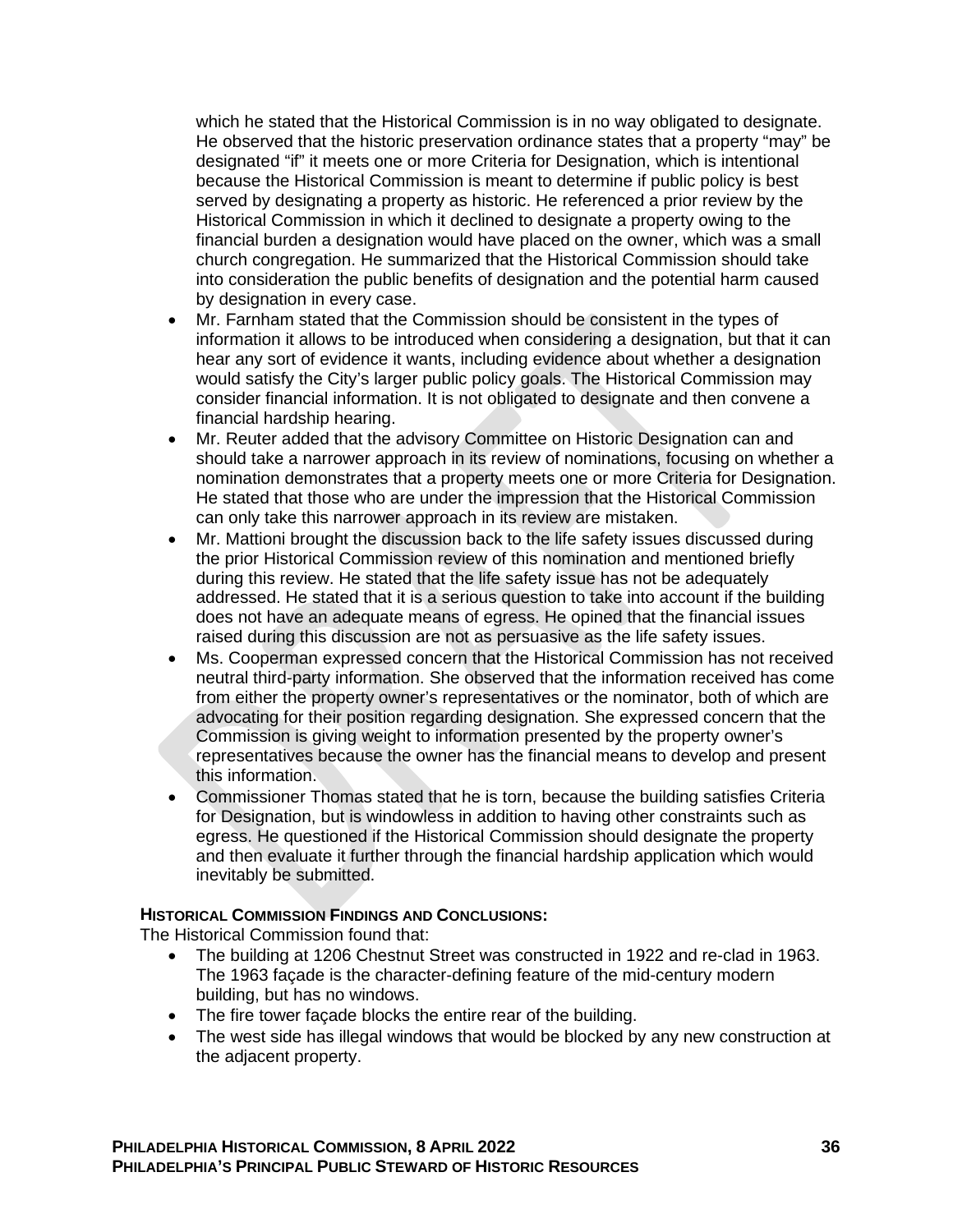• The building as it stands fails to meet the code requirements for natural light, ventilation, and egress, which presents significant life safety issues for a reuse of the building as it currently stands or could be reasonably adapted.

The Historical Commission concluded that:

- The building as it stands has no legal windows and therefore reuse of the building is incredibly limited. The value in the site can only be realized if a new building meeting current code and zoning requirements can be built.
- The Historical Commission cannot compel a property owner to construct a tall tower on top of an existing building as a means of making a reuse of a property viable.
- A designation of this property would not satisfy the City's historic preservation public policy and purposes as outlined in Chapter 14-1000 of the City's Historic Preservation Ordinance.

ACTION: Mr. Mattioni moved to decline to designate the property at 1206 Chestnut Street as historic and list it on the Philadelphia Register of Historic Places. Ms. Edwards seconded the motion, which passed by a vote of 6 to 3. Commissioners Cooperman, Lech, and Thomas dissented.

| <b>ITEM: 1206 Chestnut St.</b><br><b>MOTION: Decline to designate</b><br><b>MOVED BY: Mattioni</b><br><b>SECONDED BY: Edwards</b> |                |                         |         |        |        |
|-----------------------------------------------------------------------------------------------------------------------------------|----------------|-------------------------|---------|--------|--------|
|                                                                                                                                   |                | <b>VOTE</b>             |         |        |        |
| Commissioner                                                                                                                      | Yes            | No                      | Abstain | Recuse | Absent |
| Thomas, Chair                                                                                                                     |                | X                       |         |        |        |
| Carney (PCPC)                                                                                                                     | X              |                         |         |        |        |
| Cooperman                                                                                                                         |                | X                       |         |        |        |
| Dodds (DPD)                                                                                                                       |                |                         |         |        | X      |
| <b>Edwards</b>                                                                                                                    | X              |                         |         |        |        |
| O'Donnell (DPP)                                                                                                                   |                |                         |         |        | X      |
| Lepori (Commerce)                                                                                                                 | X              |                         |         |        |        |
| Lech (L&I)                                                                                                                        |                | $\overline{\mathsf{X}}$ |         |        |        |
| <b>Mattioni</b>                                                                                                                   | $\overline{X}$ |                         |         |        |        |
| McCoubrey                                                                                                                         |                |                         |         |        | X      |
| Michel                                                                                                                            |                |                         |         |        | Χ      |
| Sánchez (Council)                                                                                                                 | Χ              |                         |         |        |        |
| Washington                                                                                                                        | X              |                         |         |        |        |
| Total                                                                                                                             | 6              | 3                       |         |        | 4      |

### **ADJOURNMENT**

### **START TIME OF DISCUSSION IN ZOOM RECORDING:** 04:34:28

**ACTION:** At 1:36 p.m., Mr. Mattioni moved to adjourn. Ms. Carney seconded the motion, which was adopted by unanimous consent.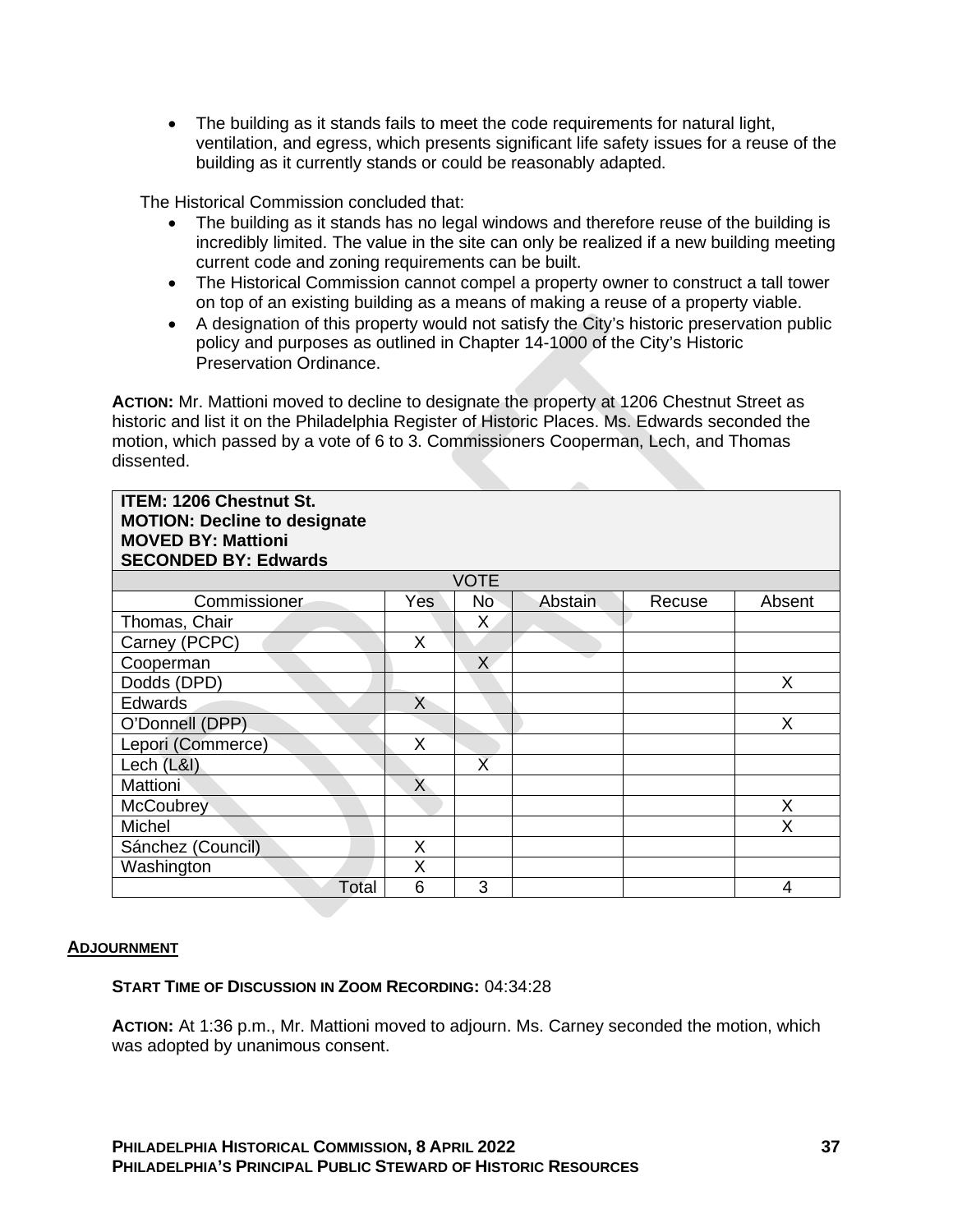| <b>ITEM: Adjournment</b><br><b>MOTION: Adjourned</b><br><b>MOVED BY: Mattioni</b><br><b>SECONDED BY: Carney</b> |     |             |         |        |        |  |
|-----------------------------------------------------------------------------------------------------------------|-----|-------------|---------|--------|--------|--|
|                                                                                                                 |     | <b>VOTE</b> |         |        |        |  |
| Commissioner                                                                                                    | Yes | <b>No</b>   | Abstain | Recuse | Absent |  |
| Thomas, Chair                                                                                                   | Χ   |             |         |        |        |  |
| Carney (PCPC)                                                                                                   | X   |             |         |        |        |  |
| Cooperman                                                                                                       | X   |             |         |        |        |  |
| Dodds (DPD)                                                                                                     |     |             |         |        | X      |  |
| <b>Edwards</b>                                                                                                  | X   |             |         |        |        |  |
| O'Donnell (DPP)                                                                                                 |     |             |         |        | X      |  |
| Lepori (Commerce)                                                                                               | X   |             |         |        |        |  |
| Lech (L&I)                                                                                                      | X   |             |         |        |        |  |
| Mattioni                                                                                                        | X   |             |         |        |        |  |
| McCoubrey                                                                                                       |     |             |         |        | X      |  |
| Michel                                                                                                          |     |             |         |        | X      |  |
| Sánchez (Council)                                                                                               | X   |             |         |        |        |  |
| Washington                                                                                                      | Χ   |             |         |        |        |  |
| Total                                                                                                           | 9   |             |         |        | 4      |  |

### **PLEASE NOTE:**

- Minutes of the Philadelphia Historical Commission are presented in action format. Additional information is available in the video recording for this meeting. The start time for each agenda item in the recording is noted.
- Application materials and staff overviews are available on the Historical Commission's website, www.phila.gov/historical.

### **CRITERIA FOR DESIGNATION**

§14-1004. Designation.

(1) Criteria for Designation.

A building, complex of buildings, structure, site, object, or district may be designated for preservation if it:

(a) Has significant character, interest, or value as part of the development, heritage, or cultural characteristics of the City, Commonwealth, or nation or is associated with the life of a person significant in the past;

(b) Is associated with an event of importance to the history of the City, Commonwealth or Nation;

(c) Reflects the environment in an era characterized by a distinctive architectural style;

(d) Embodies distinguishing characteristics of an architectural style or engineering specimen;

(e) Is the work of a designer, architect, landscape architect or designer, or professional engineer whose work has significantly influenced the historical, architectural, economic, social, or cultural development of the City, Commonwealth, or nation;

(f) Contains elements of design, detail, materials, or craftsmanship that represent a significant innovation:

(g) Is part of or related to a square, park, or other distinctive area that should be preserved according to a historic, cultural, or architectural motif;